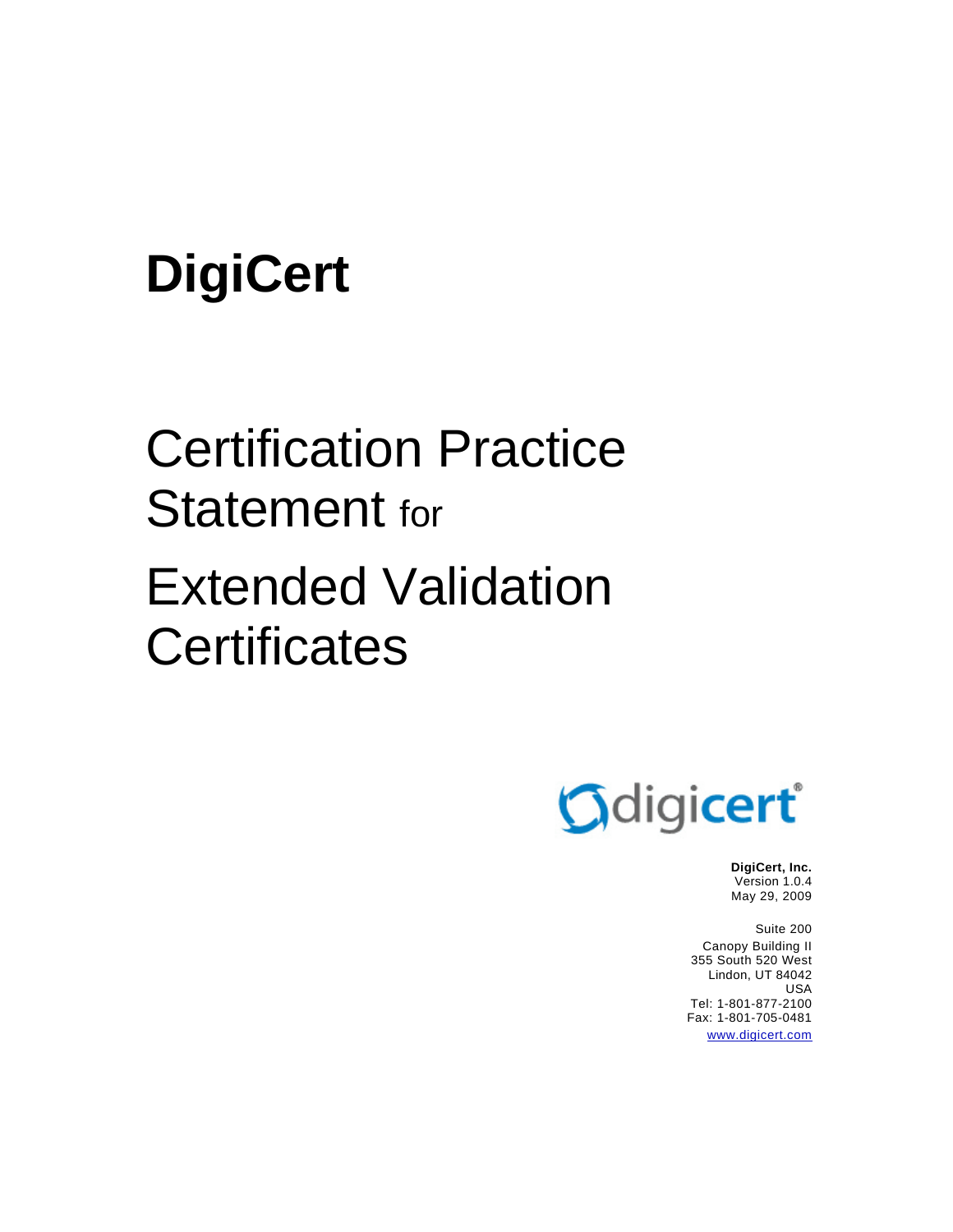#### **TABLE OF CONTENTS**

| 1.                                                                           |  |
|------------------------------------------------------------------------------|--|
|                                                                              |  |
|                                                                              |  |
|                                                                              |  |
|                                                                              |  |
|                                                                              |  |
|                                                                              |  |
| 2.                                                                           |  |
|                                                                              |  |
|                                                                              |  |
|                                                                              |  |
|                                                                              |  |
|                                                                              |  |
|                                                                              |  |
|                                                                              |  |
|                                                                              |  |
|                                                                              |  |
|                                                                              |  |
|                                                                              |  |
|                                                                              |  |
|                                                                              |  |
|                                                                              |  |
|                                                                              |  |
|                                                                              |  |
|                                                                              |  |
|                                                                              |  |
|                                                                              |  |
|                                                                              |  |
|                                                                              |  |
|                                                                              |  |
|                                                                              |  |
|                                                                              |  |
|                                                                              |  |
|                                                                              |  |
|                                                                              |  |
|                                                                              |  |
|                                                                              |  |
|                                                                              |  |
|                                                                              |  |
|                                                                              |  |
|                                                                              |  |
|                                                                              |  |
| 6.2 Private Key Protection and Cryptographic Module Engineering Controls  34 |  |
|                                                                              |  |
|                                                                              |  |
|                                                                              |  |
|                                                                              |  |
|                                                                              |  |
|                                                                              |  |
|                                                                              |  |
|                                                                              |  |
|                                                                              |  |
|                                                                              |  |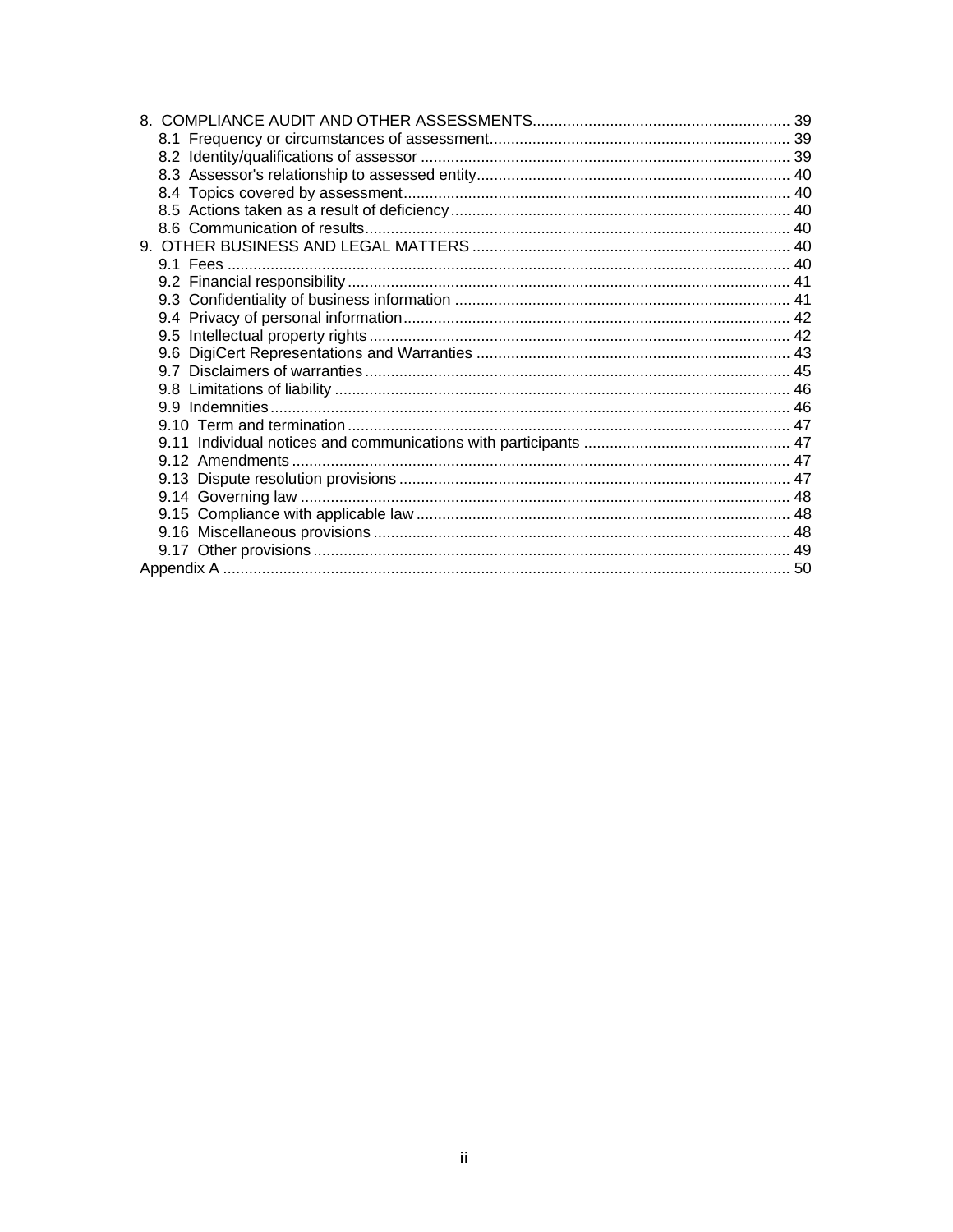# **1. INTRODUCTION**

# **1.1 Overview**

This document is the DigiCert, Inc. (hereafter referred to as "DigiCert" where applicable) Certification Practice Statement (CPS) for Extended Validation Certificates and serves as a statement of the practices that DigiCert employs in providing certification services that meet the "Guidelines for the Issuance and Management of Extended Validation Certificates," version 1.0 (6/7/2007) (the "Guidelines") of the Certification Authority / Browser Forum ("CA/Browser Forum"). This CPS constitutes DigiCert's Statement of "EV Policies" as that term is used in the Guidelines. DigiCert conforms to the current version of the CA/Browser Forum Guidelines published at http://www.cabforum.org. In the event of any inconsistency between this document and those Guidelines, those Guidelines take precedence over this document.

Extended Validation ("EV") Certificates are intended to provide enhanced assurance of the identity of the legal entity that controls a website, including the entity's name, address of Place of Business, Jurisdiction of Incorporation or Registration, and Registration Number. EV Certificates may be issued to Private Organizations, Government Entities, International Organization Entities, and Business Entities. EV Certificates are also intended to help establish the legitimacy of a business claiming to operate a website and to provide a vehicle that can be used to assist in addressing problems related to phishing and other forms of online identity fraud. By providing more reliable third-party verified identity and address information regarding the owner of a website, EV Certificates may help to:

- Make it more difficult to mount phishing and other online identity fraud attacks using SSL certificates; and
- Assist companies that may be the target of phishing attacks or online identity fraud by providing them with a tool to better identify themselves and their legitimate websites to users.

EV Certificates do not, however, provide any guarantee that the Subject named in the Certificate is trustworthy, honest, reputable in its business dealings, or safe to do business with. EV Certificates only establish that DigiCert verified that the business was legally organized and had the physical address as of the date that the Certificate was issued.

This CPS also defines the underlying certification processes for Subscribers of EV Certificates and describes DigiCert's Certification Authority (CA) and certificate repository operations. It is also a public statement of the practices of DigiCert, Inc. and serves to notify Subscribers and Relying Parties of their roles and responsibilities concerning Extended Validation ("EV") Certificates. Pursuant to the IETF PKIX RFC 3647 CPS framework, this CPS is divided into nine (9) parts that cover practices and procedures for identifying certificate applicants, issuing and revoking certificates, and the security controls related to managing the physical, personnel, technical and operational components of the CA infrastructure. To preserve the outline specified by RFC 3647, some section headings that do not apply will have the statement "Not applicable" or "No Stipulation."

EV Certificates are issued for use with the SSL 3.0/TLS 1.0 protocol to enable secure transactions of data through privacy, authentication, and data integrity. EV Certificates are valid for either one (1) or two (2) years.

To obtain an EV Certificate, the applicant submits an application via a secure on-line link according to the procedures described herein. Applicants are required to submit a PKCS#10 Certificate Signing Request (PKCS#10 CSR) containing the applicant's identifying information and geographic location and a public key signed with the applicant's corresponding private key. Additional documentation in support of the application may be required so that DigiCert may verify the identity of the applicant. Applicants are required to submit sufficient identifying information to DigiCert prior to receiving certificate approval. Upon verification of identity, DigiCert issues the certificate and sends a notice to the applicant. The applicant downloads and installs the certificate to a network device to be used for authentication and encryption. The applicant must notify DigiCert of any inaccuracy or defect in a certificate promptly after receipt of the EV Certificate or earlier notice of informational content to be included in the EV Certificate. After certificate issuance, if the Subscriber ever suspects that the security of the device containing the private key may have been compromised, he or she must immediately contact DigiCert and request revocation of the EV Certificate. Revoked certificates are published on a Certificate Revocation List (CRL), or their revoked status may be determined by an Online Certificate Status Protocol (OCSP) check.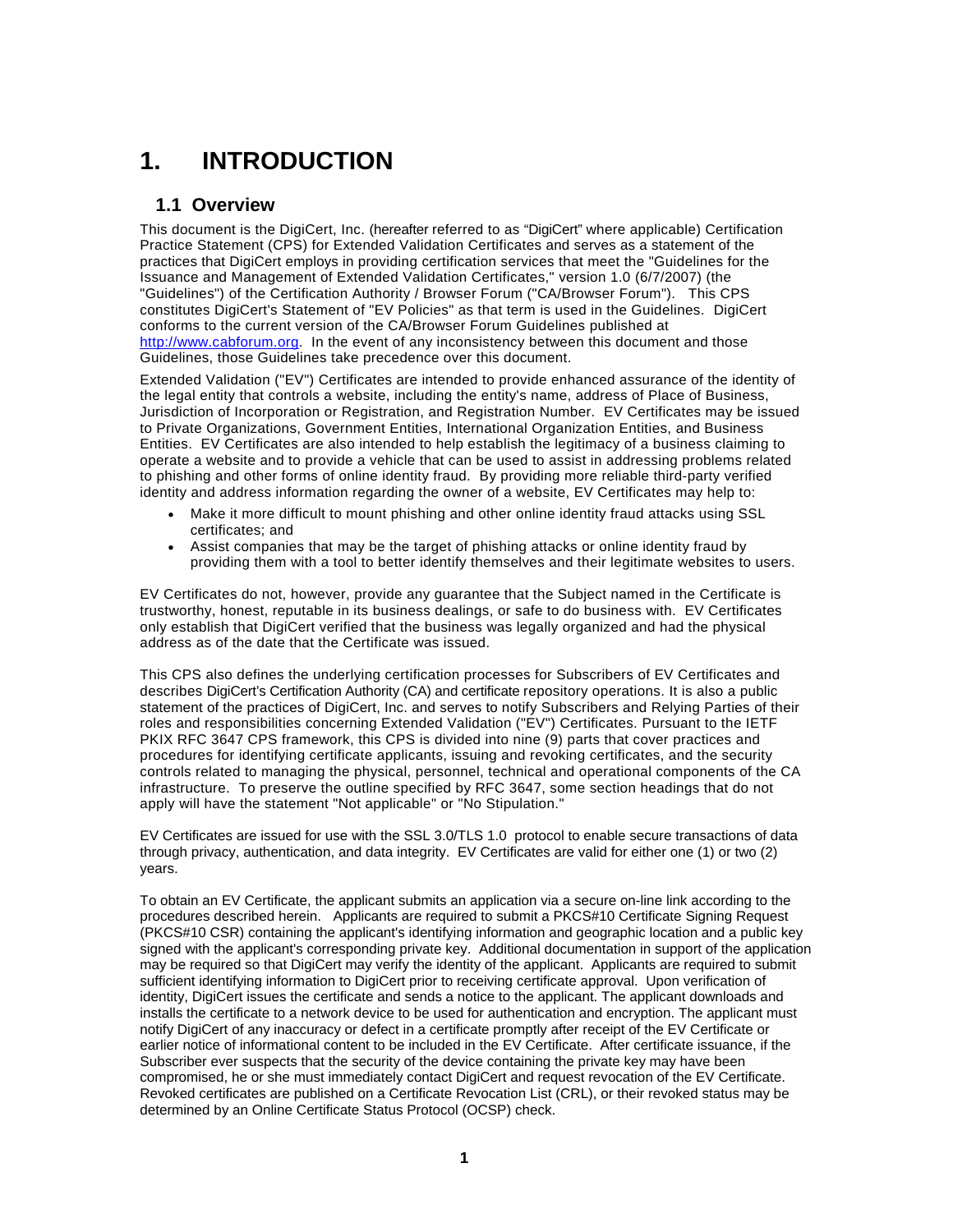# **1.2 Document name and identification**

This document is DigiCert's CPS for Extended Validation Certificates, version 1.0, which was originally adopted and approved for publication on 20 November 2006 by DigiCert senior management, acting as the DigiCert Policy Authority (DCPA). Revisions of this document have been made as follows:

| Date       | <b>Changes</b>                                                                                                                                                           | <b>Version</b> |
|------------|--------------------------------------------------------------------------------------------------------------------------------------------------------------------------|----------------|
| 11-20-2006 | New Version                                                                                                                                                              | 1.0            |
| 3-19-2007  | Modified refund policy, warranty statement and limitation of<br>liability language in Section 9 and added Certificate Profile for<br>Root CA cross-certified by Entrust. | 1.0.1          |
| 8-9-2007   | Made changes to conform to final approved version EV<br>Guidelines (including issuance to other types of entities).                                                      | 1.0.2          |
| 4-2-2008   | Updated address, and made changes to conform to Code<br>Signing standards                                                                                                | 1.0.3          |
| 5-29-2009  | Clarification of authentication processes in 3.2.2; updated<br>references to RFC 5280; and made other changes to conform to<br>current version of the EV Guidelines.     | 1.0.4          |

As detailed in this CPS, DigiCert's EV certificate type is identified by the following object identifier under DigiCert's ANSI-issued arc of joint-iso-ccitt (2) country (16) USA (840) US-company (1) DigiCert (114412) EV (2) ver.1 (1) (i.e., 2.16.840.1.114412.2.1), which DigiCert uses to identify this CPS and EV Certificates issued pursuant hereto.

# **1.3 PKI participants**

# **1.3.1 Certification authority**

DigiCert is a Certification Authority (CA) that issues EV Certificates to entities including private and public companies and government entities in accordance with this CPS. In its role as a CA, DigiCert performs functions associated with public key operations that include receiving requests, issuing, revoking and renewing an EV Certificate and the maintenance, issuance and publication of CRLs for users within the DigiCert PKI. In delivering its PKI services DigiCert complies in all material respects with high-level international standards including those on Qualified Certificates pursuant to the European Directive 99/93 and the relevant law on electronic signatures and all other relevant legislation and regulation.

In its role as a CA, DigiCert provides certificate services within the DigiCert PKI and will:

- Conform its operations to this CPS (or other CA business practices disclosures), as the same may from time to time be modified by amendments published in the DigiCert repository (www.digicert.com/ssl-cps-repository.htm);
- Issue and publish certificates in a timely manner in accordance with the issuance periods set out in this CPS;
- Upon receipt of a valid request to revoke the certificate from a person authorized to request revocation using the revocation methods detailed in this CPS, revoke a certificate issued for use within the DigiCert PKI;
- Publish and update CRLs on a regular basis and in a timely manner, in accordance with the provisions described in this CPS;
- Distribute issued certificates in accordance with the methods detailed in this CPS; and
- Notify subscribers via email of the imminent expiry of their DigiCert-issued certificate beginning 60 days prior to expiration.

# **1.3.2 Registration authority**

Not applicable.

#### **1.3.3 Subscribers**

Subscribers of DigiCert services are companies or organizations that use PKI in relation with DigiCert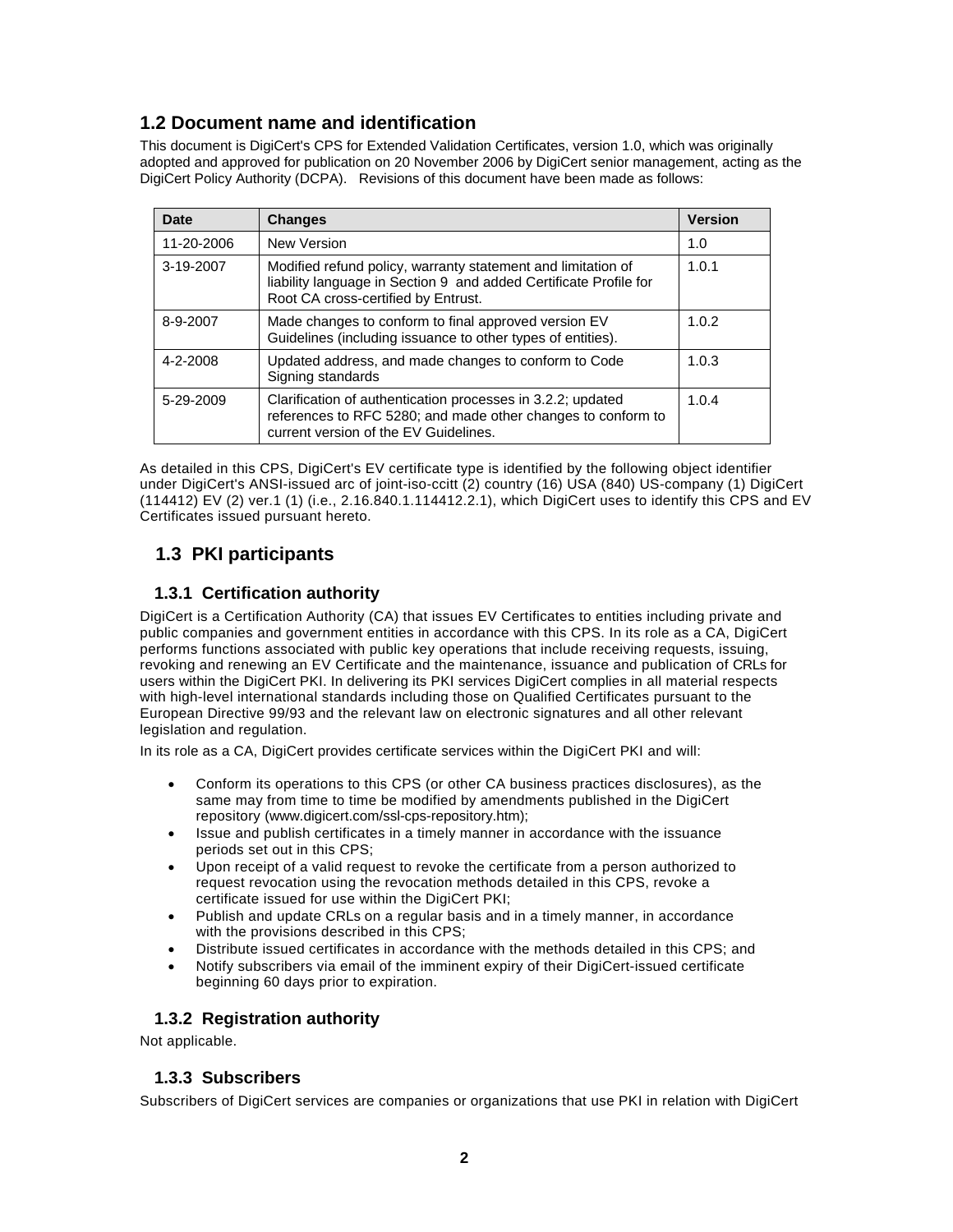supported transactions and communications. Subscribers are parties that are identified in an EV Certificate and hold the private key corresponding to the public key that is listed in the EV Certificate. Prior to verification of identity and issuance of a certificate, a Subscriber is an *applicant* for the services of DigiCert.

**(a) General.** Only the following Private Organizations, Business Entities, and Government Entities satisfying the requirements specified below may be Subscribers:

**(b) Private Organization Subjects.** DigiCert may issue EV Certificates to Private Organizations that satisfy the following requirements:

(1) The Private Organization MUST be a legally recognized entity whose existence was created by a filing with (or an act of) the Government Agency in its Jurisdiction of Incorporation or Registration (e.g., by issuance of a certificate of incorporation or registration) or is an entity that is chartered by a Government Agency;

(2) The Private Organization MUST have designated with the Government Agency a Registered Agent, Registered Office (as required under the laws of the Jurisdiction of Incorporation or Registration) or equivalent;

The Private Organization MUST NOT be designated on the records of the Government Agency by labels such as "inactive," "invalid," "not current," or the equivalent;

(4) The Private Organization MUST have a verifiable physical existence and business presence;

(5) The Private Organization's Jurisdiction of Incorporation, Registration, Charter or License and/or its Place of Business MUST NOT be in any country where DigiCert is prohibited from doing business or issuing a certificate by the laws of the United States; and

(6) The Private Organization MUST NOT be listed on any government denial list or prohibited list (e.g., trade embargo) under the laws of the United States.

**(c) Government Entity Subjects.** DigiCert may issue EV Certificates to Government Entities that satisfy the following requirements:

(1) The legal existence of the Government Entity MUST be established by the law of the political subdivision in which such Government Entity operates;

(2) The Government Entity MUST NOT be in any country where DigiCert is prohibited from doing business or issuing a certificate by the laws of the United States; and

(3) The Government Entity MUST NOT be listed on any government denial list or prohibited list (e.g., trade embargo) under the laws of the United States.

**(d) Business Entities.** DigiCert MAY issue EV Certificates to Business Entities who do not qualify under subsection (b) but that do satisfy the following requirements:

(1) The Business Entity MUST be a legally recognized entity whose formation included the filing of certain forms with the Government Agency in its Jurisdiction, the issuance or approval by such Government Agency of a charter, certificate, or license, and whose existence can be verified with that Government Agency;

(2) The Business Entity MUST have a verifiable physical existence and business presence;

(3) At least one Principal Individual associated with the Business Entity MUST be identified and validated;

(4) The identified Principal Individual MUST attest to the representations made in the Subscriber Agreement;

(5) Where the Business Entity represents itself under an assumed name, DigiCert MUST be able to verify the Business Entity's use of the assumed name pursuant to the requirements of Section 3.2.2 herein;

(6) The Business Entity and the identified Principal Individual associated with the Business Entity MUST NOT be located or residing in any country where DigiCert is prohibited from doing business or issuing a certificate by the laws of the United States; and

The Business Entity and the identified Principal Individual associated with the Business Entity MUST NOT be listed on any government denial list or prohibited list (e.g., trade embargo) under the laws of the United States.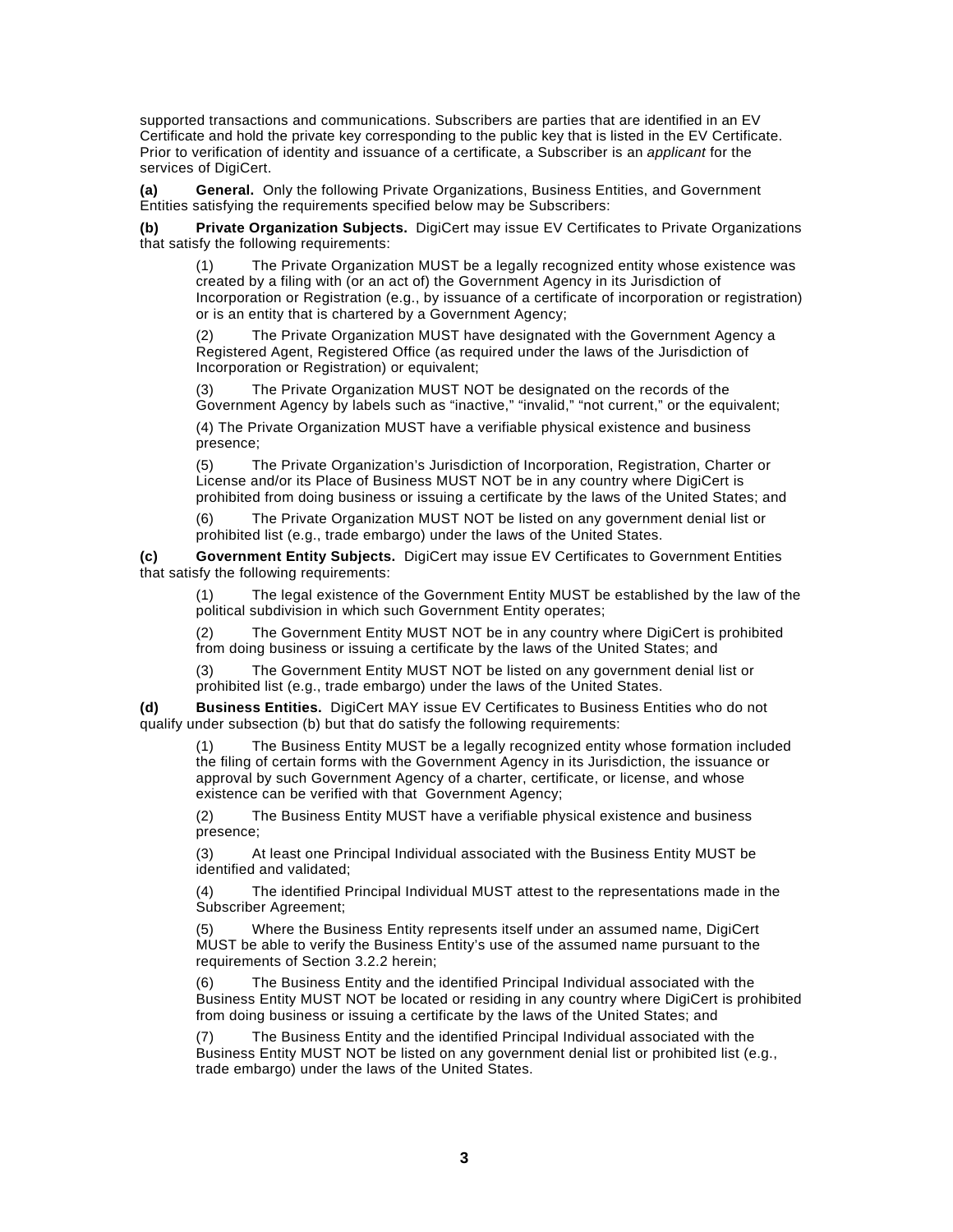#### **1.3.4 Relying parties**

Relying parties use PKI services in relation with DigiCert-issued EV Certificates and reasonably rely on such certificates and/or digital signatures verifiable with reference to a public key listed in the certificate.

To verify the validity of an EV Certificate they receive, relying parties must refer to the CRL or perform an Online Certificate Status Protocol check (http://ocsp.digicert.com) prior to relying on information featured in a certificate to ensure that DigiCert has not revoked the certificate. The location of the CRL distribution point is detailed within the EV Certificate.

# **1.4 Certificate usage**

#### **1.4.1. Appropriate certificate uses**

Certificates issued pursuant to this CPS may be used for all legal authentication, encryption, access control, and digital signature purposes, as designated by the key usage and extended key usage fields found within the EV Certificate. Typically, the following bits are enabled for EV Certificates: keyEncipherment, digitalsignature, serverAuthentication and clientAuthentication.

#### **1.4.2 Prohibited certificate uses**

Certificates issued under the provisions of this CPS may not be used for: (i) any application requiring failsafe performance such as: (a) the operation of nuclear power facilities, (b) air traffic control systems, (c) aircraft navigation systems, (d) weapons control systems, or (e) any other system whose failure could lead to injury, death or environmental damage; or (ii) transactions where applicable law prohibits the use of encryption or digital certificates for such transactions or where otherwise prohibited by law.

# **1.5 Policy administration**

#### **1.5.1 Organization administering the document**

This CPS and related agreements and security policy documents referenced within this document are maintained by the DigiCert Policy Authority (DCPA). The DCPA may be contacted at:

DigiCert, Inc. Suite 200 Canopy Building II 355 South 520 West Lindon, UT 84042 USA Tel: 1-801-877-2100 Fax: 1-801-705-0481

#### **1.5.2 Contact person**

Attn: Legal Counsel DigiCert, Inc. Suite 200 Canopy Building II 355 South 520 West Lindon, UT 84042 USA

#### **1.5.3 Person determining CPS suitability for the policy**

Attn: DigiCert Policy Authority Suite 200 Canopy Building II 355 South 520 West Lindon, UT 84042 USA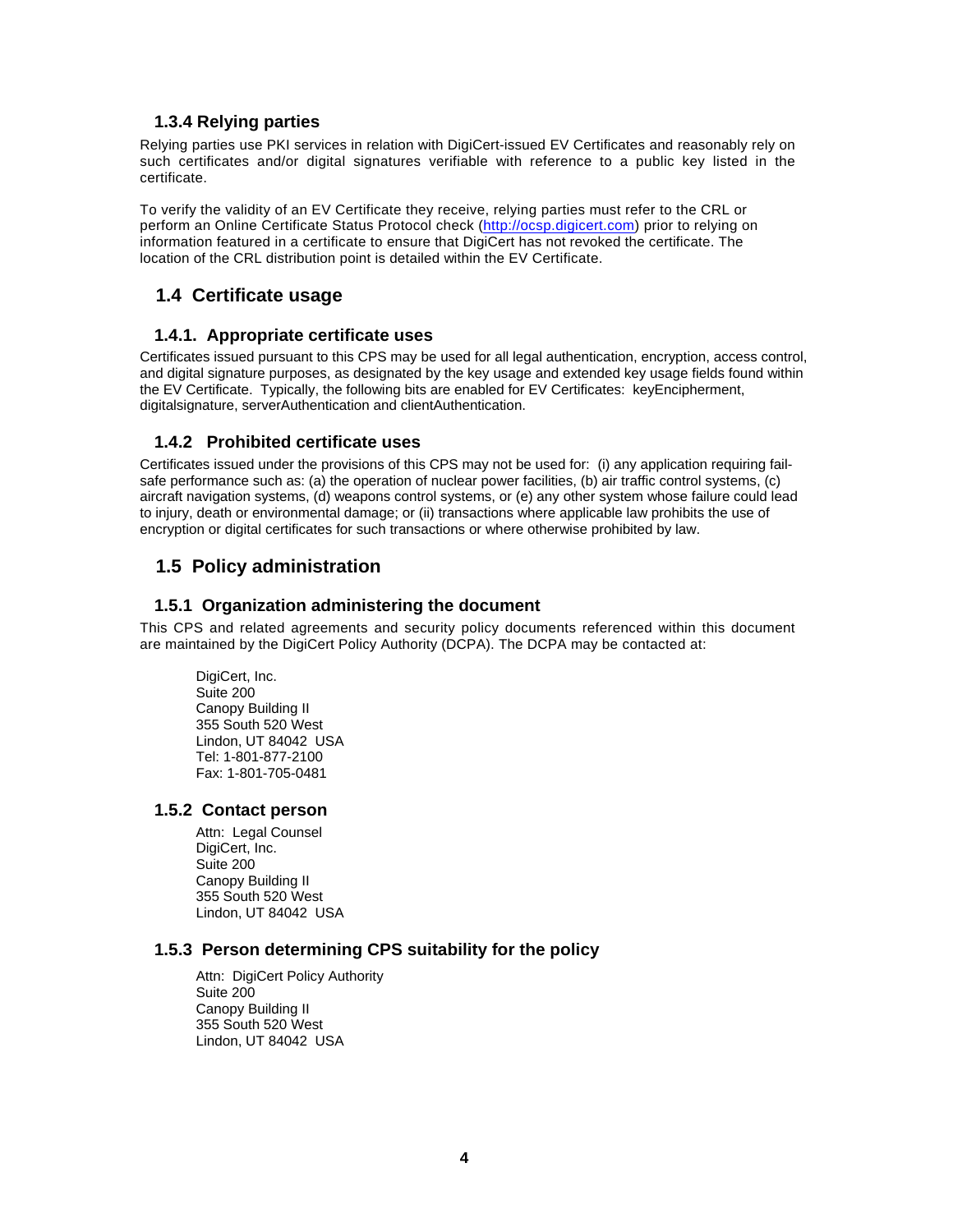#### **1.5.4 CPS approval procedures**

Approval of this CPS and any amendments hereto is by the DCPA. Amendments may be made by updating this entire document or by addendum. The DCPA determines whether changes to this CPS require notice or any change in the OID of a certificate issued pursuant to this CPS. *See also* Section 9.10 and Section 9.12 below.

## **1.6 Definitions and acronyms**

**Applicant:** The Applicant is a Private Organization, Government Entity or Business Entity applying for a Certificate.

**Application Software Vendor:** A developer of Internet browser software or other software that displays or uses certificates and distributes root certificates, such as KDE, Microsoft Corporation, Mozilla Corporation, Opera Software ASA, and Red Hat, Inc.

**Business Entity:** Any entity that is neither a Private Organization nor a Government Entity as defined in the Guidelines. Examples include general partnerships, unincorporated associations, and sole proprietorships.

**Certificate Approver:** A Certificate Approver is a natural person who is employed by the Applicant, or an authorized agent who has express authority to represent the Applicant to: (i) act as a Certificate Requester and to authorize other employees or third parties to act as a Certificate Requesters, and (ii) to approve EV Certificate Requests submitted by other Certificate Requesters.

**Certificate Request Form:** Any of several forms completed by Applicant or DigiCert and used to process the request for an EV Certificate, including but not limited to agreements signed by Contract Signers and online forms submitted by Certificate Requesters.

**Certificate Requester:** A Certificate Requester is a natural person who is employed by the Applicant, or an authorized agent who has express authority to represent the Applicant or a third party (such as an ISP or hosting company) that completes and submits an EV Certificate Request on behalf of the Applicant.

**Contract Signer:** A Contract Signer is a natural person who is employed by the Applicant, or an authorized agent who has express authority to represent the Applicant who has authority on behalf of the Applicant to sign Subscriber Agreements on behalf of the Applicant.

**Government Agency:** In the case of a Private Organization, the government agency in the Jurisdiction of Incorporation under whose authority the legal existence of the Private Organization was established (e.g., the government agency that issued the Certificate of Incorporation). In the case of Business Entities, the government agency in the jurisdiction of operation that registers business entities. In the case of a Government Entity, the entity that enacted the law, regulation, or decree establishing the legal existence of the Government Entity.

**Government Entity:** A government-operated legal entity, agency, department, ministry, or similar element of the government of a country, or political subdivision within such country (such as a state, province, city, county, etc.).

**Individual:** A natural person.

**International Organization Entity:** An entity created under a Charter, Treaty, Convention or equivalent instrument that was signed by, or on behalf of, more than one country's government.

**Jurisdiction of Registration:** In the case of a Business Entity, the state, province, locality where the organization has registered its business presence by filings by a Principal Individual involved in the business to verify its existence.

**Legal Existence:** A Private Organization, Government Entity or Business Entity has Legal Existence if it has been validly formed and not otherwise terminated, dissolved, or abandoned.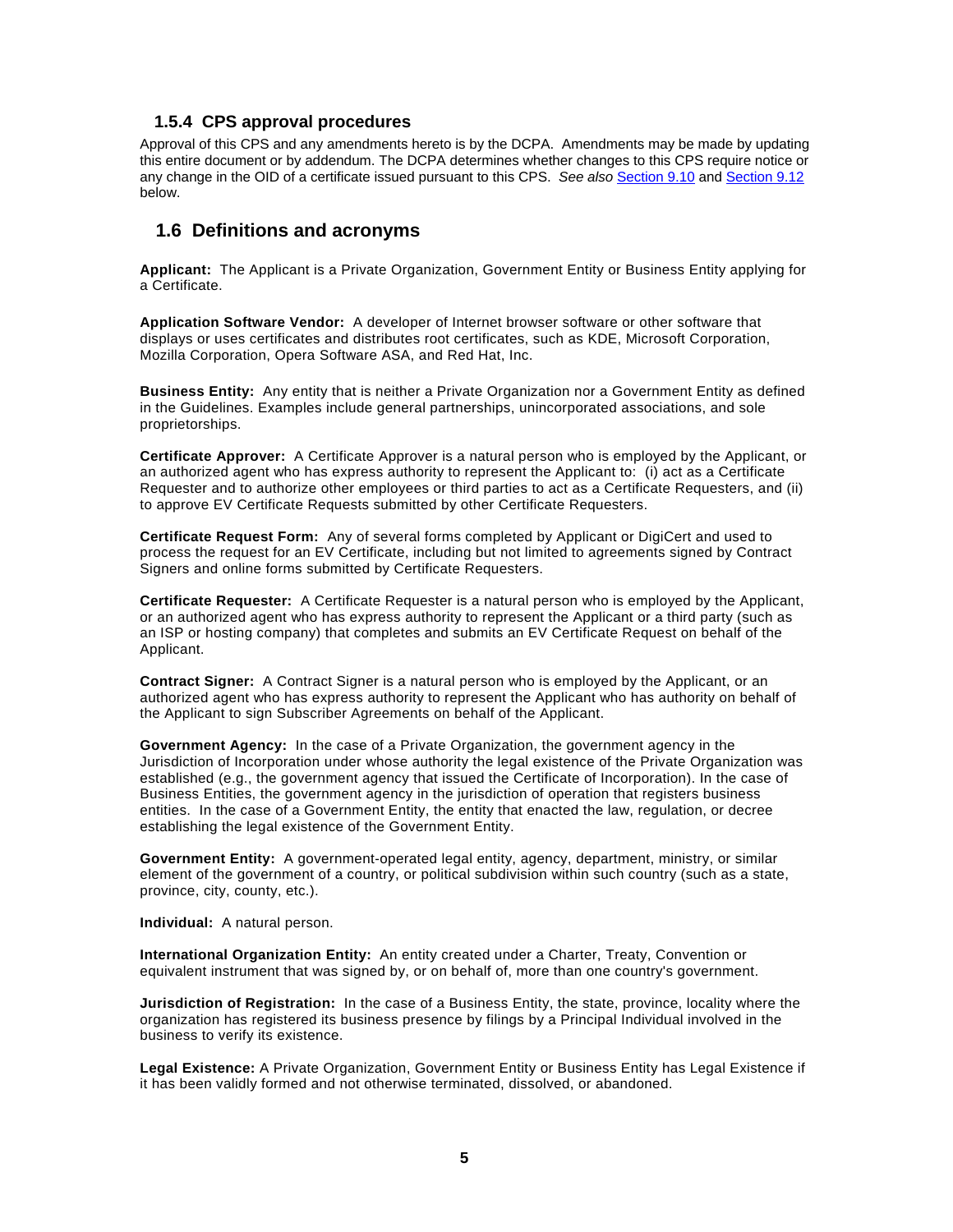**Principal Individual(s):** Individuals of a Private Organization, Government Entity or Business Entity that are either owners, partners, managing members, directors or officers, as identified by their title of employment, or an employee, contractor or agent authorized by such entity or organization to conduct business related to the request, issuance and use of EV Certificates.

**Private Organization:** A non-governmental legal entity (whether ownership interests are privately held or publicly traded) whose existence was created by a filing with (or an act of) a Government Agency in its Jurisdiction of Incorporation or Registration. Examples include corporations, limited partnerships, limited liability companies, and government-chartered financial institutions.

**Qualified Government Information Source:** A regularly-updated and current publicly available database maintained by a Government Entity and designed for the purpose of accurately providing information concerning Applicants and Subscribers, and which is generally recognized as a dependable source of such information. To be a qualified source, as that term is used in this CPS, the source must be maintained by a Government Entity, the reporting of data must be required by law, and false or misleading reporting must be punishable with criminal or civil penalties.

**Qualified Government Tax Information Source:** A Qualified Governmental Information Source that specifically contains tax information relating to Private Organizations, Business Entities or Individuals (e.g. the I.R.S. in the United States).

**Qualified Independent Information Source:** A publicly available commercial database that provides a dependable and independent source of information concerning Applicants and Subscribers. To be a qualified source, as that term is used in this CPS, the following must all be true:

(1) data that will be relied upon has been independently verified by other independent information sources;

(2) the database distinguishes between self-reported data and data reported by independent information sources;

(3) the database provider identifies how frequently they update the information in their database;

(4) changes in the data that will be relied upon will be reflected in the database in no more than 12 months; and

(5) the database provider uses authoritative sources independent of the subject or multiple corroborated sources to which the data pertains.

**Registrar:** The applicable domain name registrar for the Applicant. *See* http://www.icann.org.

**Registration Agency:** a Governmental Agency that registers business information in connection with an entity's business formation or authorization to conduct business under a license, charter or other certification. A Registration Agency MAY include, but is not limited (i) a State Department of Corporations or a Secretary of State; (ii) a licensing agency, such as a State Department of Insurance; or (iii) a chartering agency, such as a state office or department of financial regulation, banking or finance, or a federal agency such as the Office of the Comptroller of Currency (OCC) or the Office of Thrift Supervision (OTC).

**Relying Party:** The Relying Party is an individual or entity that relies upon the information contained within the Certificate.

**Relying Party Agreement:** The Relying Party Agreement is an agreement which must be read and accepted by a Relying Party prior to validating, relying on or using a Certificate or accessing or using DigiCert's Repository and is available for reference at http://www.digicert.com/ssl-cps-repository.htm.

**Subscriber:** The entity that has been issued a Certificate; the Subject of an EV Certificate.

**Subscriber Agreement:** The Subscriber Agreement is an agreement that must be read and accepted by an Applicant before applying for a Certificate. The Subscriber Agreement is specific to the Digital Certificate product type as presented during the product online order process and is available for reference at http://www.digicert.com/ssl-cps-repository.htm.

**Translator:** An individual or Business Entity engaged by DigiCert who possesses the requisite knowledge and expertise to accurately translate the words of a document written in a language other than English into English.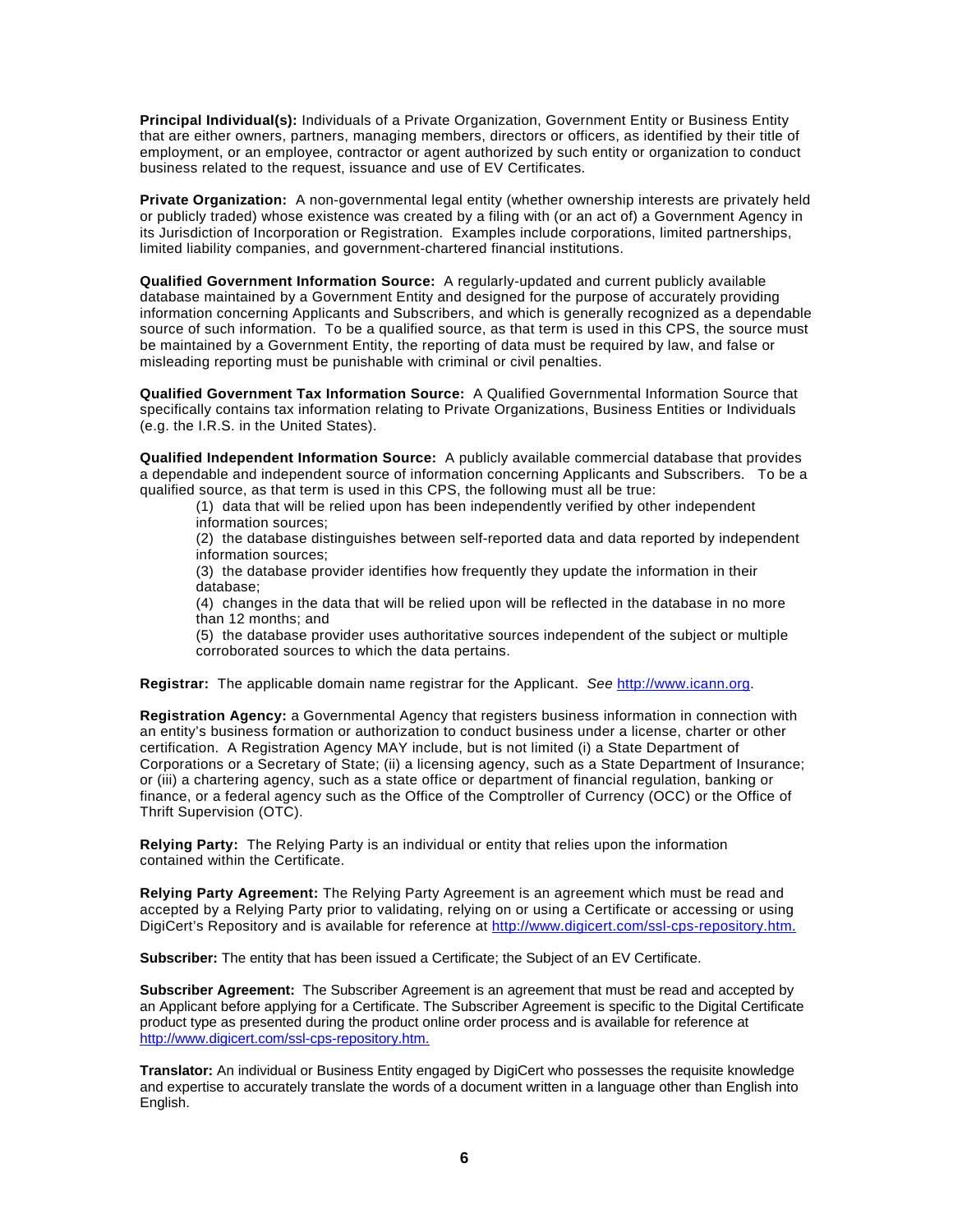**Verified Legal Opinion:** An opinion letter from attorney verified by DigiCert as follows:

(A) Status of Author. Contacting the licensing authority of the legal practitioner author to confirm licensure as:

(i) A lawyer (or solicitor, barrister, advocate, or equivalent) licensed to practice law in the country of the Applicant's Jurisdiction of Incorporation or Registration or any jurisdiction where the Applicant maintains an office or physical facility; or

(ii) A notary that is a member of the International Union of Latin Notaries, and is licensed to practice in the country of Applicant's Jurisdiction of Incorporation or Registration or any jurisdiction where the Applicant maintains an office or physical facility (and that such jurisdiction recognizes the role of the Latin Notary).

 (B) Basis of Opinion. Reviewing the text of the legal opinion to determine that the Legal Practitioner is acting on behalf of the Applicant and that the conclusions of the Verified Legal Opinion are based on the Legal Practitioner's stated familiarity with the relevant facts and the exercise of the Legal Practitioner's professional judgment and expertise.

(C) Authenticity. Verified by calling or sending a copy of the legal opinion back to the Legal Practitioner at the address, phone number, facsimile, or (if available) e-mail address for the Legal Practitioner listed with the authority responsible for registering or licensing such Legal Practitioner and obtaining confirmation from the Legal Practitioner or the Legal Practitioner's assistant that the legal opinion is authentic.

**Verified Accountant Letter:** An accountant's letter verified by DigiCert as follows:

(A) Status of Author. Professional status of the author verified by directly contacting the authority responsible for registering or licensing such Accounting Practitioner (s) in the applicable jurisdiction.<br>(B) Basis of Opinion. Reviewing the text of the accountant letter to confirm that the Accounting Basis of Opinion. Reviewing the text of the accountant letter to confirm that the Accounting Practitioner is acting on behalf of the Applicant and that the information in the accountant letter are based on the Accounting Practitioner's stated familiarity with the relevant facts and the exercise of the practitioner's professional judgment and expertise.

(C) Authenticity. Verified by calling or sending a copy of the accountant letter back to the Accounting Practitioner at the address, phone number, facsimile, or (if available) e-mail address for the Accounting Practitioner listed with the authority responsible for registering or licensing such Accounting Practitioner and obtaining confirmation from the Accounting Practitioner or the Accounting Practitioner's assistant that the accountant letter is authentic.

#### **Acronyms:**

| CA           | Certificate Authority or Certification Authority       |
|--------------|--------------------------------------------------------|
| СP           | <b>Certificate Policy</b>                              |
| <b>CPS</b>   | <b>Certification Practice Statement</b>                |
| <b>CRL</b>   | <b>Certificate Revocation List</b>                     |
| <b>CSR</b>   | <b>Certificate Signing Request</b>                     |
| <b>DCPA</b>  | DigiCert Policy Authority                              |
| EU           | European Union                                         |
| <b>FV</b>    | <b>Extended Validation</b>                             |
| <b>FIPS</b>  | Federal Information Processing Standard                |
| <b>FTP</b>   | File Transfer Protocol                                 |
| <b>HSM</b>   | <b>Hardware Security Module</b>                        |
| HTTP         | <b>Hypertext Transfer Protocol</b>                     |
| <b>ICANN</b> | Internet Corporation for Assigned Names and Numbers    |
| <b>IETF</b>  | Internet Engineering Task Force                        |
| ITU          | International Telecommunication Union                  |
| <b>ITU-T</b> | <b>ITU Telecommunication Standardization Sector</b>    |
| OID          | Object Identifier                                      |
| PKI          | Public Key Infrastructure                              |
| <b>PKIX</b>  | <b>IETF Working Group on Public Key Infrastructure</b> |
| <b>PKCS</b>  | Public Key Cryptography Standard                       |
| QGIS         | Qualified Government Information Source                |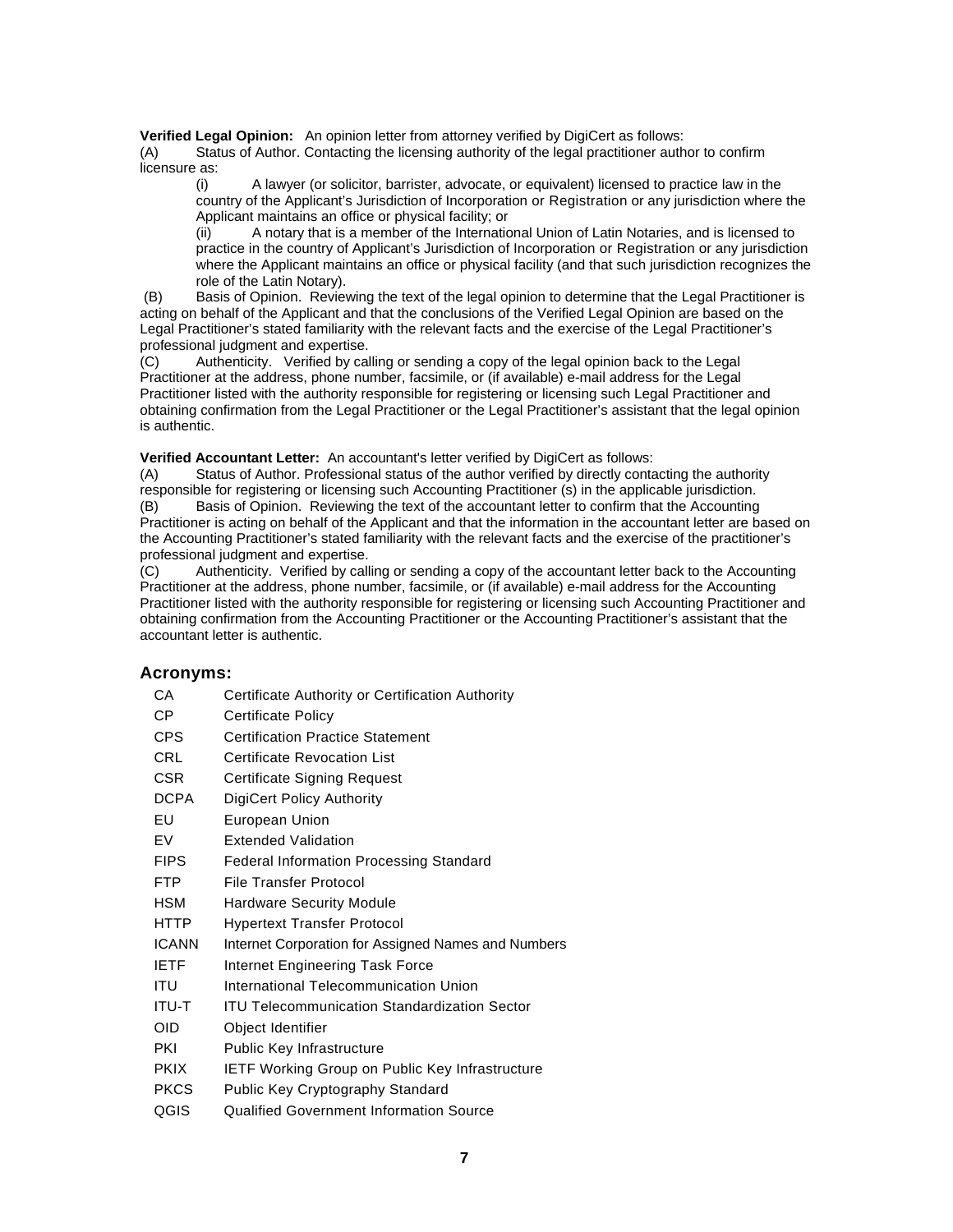- QGTIS Qualified Government Tax Information Source
- QIIS Qualified Independent Information Source
- SHA-1 Secure Hashing Algorithm
- SSL Secure Sockets Layer
- TLS Transaction Layer Security
- URL Uniform Resource Locator

X.509 The ITU-T standard for Certificates and their corresponding authentication framework

# **2. PUBLICATION AND REPOSITORY RESPONSIBILITIES**

# **2.1 Repositories**

DigiCert publishes any revocation data on issued digital certificates, this CPS, certificate terms and conditions, the relying party agreement and the subscriber agreement in the official DigiCert repository http://www.digicert.com/ssl-cps-repository.htm

# **2.2 Publication of certification information**

The DigiCert certificate services and the DigiCert repository are accessible through several means of communication:

- On the web: www.digicert.com
- By email to admin@digicert.com
- By mail addressed to: DigiCert, Inc., 355 South 520 West, Lindon, Utah 84042
- By telephone Tel: 1-801-877-2100
- By fax: 1-801-705-0481

DigiCert publishes CRLs to allow relying parties to determine the validity of a certificate issued by DigiCert. Each CRL contains entries for all revoked un-expired certificates issued and is valid for a period from 24 hours up to 7 days. DigiCert maintains revocation entries on its CRLs, or makes certificate status information available via OCSP, until after the expiration date of the revoked EV Certificate.

# **2.3 Time or frequency of publication**

CRLs for end-user Subscriber Certificates are issued at least once per day. CRLs for CA Certificates are issued twice annually, but also whenever a CA Certificate is revoked. Each CRL includes a monotonically increasing sequence number for each CRL issued. Under special circumstances DigiCert may publish new CRL<sup>'</sup>s prior to the expiry of the current CRL. *See* Section 4.9.7, CRL Issuance Frequency.

# **2.4 Access controls on repositories**

Parties (including Subscribers and Relying Parties) accessing the DigiCert Repository (http://www.digicert.com/ssl-cps-repository.htm) and other DigiCert publication resources are deemed to have agreed with the provisions of this CPS, the Relying Party Agreement, and any other conditions of usage that DigiCert may make available. Parties demonstrate acceptance of the conditions of usage of this CPS by using a DigiCert-issued EV Certificate. Failure to comply with the conditions of usage of the DigiCert Repositories and web site may result in termination of the relationship between DigiCert and the party, at DigiCert's sole discretion, and any unauthorized reliance on an EV Certificate shall be at that party's risk.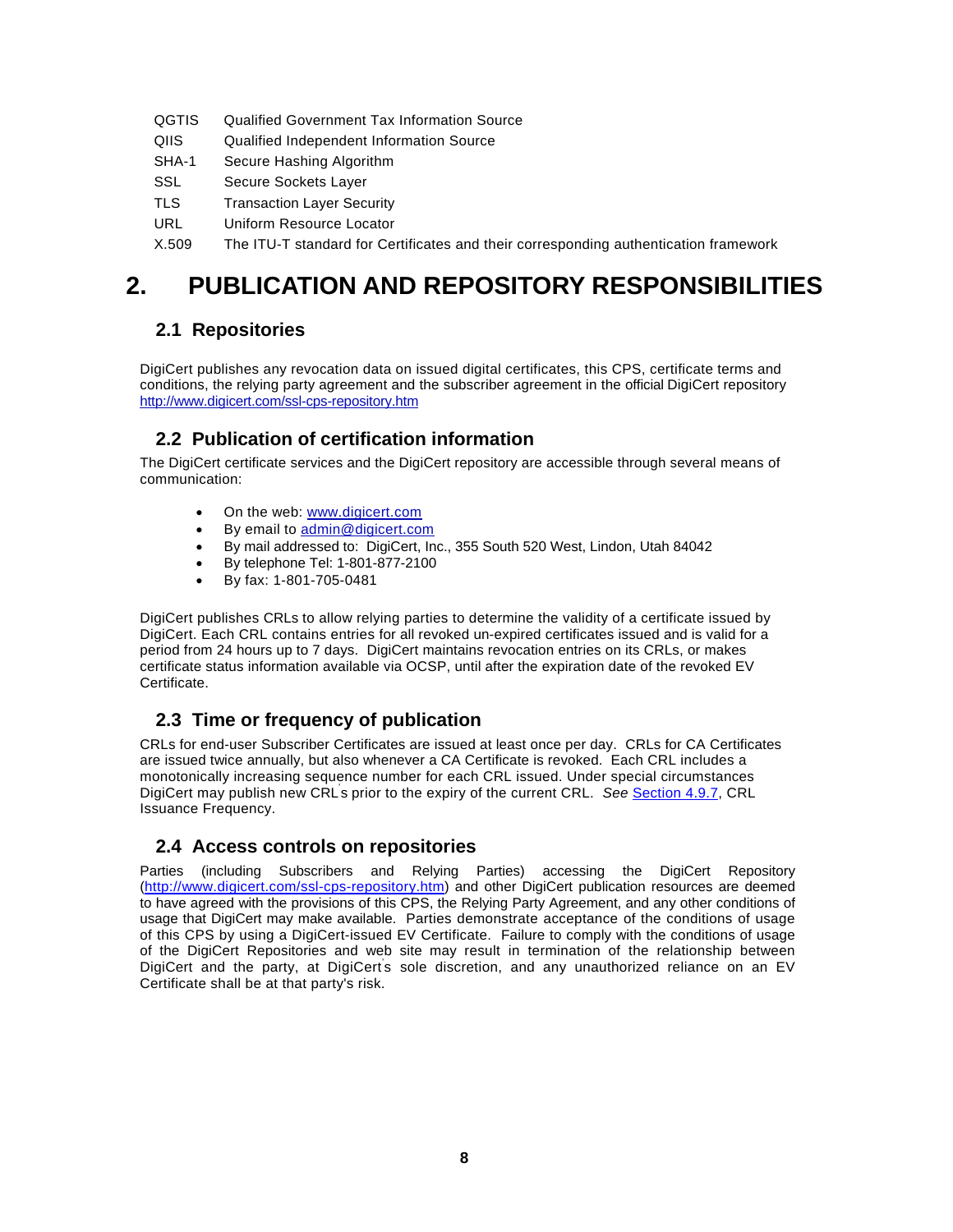# **3. IDENTIFICATION AND AUTHENTICATION**

# **3.1 Naming**

## **3.1.1 Types of names**

Certificates are issued with a non-null subject Distinguished Name (DN) complying with ITU X.500 standards. Certificates are issued using the Fully Qualified Domain Name (FQDN) name of the server, service or application that has been confirmed with the Subscriber. The FQDN or authenticated domain name is placed in the Common Name (CN) attribute of the Subject field and, when applicable, the Subject Alternative Name.

# **3.1.2 Need for names to be meaningful**

DigiCert ensures that the Organization (O) and Organizational Unit (OU) attributes in the Subject field accurately identify the legal entity that is the subject of the certificate. Similarly, DigiCert uses nonambiguous designations in the Issuer field to identify itself as the Issuer of a certificate (e.g., DigiCert High Assurance EV CA-1).

#### **3.1.3 Anonymity or pseudonymity of subscribers**

DigiCert does not issue anonymous or pseudonymous certificates.

#### **3.1.4 Rules for interpreting various name forms**

Distinguished Names in Certificates shall be interpreted using X.500 standards and ASN.1 syntax. *See* RFC 2253 and RFC 2616 for further information on how X.500 distinguished names in certificates are interpreted as Uniform Resource Identifiers and HTTP references.

#### **3.1.5 Uniqueness of names**

Name uniqueness is ensured through the use of the Common Name attribute of the Subject Field, which contains the authenticated domain name, which is controlled under the auspices of the Internet Corporation for Assigned Names and Numbers (ICANN).

#### **3.1.6 Recognition, authentication, and role of trademarks**

Subscribers shall solely be responsible for the legality of the information they present for use in certificates issued under this CPS, in any jurisdiction in which such content may be used or viewed. DigiCert subscribers represent and warrant that when submitting certificate requests to DigiCert and using a domain and distinguished name (and all other certificate application information) they do not interfere with or infringe upon the rights of any third parties in any jurisdiction with respect to their trademarks, service marks, trade names, company names, or any other intellectual property right, and that they are not seeking to use the domain and distinguished names for any unlawful purpose, including, without limitation, tortious interference with contract or prospective business advantage, unfair competition, injuring the reputation of another, or to confuse or mislead any person, whether natural or corporate. Certificate Subscribers shall defend, indemnify, and hold DigiCert harmless for any loss or damage resulting from any such interference or infringement and shall be responsible for defending all actions against DigiCert.

# **3.2 Initial identity validation**

Figure 1 below is a simplified flow chart of the enrollment and certificate issuance process used by DigiCert to issue EV Certificates: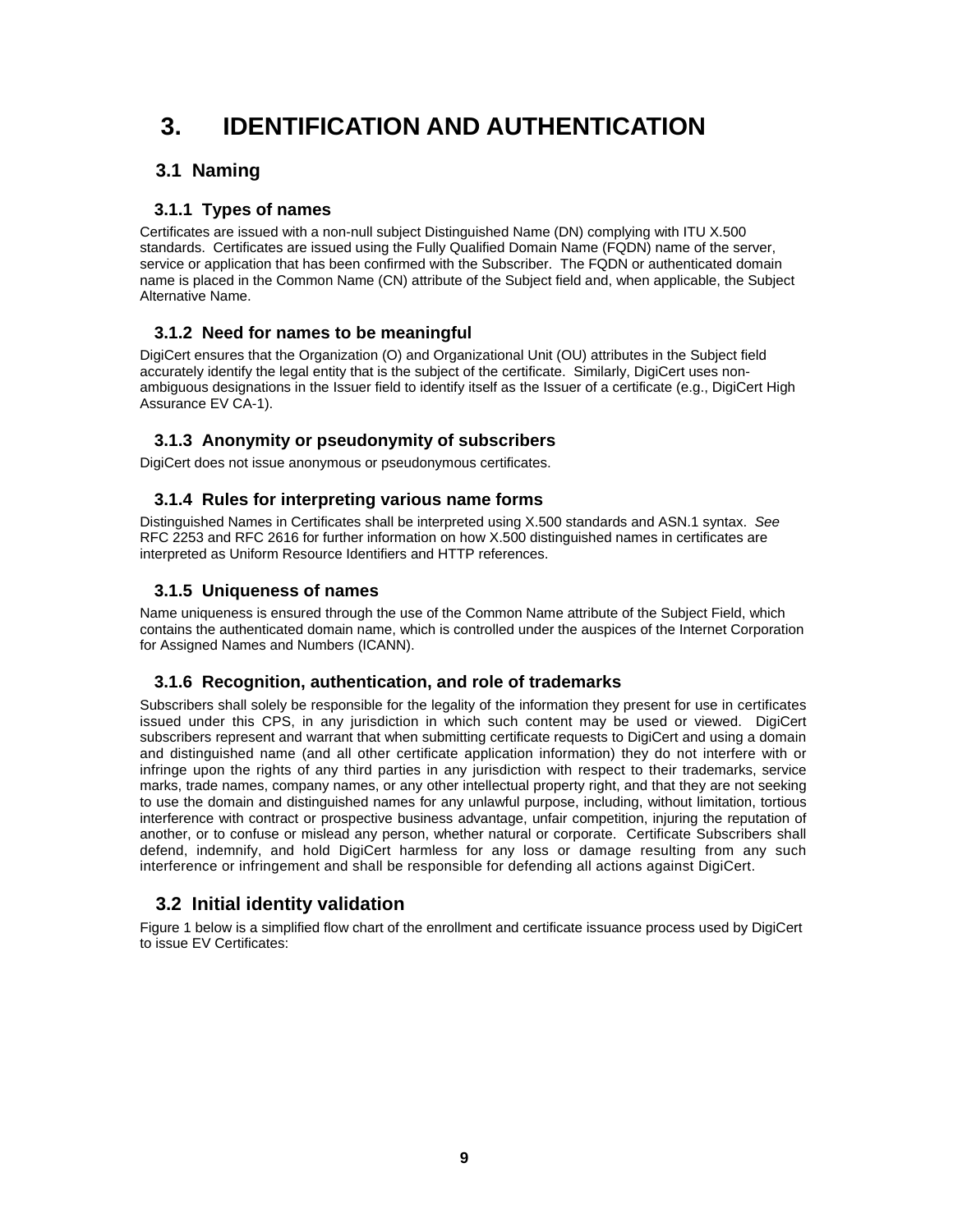

#### **3.2.1 Method to prove possession of private key**

The applicant must submit a digitally signed PKCS#10 CSR to establish that it holds the private key corresponding to the public key to be included in an EV Certificate. DigiCert parses the PKCS#10 CSR submitted by the Applicant in a secure manner and verifies that the Applicant's digital signature on the PKCS#10 was created by the private key corresponding to the public key in the PKCS#10 CSR.

#### **3.2.2 Authentication of organization identity**

#### **3.2.2.1 Data Elements Collected**

The elements listed in this section are collected and utilized by DigiCert during the certificate issuance process to authenticate identity as discussed above. Elements that are already in the public domain (e.g., available via WHOIS, etc.) are not treated as confidential for purposes of the privacy and protection of data provisions outlined in Section 9.3 and Section 9.4 of this CPS.

#### **Fields Parsed from the PKCS#10 CSR and used to populate initial Certificate Request Forms when CSR is submitted during Step 2:**

#### **1. Common Name (cn) - Domain Name**

The Applicant's Common Name taken from the CSR must match the Fully Qualified Domain Name(s) of one or more host domain name(s) owned or controlled by the Subject. Otherwise, DigiCert Registration Personnel may change the data received to ensure that the common name in the issued certificate will match the confirmed domain name of the server. Such server may be owned and operated by the Subject or another entity (e.g., a hosting service). Wildcard certificates are not allowed for EV Certificates.

#### **2. Organization name (o)**

The Applicant's formal legal organization name to be included in EV Certificate, as recorded with the Government Agency in Applicant's Jurisdiction of Incorporation or Registration (for Private Organizations), or as specified in the law of Applicant's Jurisdiction of Incorporation or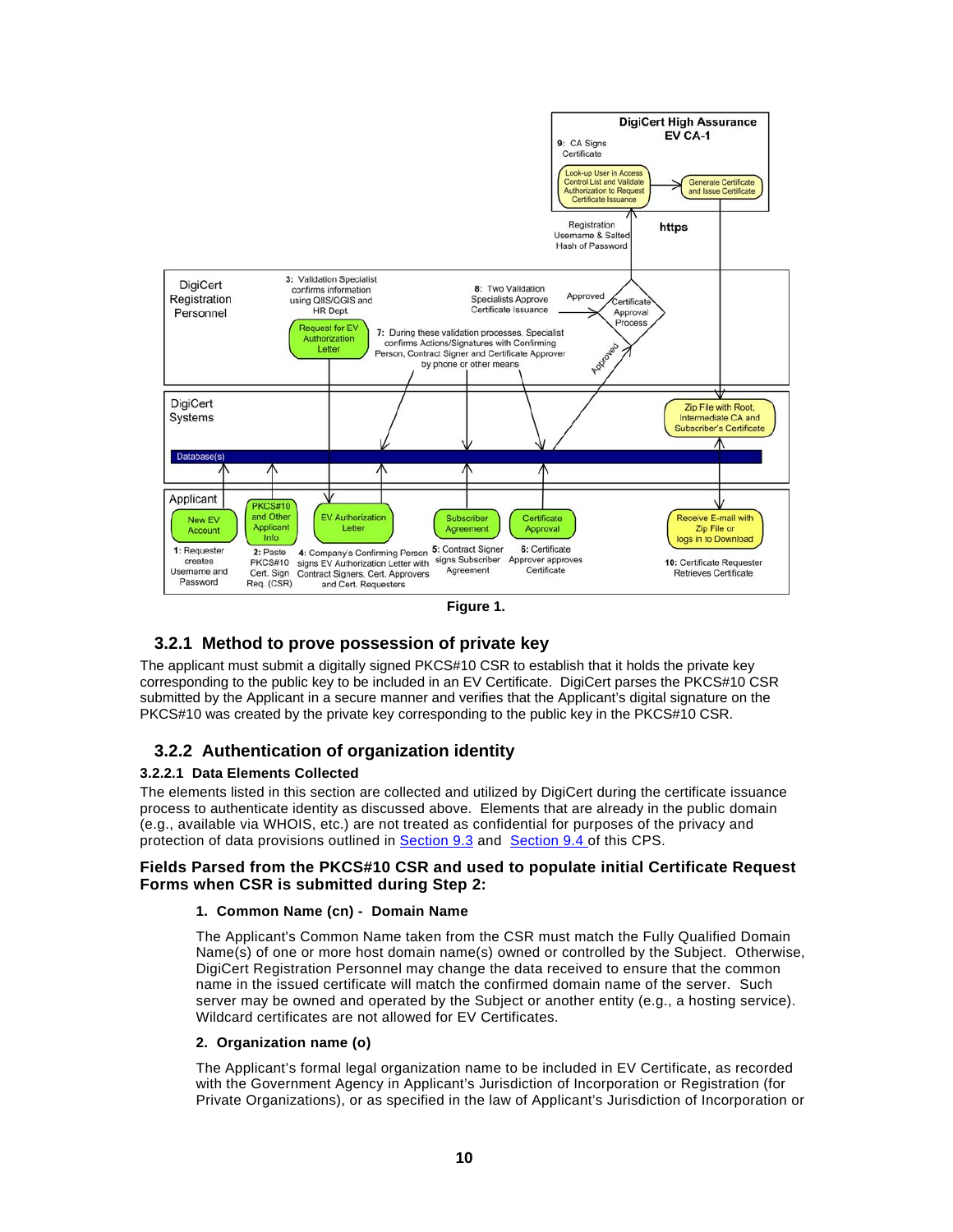charter (for Government Entities). The "o=" MUST match the Applicant's full legal name and MAY include the Applicant's assumed name (e.g., d/b/a name) to be included in the EV Certificate, as recorded in the Applicant's legal jurisdiction. However, if an assumed name is used, the "o=" MUST be in the format of "Assumed Name (Full Legal Name)." DigiCert Registration Personnel may change the data received to ensure that the organization name in the issued certificate will match the confirmed name of the organization.

#### **3. City, State and Country**

This is the actual physical location of the Applicant. See item 7 in Step 2 below. DigiCert Registration Personnel may change this data to ensure that it matches the confirmed physical address of the organization. The legal jurisdiction of the Applicant is requested in the certificate request forms discussed in item 3 below.

#### **4. Subject Public Key**

This is the public key corresponding to the Applicant's private key used to sign the PKCS#10.

#### **Additional Information Collected from Certificate Requester in Certificate Request Forms During Step 2:**

**1. Confirmation of Correct Legal Name** by the Applicant of the correct Organization Name (o) as provided above in the PKCS#10 CSR. If the organization information in the CSR is not correct, the Certificate Requester is directed to generate a new CSR with the correct details or DigiCert Registration Personnel may change the data received from the CSR to ensure that the organization name in the issued certificate will match the confirmed name of the organization. See Section 4.1.2.

**2. Confirmation of Business Category**, whether Private Organization, Business Entity, Government Entity or International Organization Entity.

**3. Jurisdiction of Incorporation, Registration, Charter or License:** Applicant's Jurisdiction of Incorporation, Registration, Charter or License to be included in EV Certificate, and consisting of:

- (a) City or town (if any),
- (b) State or province (if any), and
- (c) Country.

**4. Incorporating or Registration Agency:** The name of the Applicant's Government Agency;

**5. Registration Number:** The unique registration number assigned to Applicant by the Government Agency in Applicant's Jurisdiction of Incorporation or Registration and to be included in EV Certificate (for Private Organization Applicants only).

**6. Other Identifying Numbers:** DUNS Number and VAT Number, etc., if available;

**7. Street Address:** The address of Applicant's Place of Business, including:

- (a) Building number and street,
- (b) City or town,
- (c) State or province (if any),<br>(d) Country,
- (d) Country,<br>(e) Postal co
- Postal code (zip code), and
- (f) Main telephone number;

**8. Contract Signer Name:** Name and contact information of the Contract Signer who is authorized sign Subscriber Agreements on behalf of the Applicant;

**9. Certificate Approver Name:** Name and contact information of the Certificate Approver submitting and signing, or that has authorized the Certificate Requester to submit and sign, the EV Certificate Application on behalf of the Applicant;

**10. Certificate Requester Name:** Name and contact information of the Certificate Requester submitting the EV Certificate Request on behalf of the Applicant, if other than the Certificate Approver; and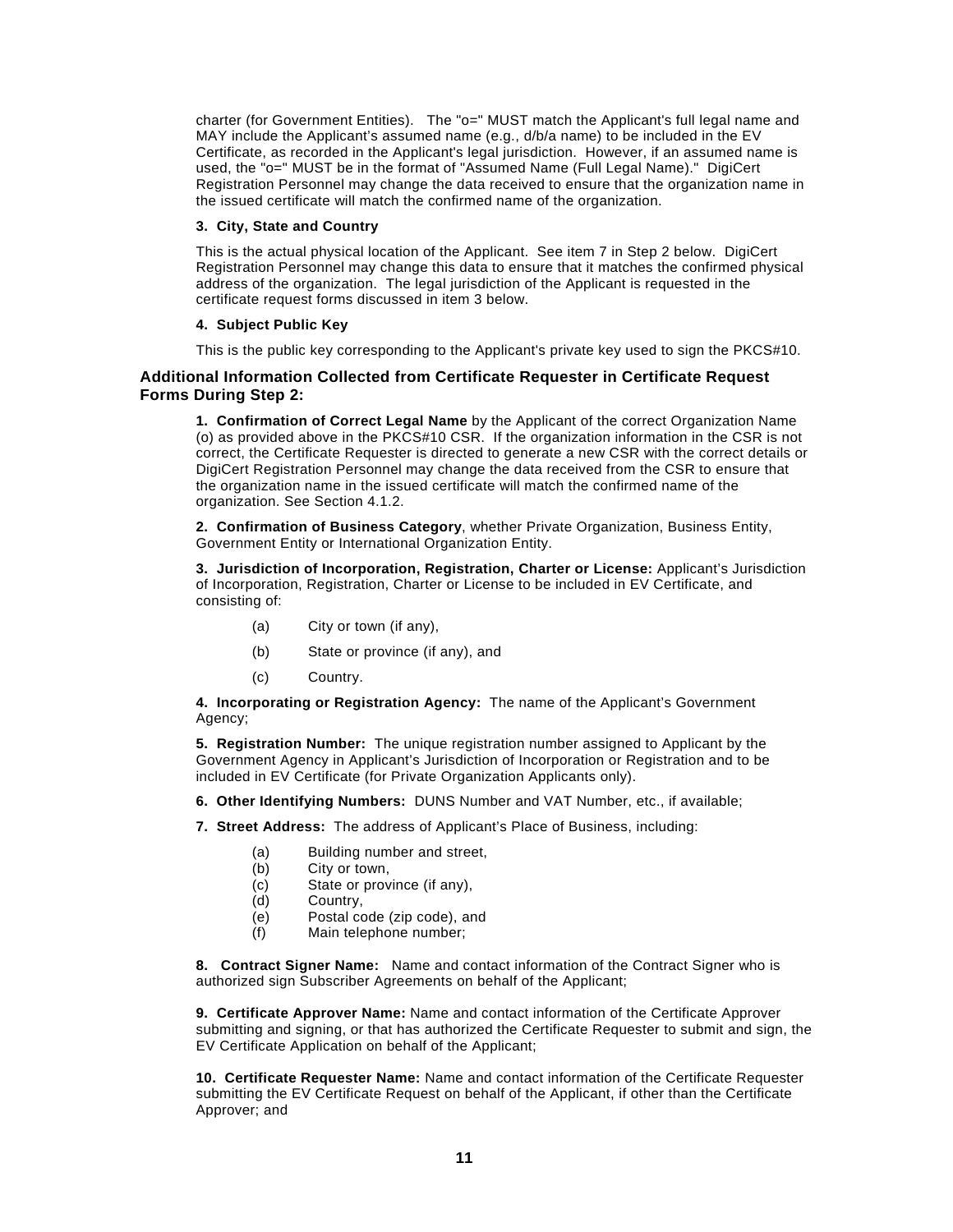#### **11. Server Software Identification** (obtained when CSR is submitted during **Step 2**)

#### **3.2.2.2 EV Guideline Requirements for Authentication of Organizational Identity**

This section contains the methods that DigiCert uses to meet the requirements of the Guidelines for establishing organizational identity. The procedural steps used by DigiCert to authenticate organizational identity in accordance with the Guidelines may be found below in Section 4.1 and Section 4.2. DigiCert may use any means of communication at its disposal that are consistent with the Guidelines to ascertain the identity of an Applicant or to confirm the request for an EV Certificate. DigiCert reserves the right to not issue an EV Certificate in its absolute discretion.

**A. Operational Existence.** Subscribers of EV Certificates must satisfy the requirement of "operational existence," which is presumed if the Applicant has been in operation for three (3) years or more. If they have been in existence for less than three years, as indicated by the records of the Government Agency, then they must be listed in the current information provided by a Qualified Independent Information Source, or they must have an active current Demand Deposit Account with a Regulated Financial Institution, which may be established with authenticated documentation received directly from a Regulated Financial Institution verifying that Applicant has an active current Demand Deposit Account with the institution.

**Verified Legal Opinion or Account Letter:** DigiCert also accepts and relies on Verified Legal Opinions and Verified Accountant Letters to establish Applicant has an active current Demand Deposit Account with a Regulated Financial Institution, the address of Applicant's Place of Business, and that business operations are conducted there.

Additionally, the Guidelines require that DigiCert verify the following prior to certificate issuance: actual, current legal existence and identity; physical location; telephone number; and ownership or control of the domain name of the Applicant. In any case where such requirements cannot be confirmed through the methods identified below, DigiCert will rely on a Verified Legal Opinion from Applicant's legal counsel or a Verified Accountant's Letter from Applicant's accountant as confirmation of the accuracy of the Applicant's assertion in regard to that requirement.

DigiCert follows the allowed verification procedures for confirmation of organizational identity found in the Guidelines as follows:

#### **B. Legal Existence and Identity**

Verifying through a Qualified Government Information Source operated by, or on behalf of, the Government Agency in the Applicant's jurisdiction, or directly through contact with the Government Agency in person or via mail, e-mail, web address, or telephone using an address or phone number obtained from a Qualified Independent Information Source:

**(1) Legal Existence:** that the Applicant is a legally recognized entity, in existence and validly formed (e.g., incorporated, organized, chartered or registered) with the Government Agency in the Applicant's Jurisdiction , and not designated on the records of the Government Agency by labels such as "inactive," "invalid," "not current," or the equivalent;

**(2) Organization Name and Business Category:** that the Applicant's formal legal name as recorded with the Government Agency in Applicant's Jurisdiction of Incorporation or Registration matches Applicant's name in the EV Certificate Request and that the type of Organization or business category specified is correct;

**(3) Registration Number:** the specific unique Registration Number assigned to Applicant by the Government Agency in the Applicant's Jurisdiction of Incorporation or Registration (if such exist).

If the Jurisdiction of Incorporation or Registration does not provide a Registration Number, then the date of Incorporation or Registration SHALL be entered into this field in any one of the common date formats. For other Business Entities, the registration number that was received by the Business Entity upon government registration SHALL be entered in this field.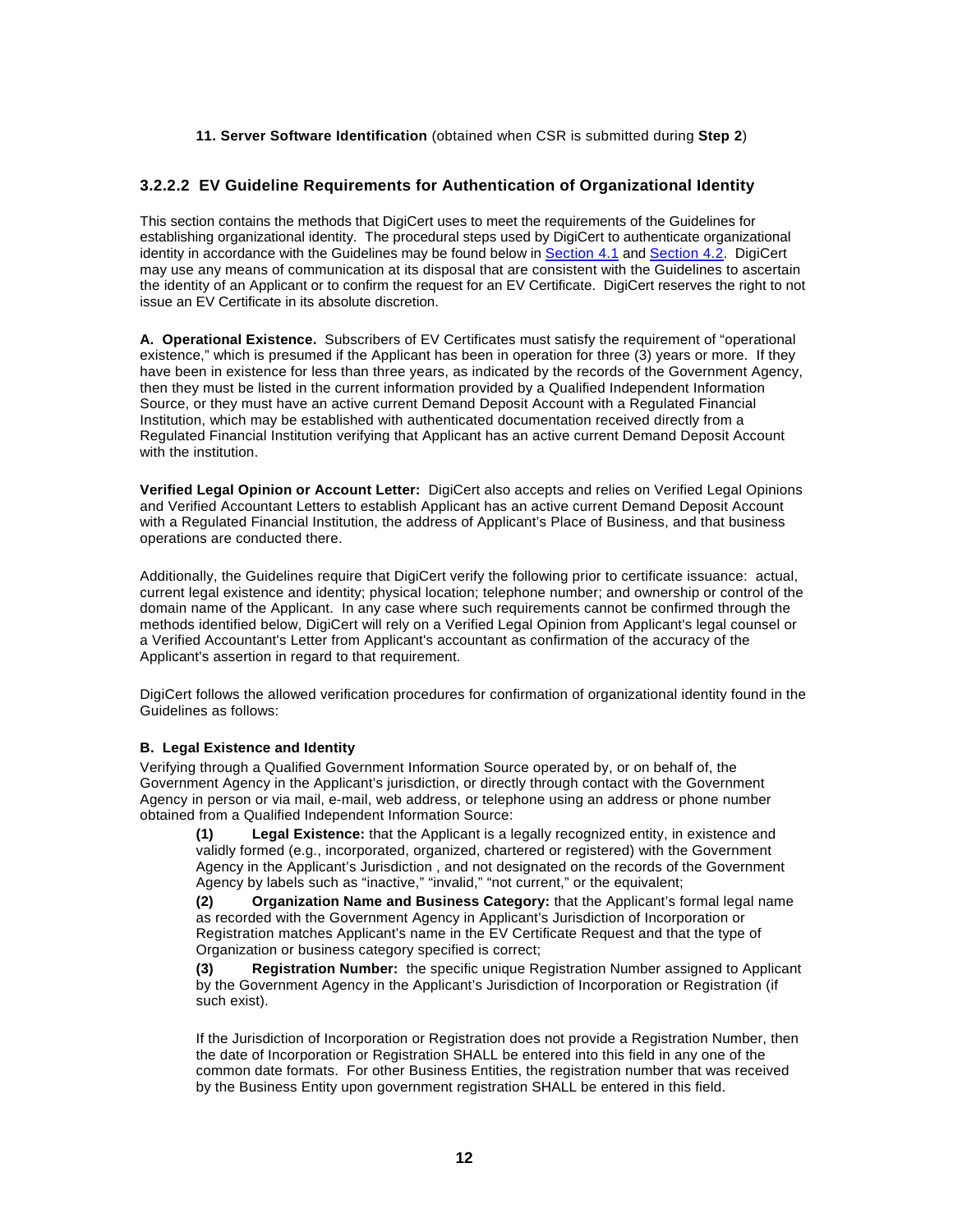For those Business Entities that register with a Government Agency in a jurisdiction that does not issue numbers pursuant to government registration, the date of the registration SHALL be entered into this field in any one of the common date formats.

For Government Entities that do not have a Registration Number, DigiCert obtains the Applicant's date of incorporation, registration, or formation, or the identifier for the legislative act that created the Government Entity. If none of the foregoing are available, DigiCert enters appropriate language to indicate that the Subject is a Government Entity.

For International Organization Entities, DigiCert obtains evidence that the Applicant was created under a Charter, Treaty, Convention or equivalent instrument that was signed by, or on behalf of, more than one country's government.

**(4) Registered Agent/Principal Individual:** for Private Organizations, obtain the identity and address of the Applicant's Registered Agent or Registered Office (as applicable) in the Applicant's Jurisdiction of Incorporation or Registration; or for Business Entities, verify the identity of the identified Principal Individual in accordance with Section 3.2.3 below.

**Assumed names** must be registered and similarly verified with the appropriate Government Agency for such filings in the jurisdiction of the Applicant's Place of Business, a Qualified Government Information Source, a Qualified Independent Information Source provided that the QIIS has verified the assumed name with the appropriate Government Agency, or by relying on a Verified Legal Opinion or Verified Accountant Letter that indicates the assumed name under which Applicant conducts business, the government agency with which the assumed name is registered, and that such filing continues to be valid.

**Government Entities:** The foregoing information concerning the legal existence and identity of a Government Entity may also be provided by a superior governing Government Entity in the same political subdivision as Applicant (e.g. a Secretary of State may verify the legal existence of a specific state department), a judge that is an active member of the federal, state or local judiciary within that political subdivision, or an attorney representing the Government Entity.

**International Organization Entities:** Legal existence and identity may be confirmed:

(a) With reference to the constituent document under which the International Organization was formed; or

(b) Directly with a signatory country's government (i.e. from an appropriate government agency or from the laws of that country, or by verifying that the country's government has a mission to represent it at the International Organization); or

(c) Directly against any current list of qualified entities that the CAB Forum may maintain at www.cabforum.org.

In cases where the International Organization applying for the EV certificate is an organ or agency including a non-governmental organization (NGO) of a verified International Organization, then DigiCert may verify the International Organization applicant directly with the verified umbrella International Organization of which the applicant is an organ or agency.

#### **C. Physical Location**

For Applicants whose Place of Business is in the same country as the Applicant's Jurisdiction of Incorporation or Registration, by obtaining:

QIIS/QGTIS: the Applicant's address from the current version of such information maintained by a Qualified Independent Information Source, or a Qualified Governmental Tax Information Source, or for Government Entity Applicants, the QGIS in Applicant's Jurisdiction; or

(2) **Site Visit:** documentation of a site visit to the business address which MUST be performed by a reliable individual or firm. The documentation of the site visit MUST:

(a) Verify that the Applicant's business is located at the exact address stated in the EV Certificate Request (e.g., via permanent signage, employee confirmation, etc.);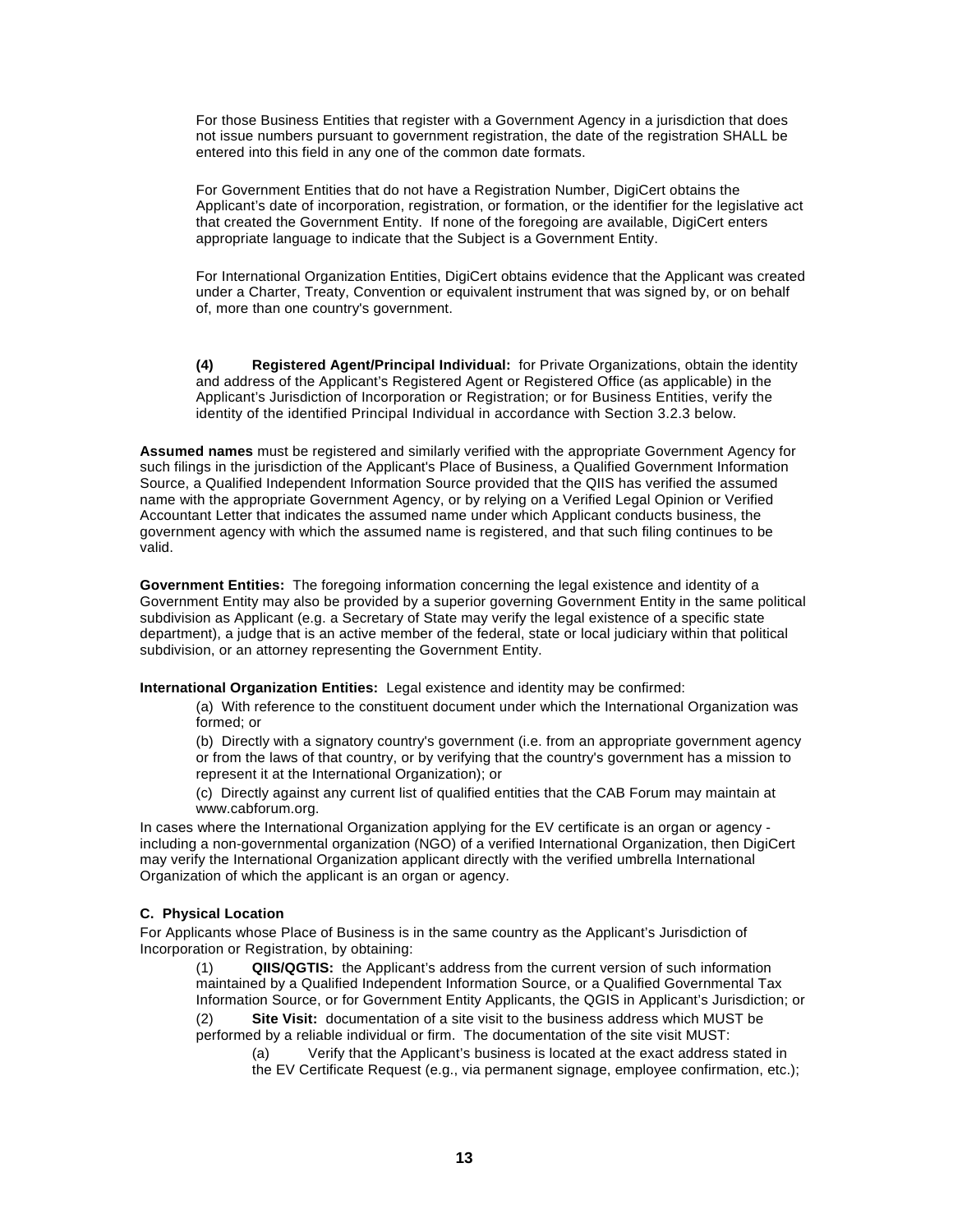(b) Identify the type of facility (e.g., office in a commercial building, private residence, storefront, etc.) and whether it appears to be a permanent business location;

(c) Indicate whether there is a permanent sign (that cannot be moved) that identifies the Applicant

(d) Indicate whether there is evidence that Applicant is conducting ongoing business activities at the site (e.g., that it is not just a mail drop, P.O. box, etc.), and

(e) Include one or more photos of (i) the exterior of the site (showing signage indicating the Applicant's name, if present, and showing the street address if possible), and (ii) the interior reception area or workspace.

(3) **Verified Legal Opinion or Account Letter:** DigiCert also accepts and relies on Verified Legal Opinions and Verified Accountant Letters to establish the address of Applicant's Place of Business and that business operations are conducted there.

For Applicants whose Place of Business is not in the same country as the Applicant's Jurisdiction of Incorporation or Registration, DigiCert will rely on a Verified Legal Opinion that indicates the address of Applicant's Place of Business and that business operations are conducted there.

#### **D. Business Telephone Number**

DigiCert performs the following:

(A) Calls Applicant's telephone number and obtains an affirmative response sufficient to enable a reasonable person to conclude that the Applicant is reachable by telephone at the number dialed; and

(B) Confirms telephone number is listed as Applicant's business telephone number in records provided by the applicable phone company or a Qualified Independent Information Source, a Qualified Governmental Information Source, or a Qualified Governmental Tax Information Source.

**Verified Legal Opinion or Account Letter:** DigiCert also accepts and relies on Verified Legal Opinions and Verified Accountant Letters to establish that the Applicant's telephone number, as provided, is a main phone number for Applicant's Place of Business.

Alternatively, during a site visit, the person who is conducting the site visit could call the telephone number provided and conclude by talking to the person present at Applicant's site during the visit—who is also on the phone with the person calling—that the Applicant is reachable by telephone at the number dialed; provided that the number confirmed is not a mobile phone.

#### **E. Ownership or Exclusive Control of Domain Name**

The Guidelines require that the Applicant:

- (A) is the registered holder of the domain name; or
- (B) has been granted the exclusive right to use the domain name by the registered holder
- of the domain name; and that

the Applicant is aware of its registration or exclusive control of the domain name.

DigiCert confirms that the Applicant is the registered holder of the domain name or has been granted the exclusive right to use the domain name by the registered holder by performing a WHOIS inquiry on the Internet for the domain name supplied by the Applicant, and:

(A) obtaining a response indicating that the Applicant or a Parent/Subsidiary Company is the entity registered to the domain name; or

(B) communicating with the domain name registrar or the contact listed on the WHOIS record to confirm that the Applicant is the registered holder of the domain name or has the exclusive right to use a domain name.

**Registered Domain Holder Contacted to Confirm Applicant's Exclusive Right.** In cases where the registered domain holder can be contacted using information obtained from WHOIS, or through the domain registrar, DigiCert obtains positive confirmation from the registered domain holder by paper mail, e-mail, telephone, or facsimile that the Applicant has been granted the exclusive right to use the requested Fully Qualified Domain Name (FQDN). In addition, DigiCert verifies the Applicant's exclusive right to use the domain name by: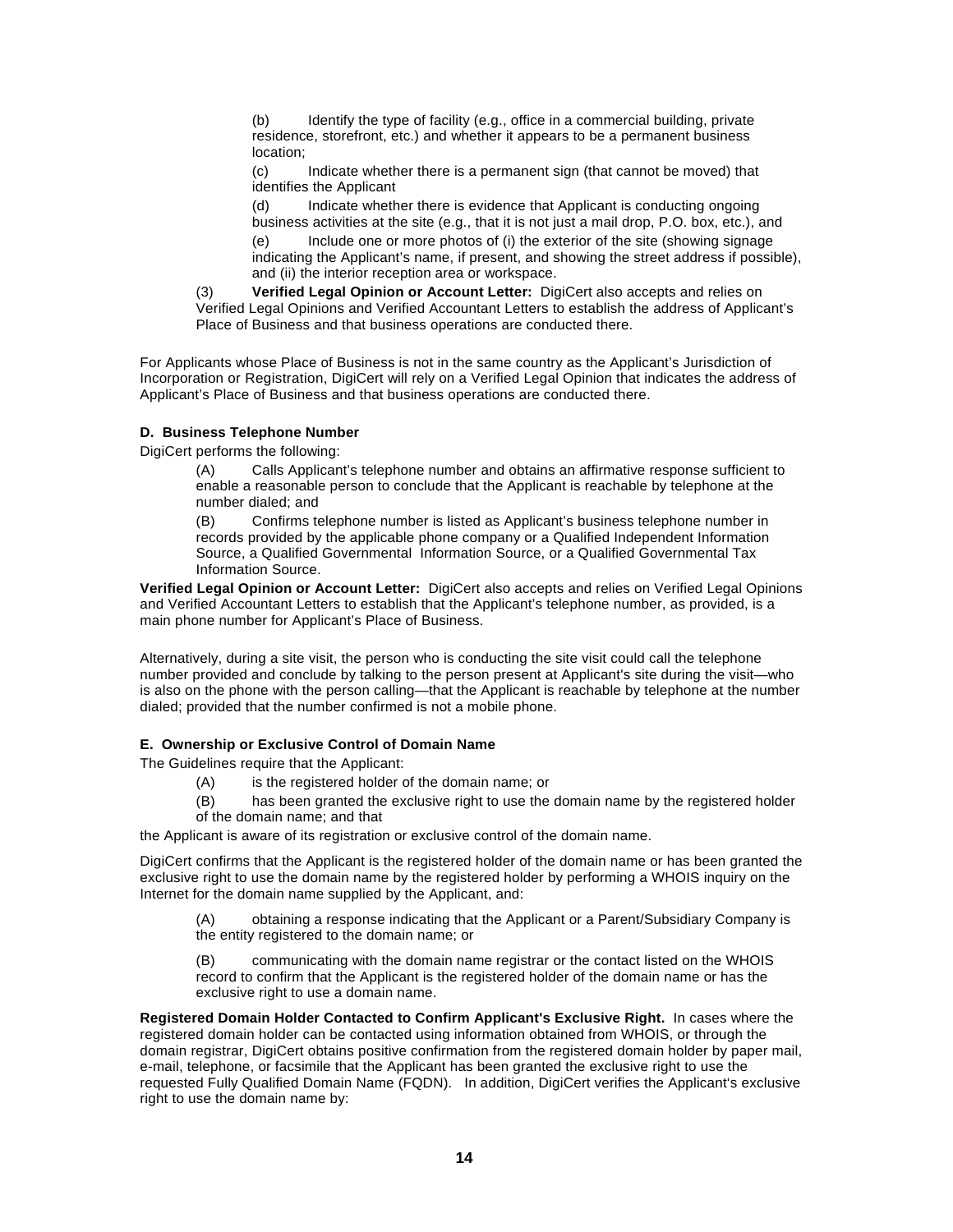(1) Relying on a Verified Legal Opinion to the effect that the Applicant has the exclusive right to use the specified domain name in identifying itself on the Internet; or

(2) Relying on a representation from the Contract Signer, or the Certificate Approver if expressly authorized in an EV Authority Letter / Master Agreement.

**Registered Domain Holder Cannot Be Contacted to Confirm Applicant's Exclusive Right.** In cases where the registered domain holder cannot be contacted, DigiCert may:

(1) Rely on a Verified Legal Opinion to the effect that the Applicant has the exclusive right to use the specified domain name in identifying itself on the Internet, and

(2) Rely on a representation from the Contract Signer, or the Certificate Approver if expressly authorized in an EV Authority Letter / Master Agreement, coupled with a practical demonstration by the Applicant establishing that it controls the confirmed domain name by making an agreed-upon change in information found online on a web page identified by a uniform resource identifier containing the Applicant's FQDN.

**Knowledge.** To confirm that the Applicant is aware of such ownership or control of the domain name, DigiCert may rely on a Verified Legal Opinion to the effect that the Applicant is aware that it has exclusive control of the domain name, or it may obtain confirmation from the Contract Signer or Certificate Approver verifying that the Applicant is aware that it has exclusive control of the domain name.

#### **3.2.3 Authentication of individual identity**

A Principal Individual associated with the Business Entity MUST be validated in a face-to-face setting. DigiCert MAY rely upon a face-to-face validation of the Principal Individual performed by a Registration Agency, provided that DigiCert has evaluated the validation procedure and concluded that it satisfies the requirements of the Guidelines for face-to-face validation procedures. Where no face-to-face validation was conducted by the Registration Agency, or the Registration Agency's face-to-face validation procedure does not satisfy the requirements of the Guidelines, DigiCert performs face-to-face validation.

**(a) Face-to-face validation**: The face-to-face validation MUST be conducted before either an employee of DigiCert, a Latin Notary, a Notary (or equivalent in Applicant's jurisdiction), a Lawyer, or Accountant ("Third-Party Validator"). The Principal Individual(s) MUST present the following documentation ("Vetting Documents") directly to the Third-Party Validator:

(i) A Personal Statement that includes the following information:

1. Full name or names by which a person is, or has been, known (including all other names used);

- 2. Residential Address at which he/she can be located;
- 3. Date of birth;

4. An affirmation that all of the information contained in the Certificate Request is true and correct.

(ii) A current signed government-issued identification document that includes a photo of the Individual and is signed by the Individual such as:

- 1. A passport;
- 2. A drivers license;
- 3. A personal identification card;
- 4. A concealed weapons permit;
- 5. A military ID.

(iii) At least two secondary documentary evidences to establish his/her identity that include the name of the Individual, one of which MUST be from a financial institution.

1. Acceptable financial institution documents include:

a. A major credit card, provided that it contains an expiration date and it has not expired.

b. A debit card from a regulated financial institution, provided that it contains an expiration date and it has not expired.

c. A mortgage statement from a recognizable lender that is less than six months old.

d. A bank statement from a regulated financial institution that is less than six months old.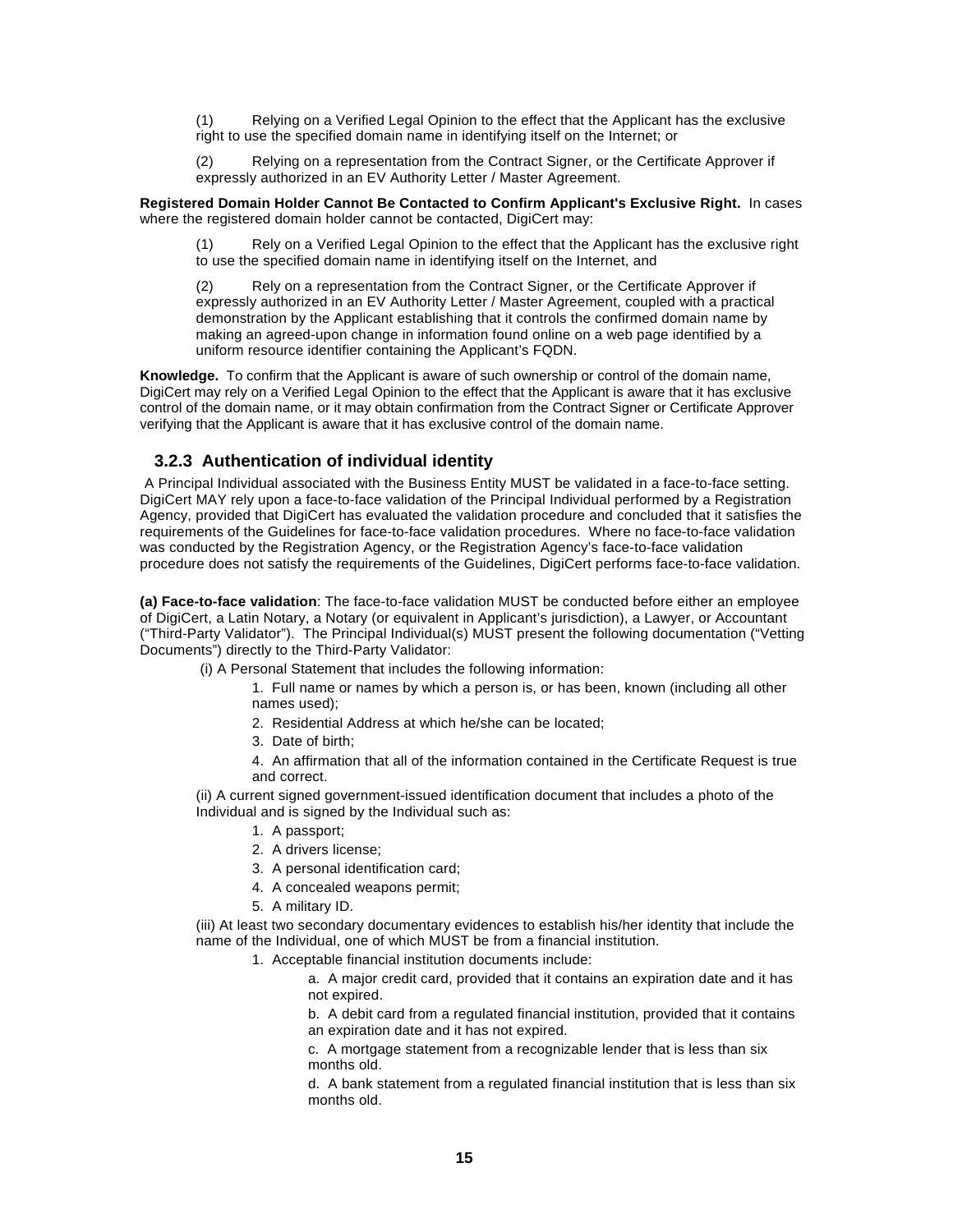Acceptable non-financial documents include:

1. Recent original utility bills or certificates from a utility company confirming the arrangement to pay for the services at a fixed address (not a mobile/cellular telephone bill).

2. A copy of a statement for a payment of a lease provided the statement is dated within the past six months.

3. A certified copy of a birth certificate.

4. A local authority tax bill for the current year.

5. A certified copy of a court order, such as a divorce certificate, annulment papers, or adoption papers.

The Third-Party Validator performing the face-to-face validation MUST:

1. Attest to the signing of the Personal Statement and the identity of the signer; and 2. Identify the original Vetting Documents used to perform the identification. In addition, the Third-Party Validator MUST attest on a copy of the current signed government-issued photo identification document that it is a full, true, and accurate reproduction of the original.

**(b) Cross-checking of Information**. DigiCert MUST obtain the original signed and attested Personal Statement together with the attested copy of the current signed government-issued photo identification document. DigiCert reviews the documentation to determine that the information is consistent, matches the information in the application and identifies the Individual.

**(c) Verification of Third-party validator**. DigiCert MUST independently verify that the Third-Party Validator is a legally-qualified Latin Notary or Notary (or legal equivalent in Applicant's jurisdiction), Lawyer, or Accountant in the jurisdiction of the Individual's residency, and that the Third-Party Validator actually did perform the services and did attest to the signature of the Individual.

#### **3.2.4 Non-verified subscriber information**

DigiCert does not include unconfirmed subscriber information in Certificates. DigiCert is not responsible for non-verified Subscriber information submitted to DigiCert or the DigiCert directories or otherwise submitted with the intention to be included in a certificate, except as it may have otherwise been stated in relation to Qualified Certificates issued pursuant to the requirements of the European Directive 99/93.

#### **3.2.5 Validation of authority**

For certificates issued at the request of a Subscriber's agent, both the agent and the Subscriber shall jointly and severally indemnify and hold harmless DigiCert, and its parent companies, subsidiaries, directors, officers, employees, agents, and contractors.

The Subscriber shall control and be responsible for the data that an agent of Subscriber supplies to DigiCert. The Subscriber must promptly notify DigiCert of any misrepresentations and omissions made by an agent of Subscriber. The duty of this article is continuous.

The authority of individuals—Contract Signers, Certificate Approvers and Certificate Requesters—to act as the Subscriber's agents is confirmed by receipt of an EV Authority Letter / Master Agreement from the Subscriber signed by a person with authority (i.e., a "Confirming Person").

**(1) Confirmation Request.** Persons who have such authority are contacted by DigiCert through an appropriate out-of-band communication requesting verification or confirmation of the particular fact in issue, i.e., the individual's authorization as a Contract Signer, Certificate Approver or Certificate Requester.

**(A) Addressee.** The request for the EV Authority Letter / Master Agreement is directed to:

(a) A position within Applicant's organization who qualifies as a Confirming Person (e.g., Secretary, President, CEO, CFO, COO, CIO, CSO, Director, etc.) and who is identified by name and title in a current Qualified Government Information Source (e.g., an SEC filing), a Qualified Independent Information Source, a Verified Legal Opinion, a Verified Accountant Letter, or by contacting the Applicant's Human Resources Department by phone or mail (at the phone number or address for Applicant's Place of Business, verified in accordance with the Guidelines); or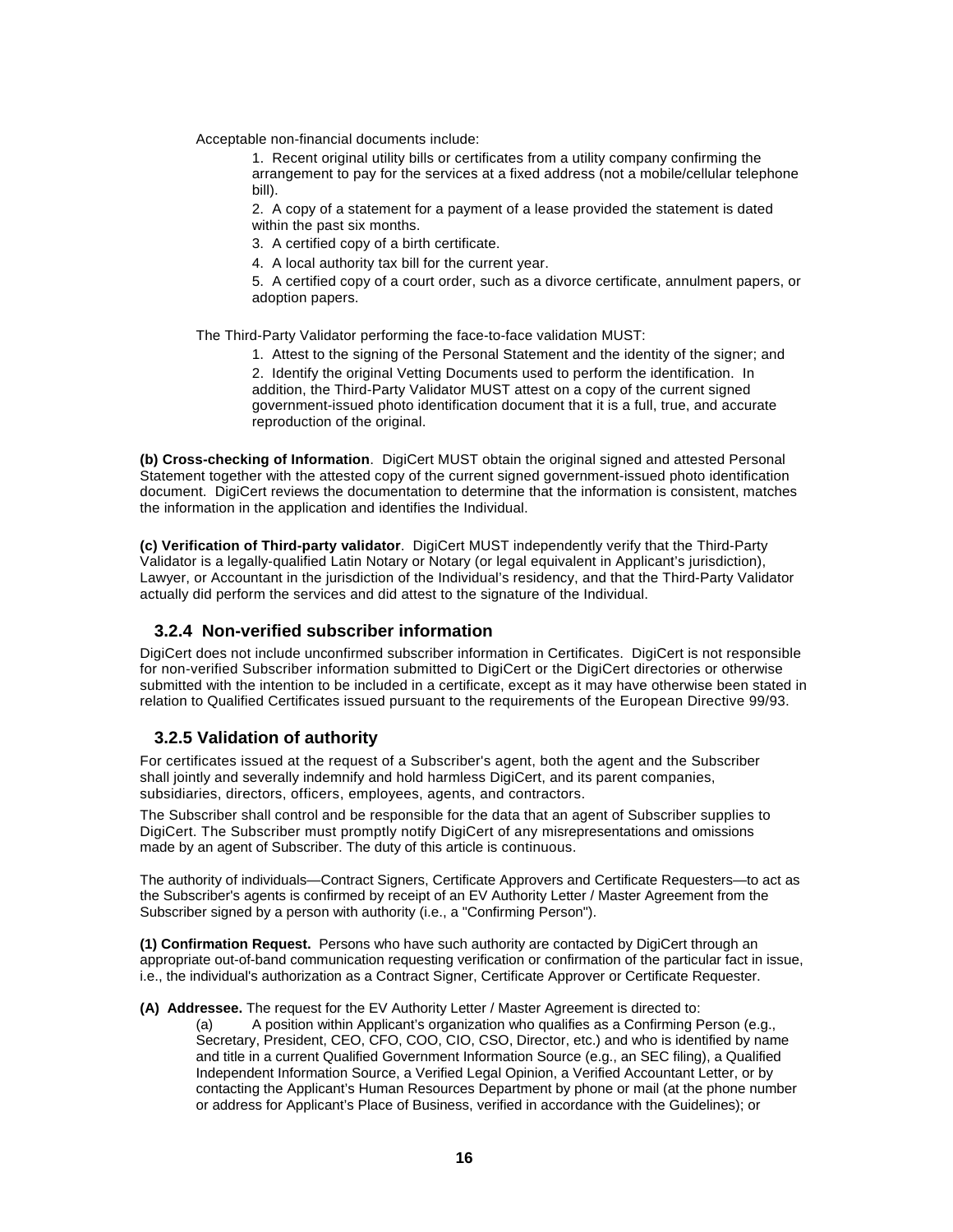(b) Applicant's Registered Agent, registered Principal Individual, or Registered Office in the Jurisdiction of Incorporation or Registration as listed in the official records of the Government Agency, with instructions that it be forwarded to an appropriate Confirming Person; or (c) A named individual verified to be in the direct line of management above the Contract Signer or Certificate Approver by contacting Applicant's Human Resources Department by phone or mail (at the phone number or address for Applicant's Place of Business, verified in accordance with the EV Guidelines).

**(B) Means of Communication.** Based on (A) above, the Confirmation Request is directed to the Confirming Person in a manner reasonably likely to reach such person. The following options are acceptable:

(i) If the request for the EV Authority Letter / Master Agreement is sent by paper mail, it is addressed to:

The verified address of Applicant's Place of Business;

(b) The business address for such Confirming Person specified in a current Qualified Government Information Source (e.g., an SEC filing), a Qualified Independent Information Source, a Verified Legal Opinion, or a Verified Accountant Letter; or

(c) The address of Applicant's Registered Agent or Registered Office listed in the official records of the Jurisdiction of Incorporation or Registration.

(ii) If the request for the EV Authority Letter / Master Agreement is sent by e-mail, it is addressed to the Confirming Person's business e-mail address provided by Applicant's Human Resources Department pursuant to (A) above, or as listed in a current Qualified Government Information Source, a Qualified Independent Information Source, a Verified Legal Opinion, or a Verified Accountant Letter.

(iii) If the request for the EV Authority Letter / Master Agreement is made by telephone call, then the Confirming Person is contacted by calling the verified main phone number of Applicant's Place of Business, asking to speak to such person, and the person taking the call identifies himself or herself as such person.

(iv) When a request for the EV Authority Letter / Master Agreement is sent by facsimile, then it is sent to the facsimile number listed in a current Qualified Government Information Source, a Qualified Independent Information Source, a Verified Legal Opinion, or a Verified Accountant Letter with the fax cover page clearly addressed to the Confirming Person.

**(2) Confirmation Response.** DigiCert's receipt of the EV Authority Letter / Master Agreement from the Confirming Person is verified by telephone, e-mail or other written communication between DigiCert and the Confirming Person.

**(3) Verification of Name, Title, and Authority of Contract Signer and Certificate Approver.** The Guidelines require that DigiCert verify the name, title and authority of Contract Signers and Certificate Approvers. The EV Authority Letter / Master Agreement accomplishes these objectives by providing independent confirmation from the Applicant of such name, title, and authority as outlined above. The attestations in the EV Authority Letter / Master Agreement include the employment and signing authority of the Contract Signer and the employment and approval authority of the Certificate Approver.

(4) In accordance with Section 22(d)(3) of the Guidelines, DigiCert may rely on a verified Confirming Person to confirm their own contact information: email address, telephone number, and facsimile number. DigiCert may also rely on this verified contact information for future correspondence with the Confirming Person if:

(i) The domain of the e-mail address is owned by the Applicant and is the Confirming Person's own e-mail address and not a group e-mail alias.

(ii) The Confirming Person's telephone/fax number is verified by the CA to be a telephone number that is part of the organization's telephone system, and is not the personal phone number for the person.

# **3.3 Identification and authentication for re-key requests**

#### **3.3.1 Identification and authentication for routine re-key**

Prior to certificate expiration, a Subscriber may perform routine re-key by logging into the Subscriber's customer account using his or her username and password. Through routine re-key, a new certificate is created with the same certificate contents except for a new Public Key and, optionally, a new, extended validity period. Re-keying is allowed in accordance with Section 4.7 provided that DigiCert has performed all authentication and verification of information tasks required by the Guidelines and that the EV Authority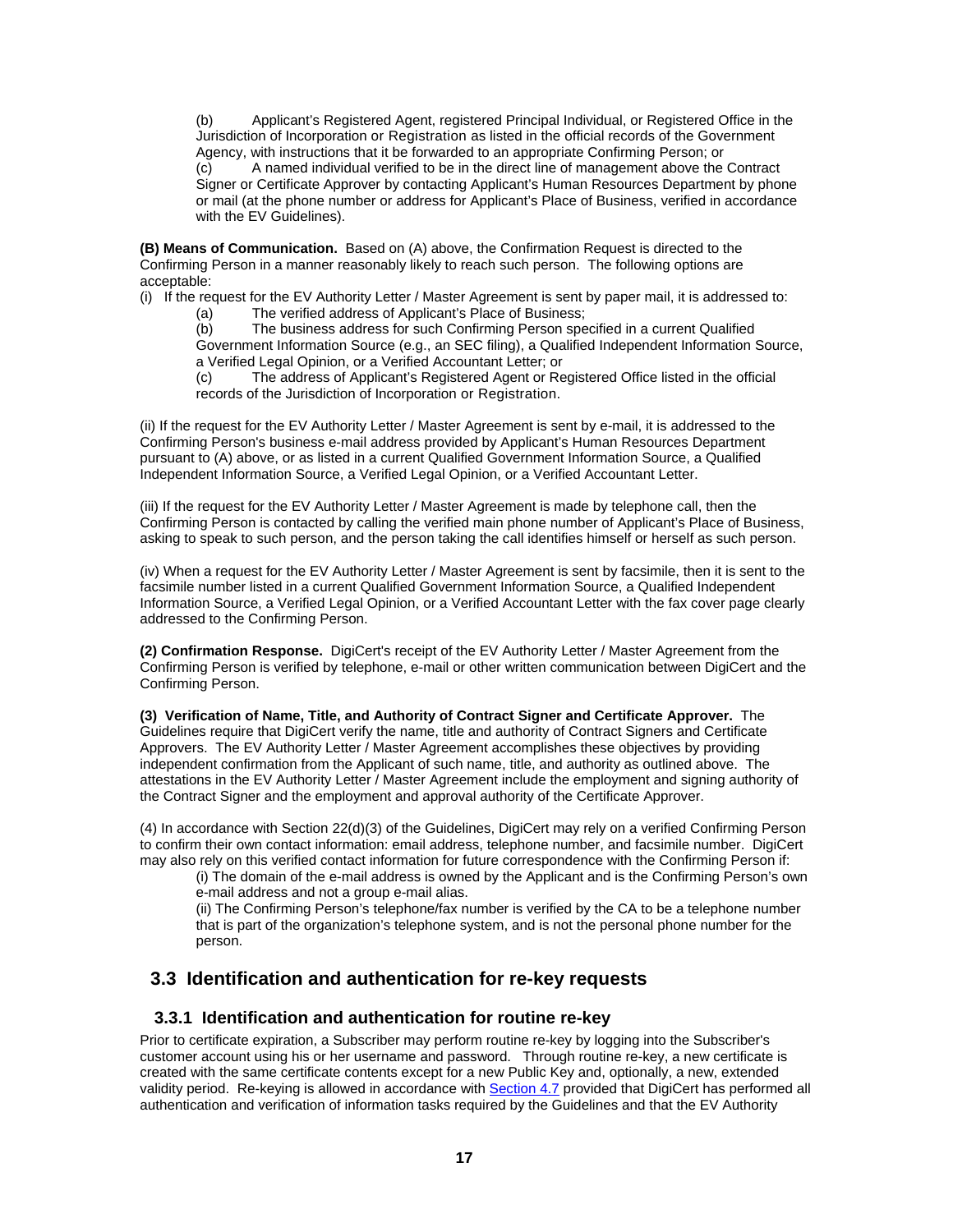Letter / Master Agreement is still valid (i.e. the Certificate request is made and approved within the specified term stated in the EV Authority Letter / Master Agreement which expressly authorizes designated personnel to exercise authority with respect to future applications for EV Certificates). *See also* Section 4.6.

## **3.3.2 Identification and authentication for re-key after revocation**

There is no re-key after revocation. After revocation a subscriber must submit a new application.

# **3.4 Identification and authentication for revocation request**

See Sections 4.9.1 through 4.9.3 for information about Certificate revocation procedures.

# **4. CERTIFICATE LIFE-CYCLE OPERATIONAL REQUIREMENTS**

This Part 4 of the CPS describes the certificate application process.

# **4.1 Certificate Application**

#### **4.1.1 Who can submit a certificate application**

Certificate applications MUST be submitted by Certificate Requesters who are persons authorized to request the issuance of EV Certificates on behalf of Applicants. Certificate Requesters are formally recognized by DigiCert only after DigiCert has confirmed their appointment with the Applicant in accordance with Section 3.2.5, Validation of Authority.

# **4.1.2 Enrollment process and responsibilities**

The following Applicant roles are required for the issuance of an EV Certificate:

- **Certificate Requester** The EV Certificate Request Form MUST be submitted by an authorized Certificate Requester.
- **Certificate Approver** The EV Certificate Request Form MUST be approved by an authorized Certificate Approver.
- **Contract Signer** A Subscriber Agreement applicable to the requested EV Certificate MUST be signed by an authorized Contract Signer.

In **Step 2** of the enrollment process, the Requester pastes and submits the PKCS#10 CSR into a web form that is submitted to DigiCert's CA systems. Between **Steps 2 and 3** of the enrollment process, information is collected from the PKCS#10 CSR and compared with information available in the WHOIS record. (*See* Section 3.2.2, Fields Parsed and Automatically Populated from PKCS#10 CSR.) The Requester is presented with information extracted from the PKCS#10 CSR, i.e., the company name from the Organizational name (e.g., O= XYZ, Inc.) and the domain name from the Common Name (CN=XYZ.com) contained in the PKCS#10 CSR. The Requester is required to verify that the full legal name of the organization (and if applicable, any assumed name) in the application is correct and that all records match. If the common name does not match, the Requester must make the necessary corrections and generate and re-submit a new PKCS#10 to proceed. (If other information does not match, a new PKCS#10 may or may not be required, depending on the server platform.) DigiCert registration personnel compare the information submitted by the Requester to ensure that it is consistent with the information in the WHOIS record before allowing the application process to continue.

Requesters must complete the online forms at DigiCert's website. Under special circumstances a Requester may submit the same information in an application via email; however this process is made available to Applicants at the sole discretion of DigiCert.

# **4.2 Certificate application processing**

During the certificate approval process identified in Figure 1 above, DigiCert Registration Personnel employ controls to validate the identity of the Subscriber and other information featured in the certificate application. DigiCert registration personnel review the application information provided by the Applicant to ensure compliance with the Guidelines.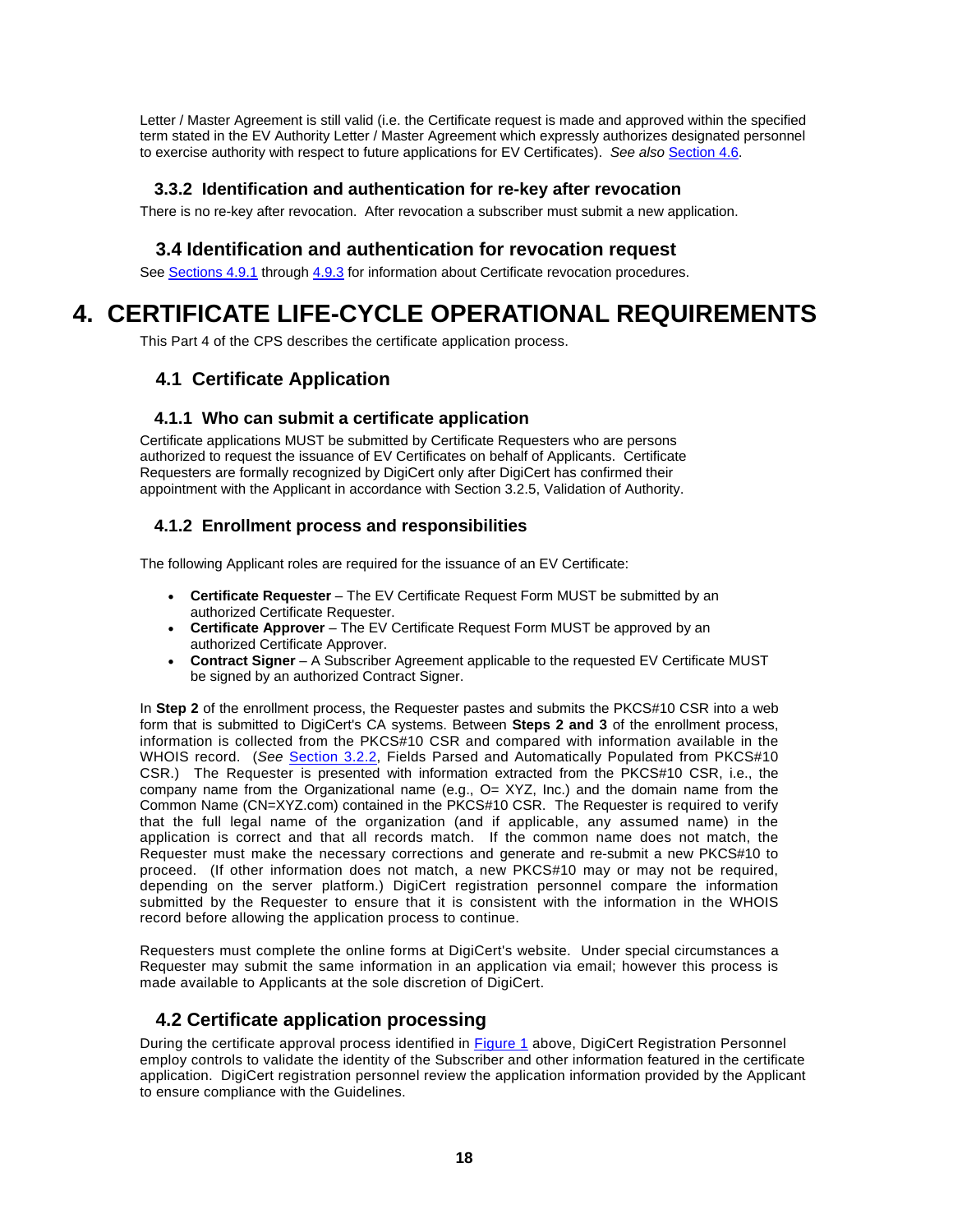The following steps describe the milestones in the Certificate (as illustrated in Figure 1 above):

**Steps 1 and 2:** The Requester fills out the online request on DigiCert's web site and submits the required information, including PKCS#10 CSR, common name, organizational information, address, and billing information along with his or her electronic signature. The Requester submits other required information to DigiCert, including contact names of personnel within the organization who have authority to approve the request and sign the Subscriber Agreement. The Requester provides a credit card number and other information to pay for processing the request and issuing the EV Certificate.

**Step 3:** DigiCert verifies all information that is required to be verified by the Guidelines using a variety of sources, including Qualified Independent Information Sources, Qualified Government Information Sources, Verified Accountant Letters, Verified Legal Opinions, and the Applicant's Human Resources Department.

**Steps 4 and 5:** DigiCert requests and receives a signed EV Authority Letter / Master Agreement from the Applicant (unless a valid EV Authority Letter / Master Agreement from the Applicant is already in its possession).

**Step 6:** The Contract Signer is directed to a web page where the Subscriber Agreement is accepted by the Contract Signer.

**Step 7:** The Certificate Requester is directed to a web page whereby the Certificate Requester's official request for certificate issuance is submitted.

**Step 8:** The Certificate Approver is either contacted by telephone or directed to a web page whereby the Certificate Approver's approval of certificate issuance is obtained.

**Step 9:** All signatures by Certificate Requesters, Certificate Approvers and Contract Signers are verified through follow-up procedures or telephone calls.

**Step 10:** Two (2) DigiCert Validation Specialists must approve issuance of the Certificate (see Final Cross-Correlation and Due Diligence below).

**Step 11:** A secure messaging system is used to send a certificate generation request to the DigiCert High Assurance EV CA, and the EV Certificate is created.

**Step 12:** The Certificate Requester is notified that the Certificate has been created and is ready for download (or is sent to the Requester zipped in an e-mail).

#### **4.2.2 Approval or rejection of certificate applications**

Prior to a determination of whether to approve or reject an application for an EV Certificate, DigiCert conducts other verification checks required by the Guidelines, including the following:

- 1. Applications for EV Certificates are screened for high-risk targets of phishing and other fraudulent schemes. DigiCert checks appropriate internal and external lists of organization names that are most commonly targeted in phishing and other fraudulent schemes, and automatically flags such EV Certificate Requests for further scrutiny before issuance.
- 2. Individual names, applicant names, physical locations and jurisdictions of Applicants for EV Certificates are reviewed to determine whether they are identified on any government denied list, list of prohibited persons, or other list that prohibits doing business with such organization, person or jurisdiction under U.S. law.

#### **Final Cross-Correlation and Due Diligence**

Approval of certificate issuance by DigiCert requires two Validation Specialists. (*See* Section 5.2.2, Number of Persons Required per Task, and Section 5.2.4, Roles Requiring Separation of Duties).

(a) DigiCert's procedures ensure that a Validation Specialist who is not responsible for the collection and review of information reviews all of the information and documentation assembled in support of the EV Certificate and looks for discrepancies or other details requiring further explanation.

(b) DigiCert requests, obtains and documents further explanation or clarification from the Applicant, Certificate Approver, Certificate Requester, Qualified Independent Information Sources, and/or other sources of information, as necessary to resolve the discrepancies or details requiring further explanation.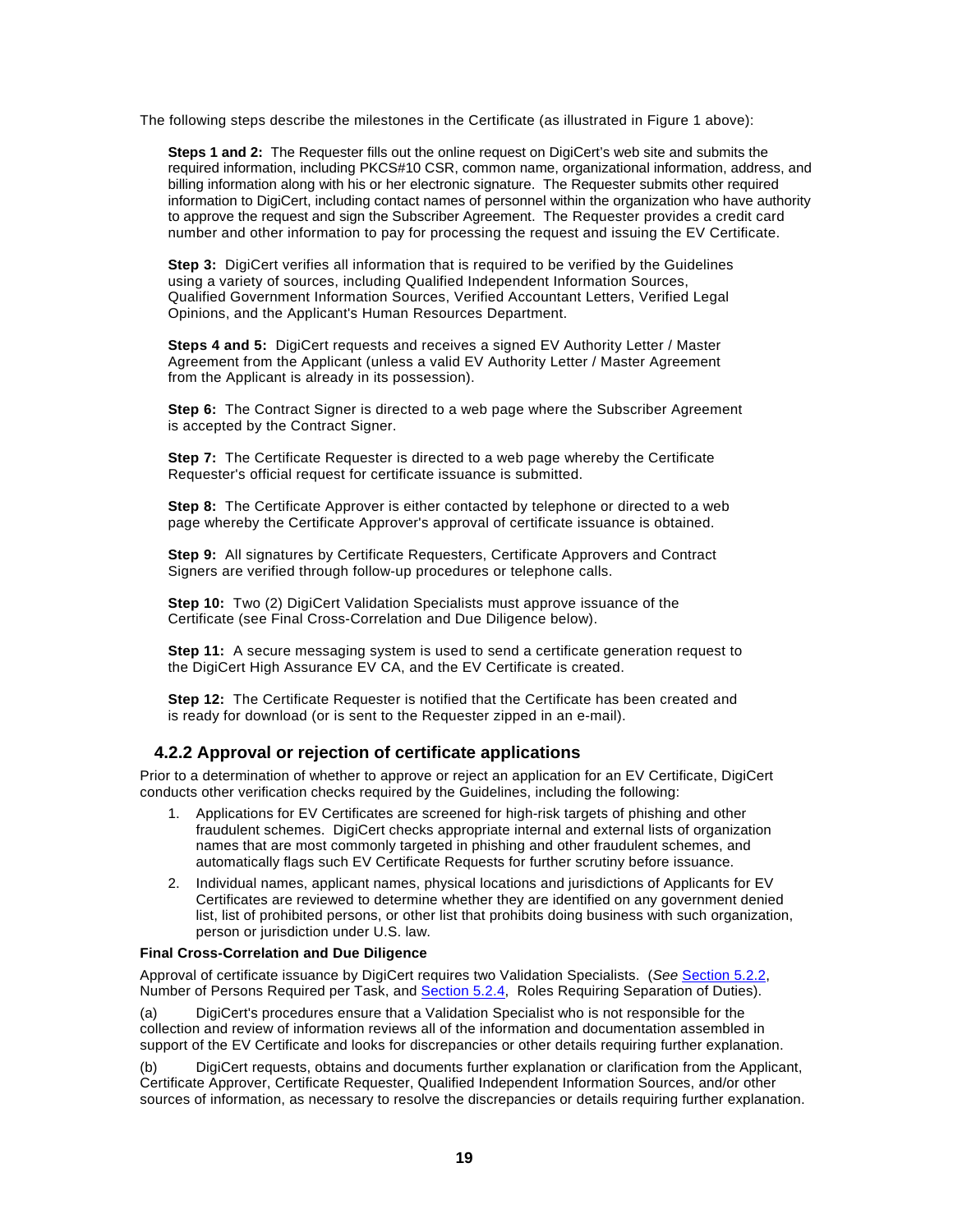(c) DigiCert does not issue an EV Certificate until the entire corpus of information and documentation assembled in support of the EV Certificate is such that issuance of the EV Certificate will not communicate inaccurate factual information that DigiCert knows, or by the exercise of due diligence should discover, from the assembled information and documentation. If satisfactory explanation and/or additional documentation are not received within a reasonable time, DigiCert will decline the EV Certificate Request and notify the Applicant accordingly.

(d) DigiCert performs the requirements of Final Cross-Correlation and Due Diligence through employees under its control and having appropriate training, experience, and judgment in confirming organizational identification and authorization.

(e) In the case where some or all of the documentation used to support the application is in a language other than English, a DigiCert employee skilled in such language having the appropriate training, experience, and judgment in confirming organizational identification and authorization performs the requirements of this Final Cross-Correlation and Due Diligence. When DigiCert employees do not possess the necessary language skills, DigiCert relies on language translations of the relevant portions of the documentation provided by a qualified Translator.

From time to time, DigiCert may modify the requirements related to application information requested, based on DigiCert requirements, business context of the usage of certificates, or as it may be required by law.

Following successful completion of all required validations of a certificate application, DigiCert will approve an application for an EV Certificate.

If the information in the certificate application cannot be confirmed, then DigiCert will reject the certificate application. DigiCert reserves the right to reject an application for an EV Certificate if, in its own assessment, the good and trusted name of DigiCert might be tarnished or diminished and may do so without incurring any liability or responsibility for any loss or expenses arising out of such refusal. DigiCert reserves the right not to disclose reasons for such a refusal.

Applicants whose applications have been rejected may subsequently re-apply.

#### **4.2.3 Time to process certificate applications**

DigiCert makes reasonable efforts to confirm certificate application information and issue an EV Certificate within a reasonable time frame. The time frame is greatly dependent on the Applicant providing the necessary details and documentation in a timely manner. Upon the receipt of the necessary details and documentation, DigiCert aims to confirm submitted application data and to complete the validation process and issue or reject a certificate application within two (2) working days.

From time to time, events outside of the control of DigiCert may delay the issuance process. However, DigiCert will make every reasonable effort to meet its issuance times and to make applicants aware of any factors that may affect issuance times in a timely manner.

# **4.3 Certificate issuance**

#### **4.3.1 CA actions during certificate issuance**

Upon determining that all required steps have been completed, DigiCert registration personnel approve the issuance of the EV Certificate. As illustrated in Figure 1, when an EV Certificate is approved, a unique request string is sent to the CA via https. The request string contains the relevant parameters for the EV Certificate to be signed (e.g. PKCS #10 CSR, validity period, etc.) and authentication information for the DigiCert employee who is the Requester. The Requester's password is stored in the CA's access control database as a salted SHA-1 hash. Certificate access rights of DigiCert registration personnel (e.g. issue, revoke, retrieve) are managed by the CA system's access control database. The access control database determines whether the Requester has authorization to request certificate issuance from the specified CA key pair. If so, the CA system verifies the applicant's signature on the PKCS#10 CSR and extracts the subject fields and public key for insertion into the certificate template. The EV Certificate is constructed with additional extensions listed in Section 7.1 (e.g. CRL distribution points, Extended Key Usage, etc.). The new certificate is then signed with the CA private key and stored inside the database with a certificate retrieval number. To pick up the new EV Certificate, the calling application sends its username and password along with the certificate retrieval number. If the calling application has certificate retrieval access, then the certificate is returned to the calling application for storage in the web server database. The calling application also creates a ZIP file with the Subscriber's certificate and other certificates in the DigiCert trust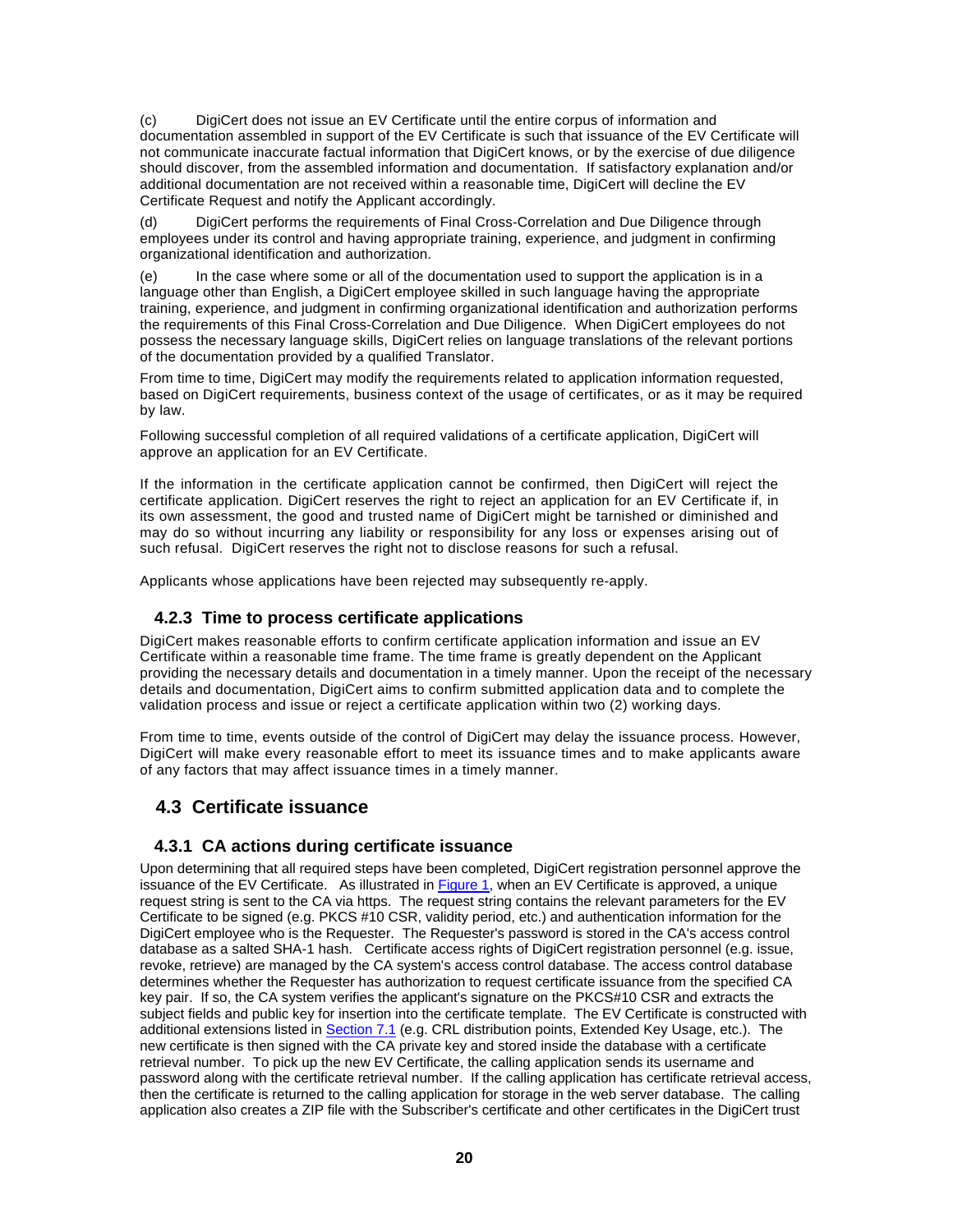chain (i.e. the root CA certificate and any intermediate CA certificates). The zip file is stored in the database.

#### **4.3.2 Notification to subscriber by the CA of issuance of certificate**

EV Certificates are delivered in a zip file via email to the email address designated by the Certificate Requester during the application process. The Certificate Requester is also provided a hypertext link to a userid/password-protected location on DigiCert's web server where the Requester may log in and download each certificate or the zip file containing all certificates in the trust chain.

# **4.4 Certificate acceptance**

#### **4.4.1 Conduct constituting certificate acceptance**

The Certificate Requester is responsible for installing the issued certificate on the Subscriber's computer or hardware security module according to the Subscriber's system specifications. A Subscriber is deemed to have accepted a certificate when:

- The subscriber uses the certificate; or
- 30 days pass since issuance of the certificate.

# **4.4.2 Publication of the certificate by the CA**

DigiCert publishes the certificate by delivering it to the Subscriber. No other publication or notification to others occurs.

# **4.5 Key pair and certificate usage**

#### **4.5.1 Subscriber private key and certificate usage**

Subscribers shall protect their private keys from access by unauthorized personnel or other third parties. Subscribers shall use private keys only in accordance with the usages specified in the key usage extension. See Sections 1.4.1, 6.1.7 and 7.1.

# **4.5.2 Relying party public key and certificate usage**

DigiCert assumes that all user software will be compliant with X.509, the SSL/TLS protocol, and other applicable standards that enforce the requirements and requirements set forth in this CPS and the Certificate Profile (Appendix A). DigiCert does not warrant that any third party's software will support or enforce such controls or requirements, and all relying parties are advised to seek appropriate technical or legal advice.

Parties relying on an EV Certificate must adhere to the SSL/TLS protocol and verify a digital signature at all times by checking the validity of a digital certificate against the relevant CRL published by DigiCert. Relying Parties are alerted that an unverified digital signature cannot be assigned as a valid signature of the Subscriber.

The final decision concerning whether or not to rely on a verified digital signature or the security of an SSL/TLS session is exclusively that of the relying party. Reliance on a digital signature or SSL/TLS handshake should only occur if:

- The digital signature or SSL/TLS session was created during the operational period of a valid certificate and it can be verified by referencing a validated certificate.
- The relying party has checked the revocation status of the certificate by referring to the relevant CRLs and the certificate has not been revoked.
- The relying party understands that a digital certificate is issued to a subscriber for a specific purpose and that the private key associated with the digital certificate may only be used in accordance with the usages specified in this CPS and contained in the certificate.

Reliance is accepted as reasonable under the provisions made for the relying party under this CPS and within the Relying Party Agreement. If the circumstances of reliance exceed the assurances delivered by DigiCert under the provisions made in this CPS, the relying party must obtain additional assurances.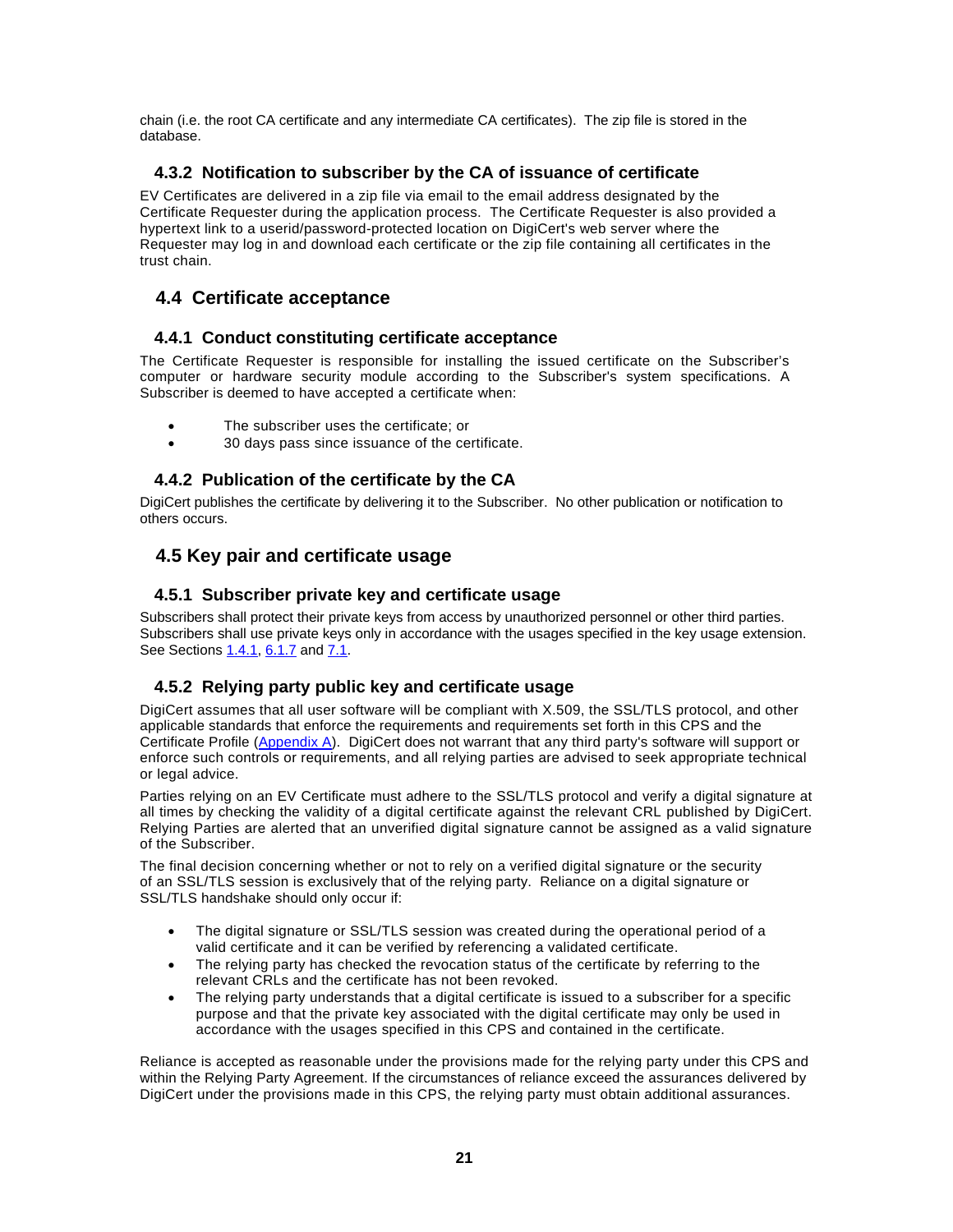Warranties are only valid if the steps detailed above have been carried out.

Relying on an unverifiable digital signature or SSL/TLS session may result in risks that the relying party assumes in whole and which DigiCert does not assume in any way.

By means of this CPS, DigiCert has adequately informed relying parties on the usage and validation of digital signatures and SSL/TLS sessions through this CPS and other documentation published in its public repository available at http://www.digicert.com/ssl-cps-repository.htm or also due to DigiCert availability via the contact addresses specified in Sections  $2.2$  and  $9.11$  of this CPS.

# **4.6 Certificate renewal**

DigiCert makes reasonable efforts to notify subscribers via e-mail, of the imminent expiration of a digital certificate. Beginning sixty (60) days prior to the expiration of the certificate, DigiCert provides the subscriber with notice of pending expiration.

Renewal fees are detailed on the official DigiCert website and within communications sent to subscribers approaching the certificate expiration date.

Renewal application requirements and procedures are generally the same as those employed for the application validation and issuance requirements detailed for new customers. The maximum validity period for validated data that can be used to support issuance of an EV Certificate (before revalidation is required) is thirteen months, except for the exceptions allowed by Section 25(c) of the Guidelines, which allow DigiCert to rely on its prior authentication and verification of:

- (a) A Principal Individual of a Business Entity under Section 3.2.3(a) if the Principal Individual is the same as the Principal Individual verified in connection with the previously issued EV Certificate;
- (b) Applicant's Place of Business (Section 3.2.2.2.C);
- (c) The verification of telephone number of Applicant's Place of Business (Section 3.2.2.2.D), except that DigiCert still calls the telephone number to obtain an affirmative response sufficient to enable a reasonable person to conclude the Applicant is reachable by telephone at the number dialed;
- (d) Applicant's Operational Existence (Section 3.2.2.2.A);
- (e) The name, title, and authority of the Contract Signer, Certificate Approver, and Certificate Requester, for the duration specified in the EV Authority Letter / Master Agreement (Section 3.2.5); and
- (f) The prior verification of the email address used by DigiCert (Section 3.2.5(1)(B)(ii)).

The Guidelines also allow DigiCert to rely on prior Verified Legal Opinions (see Section 3.2.2.2.E) that establish Applicant's awareness and exclusive right to use the specified domain name, provided that either:

- a. The WHOIS record still shows the same registrant as indicated when DigiCert
	- received the prior Verified Legal Opinion, or
- b. The Applicant establishes domain control via a practical demonstration.

If a company is no longer in good standing, or if any of the other required information cannot be verified, the certificate is not renewed.

Other aspects of certificate renewal (e.g., who may request renewal, notification of issuance, conduct constituting acceptance, and publication of the certificate) are the same as they are for initial certificate issuance. *See* Sections 4.1, 4.2, 4.3 and 4.4.

# **4.7 Certificate re-key**

Pursuant to Section 25(b) (Validation of Re-issuance requests) of the Guidelines, DigiCert may rely on previously verified information to issue a Replacement Certificate where:

1. The expiration date of the Replacement Certificate is the same as the expiration date of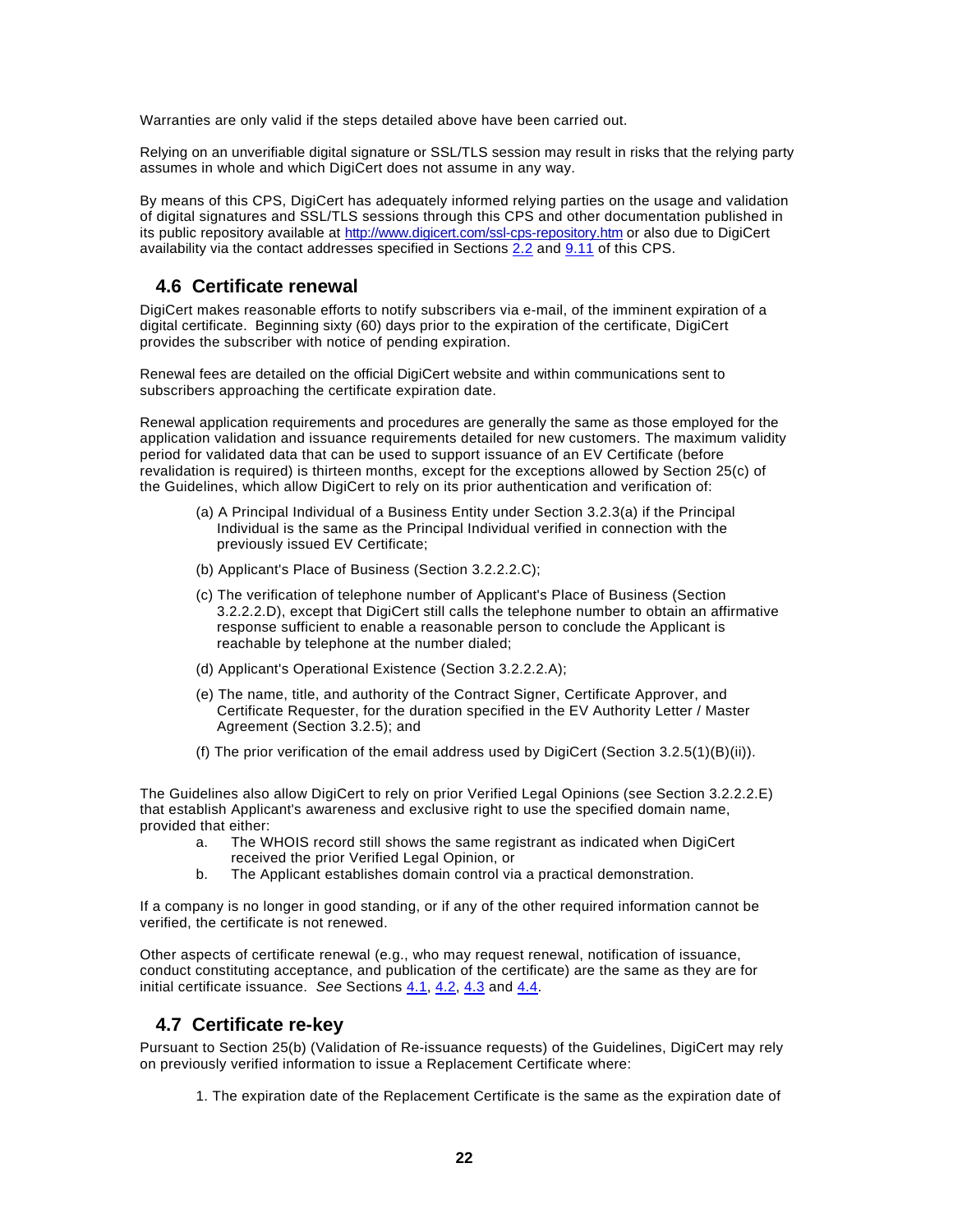the currently valid EV Certificate being replaced, and

2. The certificate subject of the Replacement Certificate is the same as the certificate subject contained in the currently valid EV certificate.

Re-keying, or replacing a certificate, means to request a new certificate with the same certificate contents except for a new Public Key. This might occur, for instance, if the subscriber accidentally deletes the corresponding private key. (Note that some device platforms, e.g. Apache, allow renewed use of the private key.) If the Subscriber's other contact information and private key have not changed, DigiCert can issue a Replacement Certificate using the same PKCS#10 CSR as was used for the previous certificate. Otherwise, a new PKCS#10 CSR must be submitted and a Replacement Certificate is issued, provided that the Subscriber otherwise qualifies, above. Other aspects of certificate re-key (e.g., who may request re-key, notification of issuance, conduct constituting acceptance, and publication of the certificate) are the same as they are for initial certificate issuance. *See* Sections 3.3.1, 4.1, 4.2, 4.3 and 4.4.

# **4.8 Certificate modification**

DigiCert does not allow modification of certificate details during the lifetime of the certificate. If any information on the certificate changes, the Subscriber must request revocation of the original certificate and request that a new certificate be issued. DigiCert may, at its discretion, credit a portion of the cost of the new certificate to the Subscriber's account. *See* Sections 4.1, 4.2, 4.3 and 4.4.

# **4.9 Certificate revocation and suspension**

#### **4.9.1 Circumstances for revocation**

Revocation of an EV Certificate is to permanently end the operational period of the certificate prior to reaching the end of its stated validity period. DigiCert may revoke any EV Certificate for any reason or no reason. An EV Certificate may be revoked based on information confirmed in a Certificate Problem Report, as discussed elsewhere in this Section 4.9.

DigiCert will revoke an EV Certificate if:

- The Subscriber requests revocation of its EV Certificate;
- The Subscriber indicates that the original EV Certificate Request was not authorized and does not retroactively grant authorization;
- DigiCert obtains reasonable evidence that there has been loss, theft, modification, unauthorized disclosure, or other compromise of the Private Key corresponding to the Public Key within the EV Certificate;
- DigiCert receives notice or otherwise becomes aware that a Subscriber has breached a material obligation under the Subscriber Agreement;
- Either the subscriber's or DigiCert's obligations under this CPS are delayed or prevented by a natural disaster, computer or communications failure, or other cause beyond the person's reasonable control, and as a result another person's information is materially threatened or compromised;
- DigiCert ceases operations for any reason and has not arranged for another EV CA to provide revocation support for the EV Certificate;
- DigiCert's right to issue and manage EV Certificates under the Guidelines expires or is revoked or terminated (unless arrangements have been made to continue maintaining the CRL/OCSP Repository);
- A DigiCert CA Private Key used to issue that EV Certificate has been compromised;
- DigiCert receives a lawful and binding order from a government or regulatory body to revoke the EV Certificate;
- DigiCert receives notice or otherwise become aware that a court or arbitrator has revoked a Subscriber's right to use the domain name listed in the EV Certificate, or that the Subscriber has failed to renew its domain name;
- DigiCert determines, in its sole discretion, that the EV Certificate was not issued in accordance with the terms and conditions of the Guidelines or DigiCert's EV Policies;
- DigiCert determines that any of the information appearing in the EV Certificate is not accurate;
- DigiCert receives notice or otherwise becomes aware that there has been some other modification of the information pertaining to the Subscriber that is contained within the EV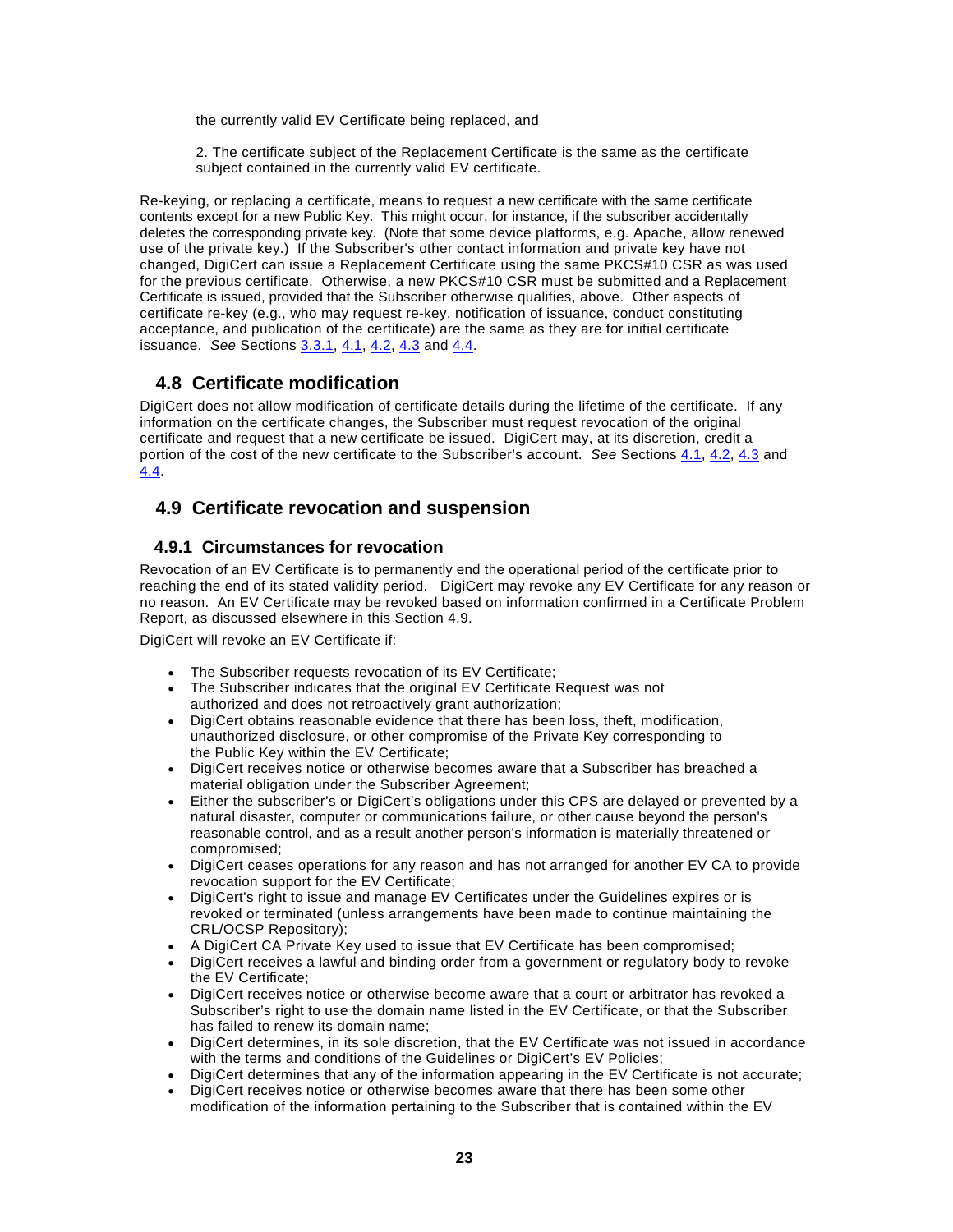Certificate; or

• If DigiCert receives notice or otherwise become aware that a Subscriber has been added as a denied party or prohibited person to a blacklist, or is operating from a prohibited destination under U.S. law as described in Section 23 of the Guidelines.

#### **4.9.2 Who can request revocation**

The Subscriber and its appropriately authorized parties can request revocation of an EV Certificate (e.g., a Contract Signer, Certificate Approver or Certificate Requester identified by the Subscriber in EV Authority Letter / Master Agreement). DigiCert may, if necessary, also request that the revocation request be made by either an organizational contact, billing contact or the domain registrant.

For a party who is not the Subscriber, the filing of a "Certificate Problem Report" is the first step in initiating a certificate revocation request. These persons include Relying Parties, Application Software Vendors, and other third parties who may make reports to DigiCert of complaints or suspected Private Key compromise, EV Certificate misuse, or other types of fraud, compromise, misuse, or inappropriate conduct related to EV Certificates.

#### **4.9.3 Procedure for revocation request**

DigiCert employs the following procedure for processing a certificate revocation request:

- In the case of Certificate Problem Reports made by third parties or Certificate Revocation Requests made by the Subscriber, DigiCert validation personnel log the identity of the person making the request or problem report and the reason stated for the requested revocation.
- DigiCert personnel will confirm a Subscriber's revocation request through out-of-band mean, e.g., via telephone
- DigiCert personnel will begin an investigation of all Certificate Problem Reports within twenty-four (24) hours and decide whether revocation or other appropriate action is warranted based on at least the following criteria:
	- (i) The nature of the alleged problem;

(ii) Number of Certificate Problem Reports received about a particular EV Certificate or website;

(iii) The identity of the complainants (for example, complaints from a law enforcement official that a web site is engaged in illegal activities have more weight than a complaint from a consumer alleging they never received the goods they ordered); and (iv) Relevant legislation in force.

- DigiCert will maintain a continuous 24/7 ability to internally respond to any high priority Certificate Problem Report, and where appropriate, forward such complaints to law enforcement and/or revoke an EV Certificate that is the subject of such a complaint.
- Prior to approving revocation, DigiCert personnel approving the revocation request will create a record in the logging system containing DigiCert's reason for revocation.
- A command to revoke the EV Certificate is processed and the CRL is updated. Upon revocation of an EV Certificate, the operational period of that certificate is immediately considered terminated. The serial number of the revoked certificate is placed within the CRL and remains until one additional CRL is published after the end of the certificate's validity period.
- Revocation logs are maintained in accordance with the logging procedures covered in Section 5.5.1.2 of this CPS.

#### **4.9.4 Revocation request grace period**

DigiCert may, at its discretion, allow a grace period between the revocation request and the actual revocation of the EV certificate.

#### **4.9.5 Time within which CA must process the revocation request**

DigiCert revokes the EV Certificate and issues a CRL as soon as it has determined that a properly supported revocation request has been made.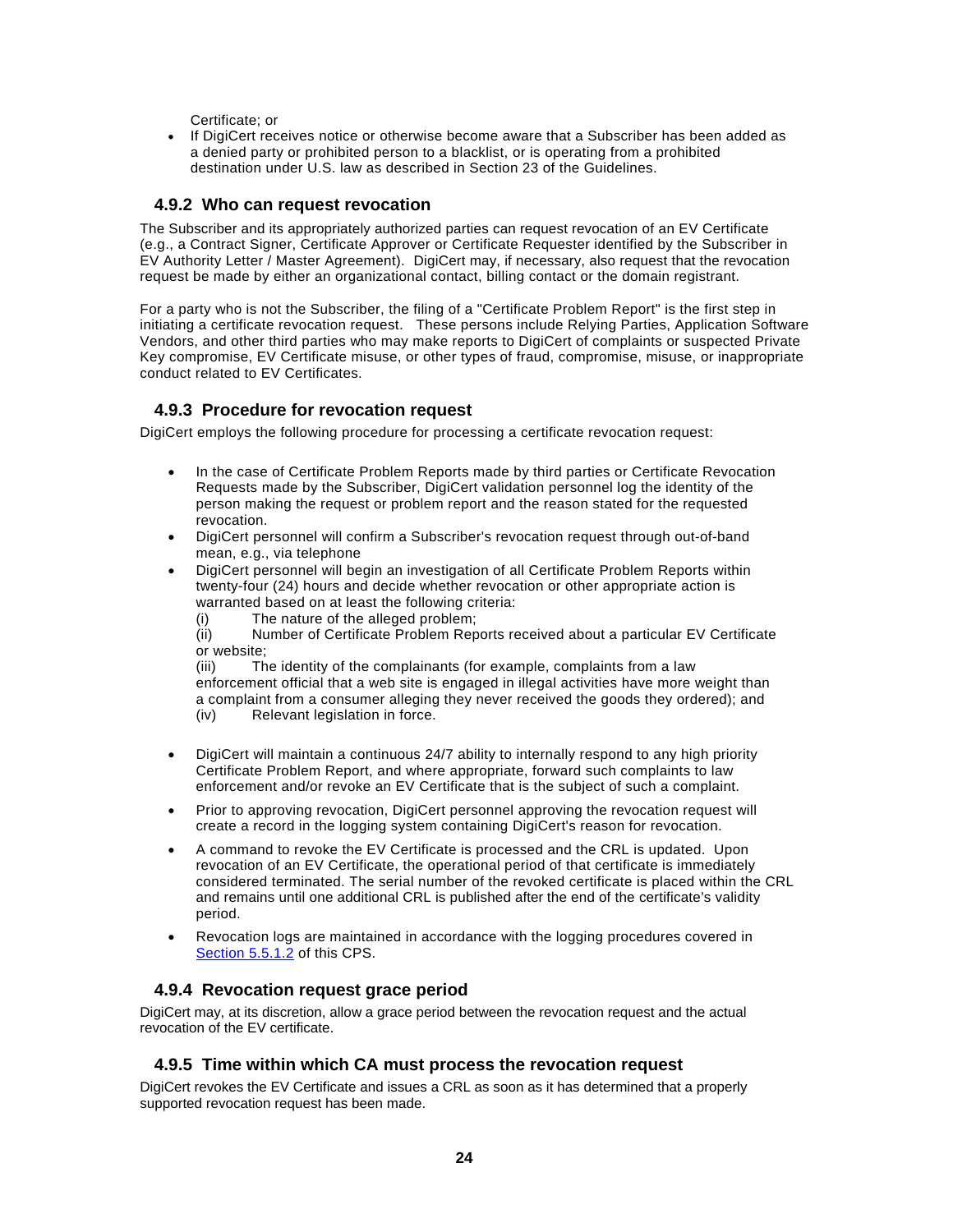#### **4.9.6 Revocation checking requirement for relying parties**

Users and relying parties are strongly urged to consult the directories of issued and revoked certificates at all times prior to relying on information featured in a certificate.

#### **4.9.7 CRL issuance frequency**

DigiCert manages and makes publicly available directories of revoked certificates through the use of CRLs. All CRL's issued by DigiCert are X.509v2 CRL's, in particular as profiled in RFC5280.

The DigiCert High Assurance EV CA updates and publishes a new CRL of revoked EV Certificates on a 24-hour basis or more frequently under special circumstances. On at least an annual basis, the DigiCert High Assurance EV Root CA publishes a CRL for its subordinate EV CA. The CRLs for certificates issued pursuant to this CPS can be accessed via the URLs contained in the Certificate Profile for that certificate. *See* Appendix A.

CRLs for end-user Subscriber Certificates are issued at least once per day. CRLs for CA Certificates are issued twice annually, but also whenever a CA Certificate is revoked.

If a Certificate listed in a CRL expires, it may be removed from later-issued CRLs after the Certificate's expiration.

DigiCert also publishes a repository of legal notices regarding its PKI services, including this CPS, agreements and notices references within this CPS as well as any other information it considers essential to its services. The DigiCert legal repository may be accessed at: http://www.digicert.com/ssl-cps-repository.htm.

#### **4.9.8 Maximum latency for CRLs**

CRLsCRLs are posted to our online repository within a commercially reasonable time after generation. This is generally done automatically within one minute of generation.

#### **4.9.9 On-line revocation/status checking availability**

DigiCert provides Online Certificate Status Protocol (OCSP) checking. The URL for the OCSP responder may be found within the Authority Information Access extension of the EV Certificate.

#### **4.9.10 On-line revocation checking requirements**

Users and relying parties are strongly urged to utilize OCSP to check the validity of an EV Certificate prior to relying on information featured in the EV Certificate.

#### **4.9.11 Other forms of revocation advertisements available**

None.

#### **4.9.12 Special requirements re key compromise**

DigiCert will use commercially reasonable efforts to notify potential Relying Parties if it discovers or suspects that a CA's Private Key has been compromised.

#### **4.9.13 Circumstances for suspension**

DigiCert does not utilize certificate suspension.

#### **4.9.14 Who can request suspension**

Not applicable.

#### **4.9.15 Procedure for suspension request**

Not applicable.

#### **4.9.16 Limits on suspension period**

Not applicable.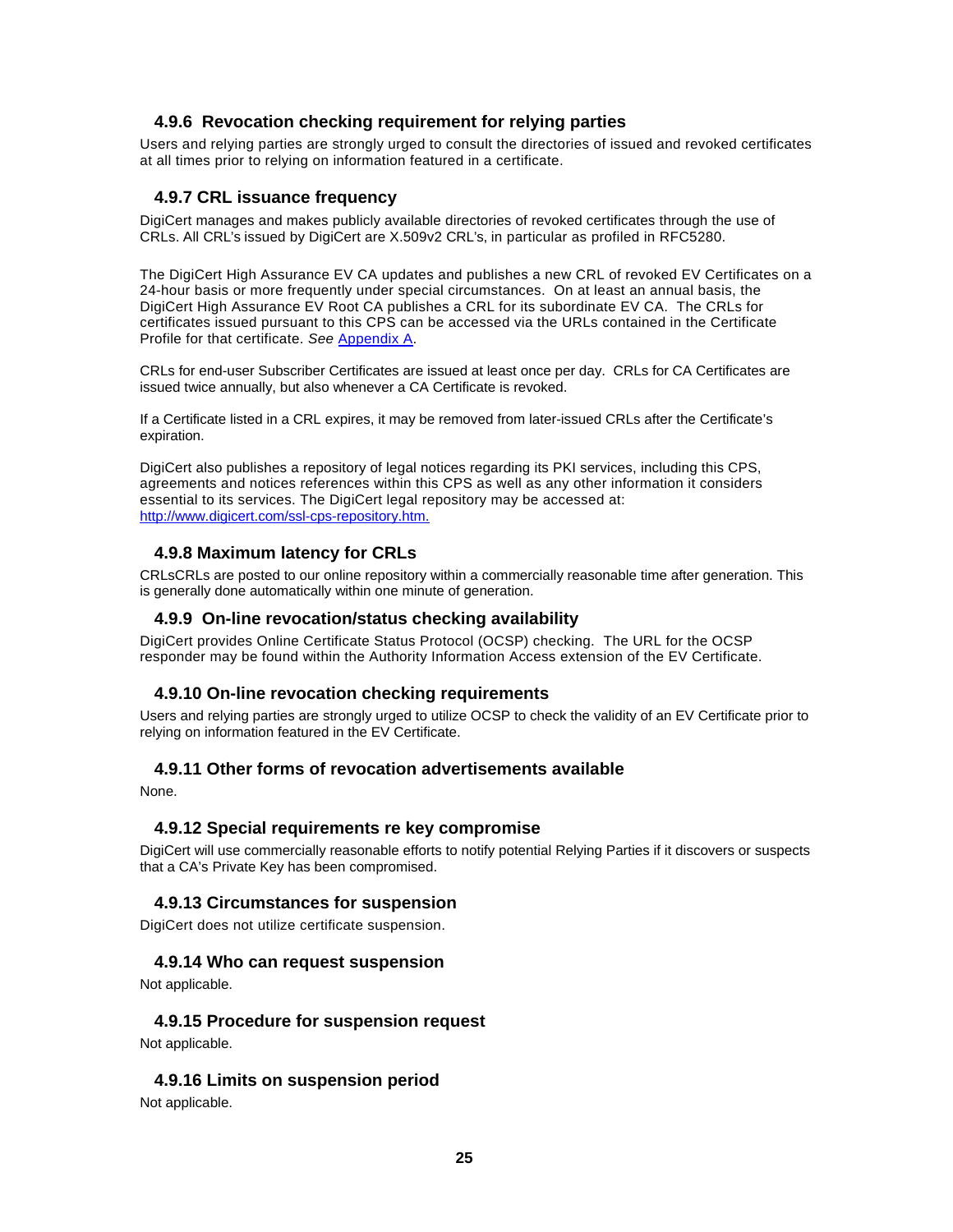# **4.10 Certificate status services**

Not applicable.

# **4.11 End of subscription**

A Subscriber may terminate its subscription to certificate services by allowing the term of a Certificate or applicable agreement to expire without renewal. *See* Section 4.6. A Subscriber may also voluntarily revoke a Certificate as explained in Section 4.9.

## **4.12 Key escrow and recovery**

DigiCert does not perform escrow or recovery of subscriber private keys.

# **5. FACILITY, MANAGEMENT, AND OPERATIONAL CONTROLS**

This Part 5 of the CPS outlines the security policy, physical and logical access control mechanisms, service levels and personnel policy in use by DigiCert to provide trustworthy and reliable CA operations.

# **5.1 Physical controls**

#### **5.1.1 Site location and construction**

DigiCert performs its CA operations in a secure data center located in a hosted co-location facility in the State of Utah, United States of America. The building is constructed of steel and masonry. DigiCert houses its CA platform inside a locked computer cabinet located inside the data center in a room with no windows to the outside (the "Data Center"). Customer support and organizational identity vetting operations take place inside a separate room in another building (the "Support and Vetting Room"). The physical site where the CA is located operates under a security policy designed to detect, deter and prevent unauthorized logical or physical access to DigiCert's operations.

#### **5.1.2 Physical access**

Three layers of physical security exist between the outside of the building and DigiCert's CA operations. Access to the secure part of DigiCert facilities is limited through the use of physical access control and is only accessible to appropriately authorized individuals. DigiCert employees are issued photo ID access cards imprinted with a serial number to record ingress and egress through controlled access doors located throughout the facility.

During regular business hours, entry to the building where the CA is housed is accessed through a reception area with a receptionist on duty. After hours, an access card is required to enter the building. A security guard is also on duty at the facility 24 hours a day, 7 days a week, and 365 days a year. Access to all areas beyond the reception area requires the use of an "access" or "pass" card. All access card use is logged. The building is equipped with motion detecting sensors, and the exterior and internal passageways of the building are also under constant video surveillance.

#### **5.1.2.1 Data Center**

Access to the Data Center housing the CA platform requires two-factor authentication—the individual must have his or her access card, and the doors to the room are equipped with biometric access control authenticators. The doors are programmed to require that the same access card be used to exit the room. In other words, the card holder must use his card to exit the Data Center in order to use the card again to re-enter the Data Center. The security guard's office is located adjacent to the Data Center door, and the security guard makes rounds to check on the security of the Data Center at least every half hour.

#### **5.1.2.2 Support and Vetting Room**

A controlled access door secures the Support and Vetting Room. The room is also equipped with motion-activated video surveillance cameras.

#### **5.1.3 Power and air conditioning**

The Data Center has primary and secondary power supplies that ensure continuous, uninterrupted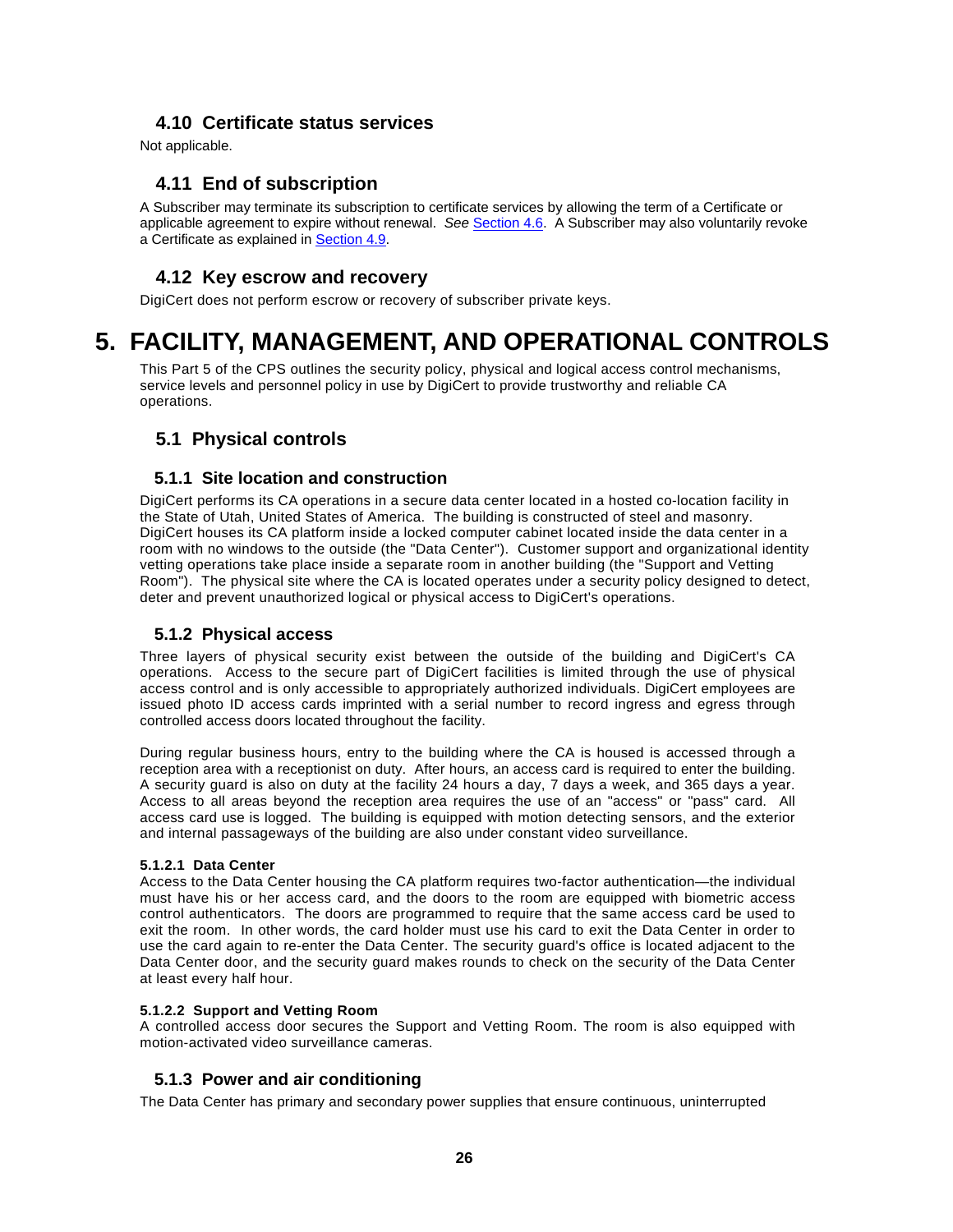access to electric power. Redundant backup power is provided by battery uninterrupted power supplies (UPS) and two diesel generators.

Multiple, load-balanced HVAC systems for heating, cooling and air ventilation through perforated-tile, raised flooring are used to prevent overheating and to maintain a suitable humidity level for sensitive computer systems located in the Data Center.

#### **5.1.4 Water exposures**

The cabinet housing DigiCert's CA systems is located on raised flooring, no water lines exist above DigiCert's equipment, and the Data Center is equipped with a monitoring system to detect excess moisture.

# **5.1.5 Fire prevention and protection**

The Data Center is equipped with fire suppression.

#### **5.1.6 Media storage**

DigiCert performs a daily backup of its computer systems on external hard disks that are rotated and stored either on-site or off-site according to an established backup rotation schedule. Media designated for storage on-site are kept in a fire-proof safe located in DigiCert's business offices. *See* Section 5.1.8 below for media designated for storage off-site.

#### **5.1.7 Waste disposal**

All out-dated or unnecessary copies of printed sensitive information are shredded on-site before disposal. All electronic media are zeroized (all data is overwritten with binary zeros so as to prevent the recovery of the data) using programs meeting U.S. Department of Defense requirements.

#### **5.1.8 Off-site backup**

On at least a quarterly basis, media designated for storage off-site are taken to a safe deposit box at a federally insured and regulated financial institution. Media designated by the rotation schedule for storage on-site are retrieved at that time.

Backup copies of CA Private Keys and activation data are stored off-site at a federally insured financial institution in separate safe deposit boxes accessible only by trusted personnel. Activation material owned by the HSM Administrator/Security Officer role is kept in a separate safe deposit box from activation material owned by personnel filling the Partition Administrator role.

# **5.2 Procedural controls**

#### **5.2.1 Trusted roles**

DigiCert personnel in trusted roles include, but are not limited to, CA and system administration personnel and personnel involved with customer support and vetting. An additional role external to DigiCert is the Auditor role, performed by DigiCert's auditor in accordance with Part 8 below. The functions and duties performed by persons in trusted roles are distributed so that one person alone cannot circumvent security measures or subvert the security and trustworthiness of the PKI.

#### **Operations Manager**

During day-to-day operations, the DigiCert Operations Manager is a trusted role.

#### **CA Administrator**

The DigiCert CA Administrator is a trusted role. The CA Administrator is responsible for the installation and configuration of the CA software, including key generation and key management. The CA Administrator is responsible for performing and securely storing regular system backups of the CA system.

#### **System Administrator/ System Engineer**

The DigiCert System Administrator / System Engineer is a trusted role. The DigiCert System Administrator is responsible for the installation and configuration of the system hardware, including servers, routers, firewalls, and network configurations. The System Administrator / Engineer is also responsible for keeping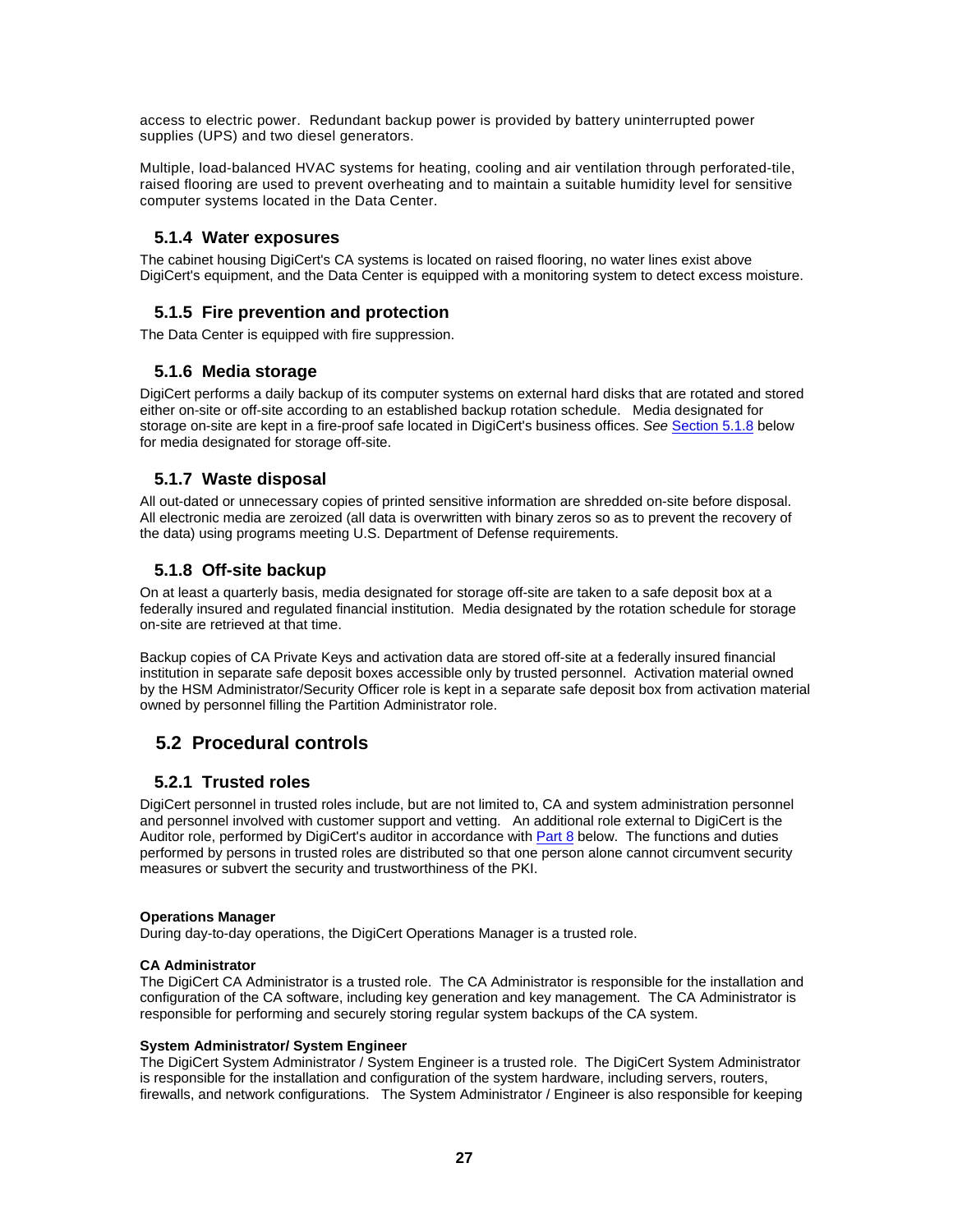systems updated with software patches and other maintenance needed for system stability and recoverability.

#### **Customer Support Personnel**

Customer Support and Validation Specialists serve in trusted roles. They are responsible for interacting with Applicants and Subscribers, managing the certificate request queue and completing the certificate approval checklist as identity vetting items are successfully completed.

## **5.2.2 Number of persons required per task**

Handling of CA Private Keys (throughout the entire CA key lifecycle) requires the involvement of at least two trusted persons. Physical and logical access controls exist for the key activation material in order to maintain multi-party control over the Hardware Security Modules containing CA Private Keys.

Certificate issuance requires the approval of at least two persons, acting in the Validation Specialist role, per above.

Certificate revocation requires the approval of at least two persons, acting in their Customer Support role, per above.

#### **5.2.3 Identification and authentication for each role**

DigiCert personnel in trusted roles must first authenticate themselves to the certificate management system before they are allowed access to the components of the system necessary to perform their trusted roles. For normal operations systems, access is controlled by user account and password, IP address subnet, and SSL. These mechanisms restrict access to those who are authorized and make actions directly attributable to the individual taking such action while fulfilling the trusted role.

#### **5.2.4 Roles requiring separation of duties**

Roles requiring separation of duties include, as stated above in Section 5.2.1. The HSM Administrator/ Security Officer and the Partition Administrator roles require separation of duties. No person who has acted in the HSM Administrator/Security Officer role may fill the Partition Administrator role, and vice versa, unless the PINs associated with the key held by both roles are changed or re-set.

The role of Validation Specialist requires participation of two people to approve certificate issuance as discussed " Final Cross-Correlation and Due Diligence" in Section 4.2.2 above. A Validation Specialist reviews and verifies all Applicant information and another Validation Specialist approves issuance of the EV Certificate.

# **5.3 Personnel controls**

#### **5.3.1 Qualifications, experience, and clearance requirements**

Consistent with this CPS, DigiCert maintains personnel and management practices that provide reasonable assurance of the trustworthiness and competence of its employees and of the satisfactory performance of their duties.

#### **5.3.2 Background check procedures**

Prior to the commencement of employment of any person by DigiCert for engagement in the EV Certificate issuance and management process, whether as an employee, agent, or an independent contractor of DigiCert, an identity check is performed that includes in-person physical appearance of the person before a trusted person whose responsibility it is verify identity. The trusted person must verify the required forms of government-issued photo identification (e.g., passports and/or driver's licenses reviewed pursuant to U.S. Citizenship and Immigration Services Form I-9, Employment Eligibility Verification). Pre-employment checks include confirmation of previous employment, a check of professional references and confirmation of highest degree obtained. A criminal background check is performed on all trusted personnel before access is granted to DigiCert's certificate management system. These checks include, but are not limited to, verification of social security number, previous residences, driving records and criminal background.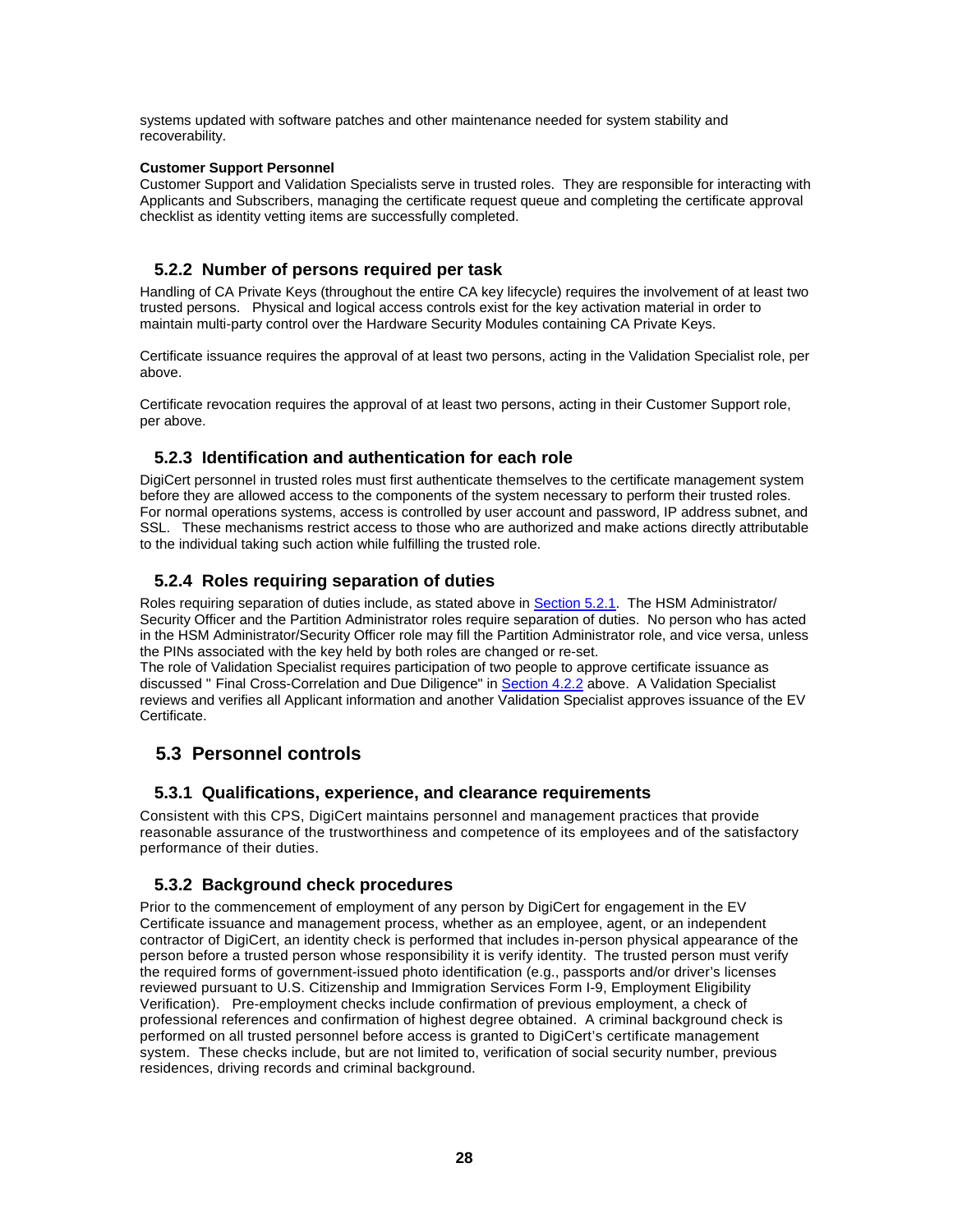#### **5.3.3 Training requirements**

DigiCert provides all personnel performing validation duties ("Validation Specialists") with skills training that covers basic Public Key Infrastructure (PKI) knowledge, authentication and verification policies and procedures, common threats to the validation process, including phishing and other social engineering tactics, and the Guidelines. Training of personnel is undertaken via a mentoring process involving senior members of the team to which they are attached. All new personnel must undergo this training process for at least two months. DigiCert maintain records of such training and ensures that personnel entrusted with Validation Specialist duties meet a minimum skills requirement that enable them to perform such duties satisfactorily. DigiCert ensures that its Validation Specialists qualify for each skill level required by the corresponding validation task before granting privilege to perform said task. All Validation Specialists are required to pass an internal examination on the EV Certificate validation criteria outlined in the Guidelines.

#### **5.3.4 Retraining frequency and requirements**

Validation Specialists engaged in EV Certificate issuance must maintain adequate skill levels in order to have issuance privilege, consistent with DigiCert's training and performance programs.

#### **5.3.5 Job rotation frequency and sequence**

No stipulation.

#### **5.3.6 Sanctions for unauthorized actions**

Failure of any DigiCert employee or agent to comply with the provisions of this CPS, whether through negligence or malicious intent, will subject such individual to appropriate administrative and disciplinary actions, which may include termination as an employee or agent and possible civil and criminal sanctions. Any trusted personnel cited by management for unauthorized or inappropriate actions shall be immediately removed from the trusted role pending management review. Subsequent to management review, and discussion of actions or investigation results with the employee, he or she may be reassigned to a nontrusted role or dismissed from employment as appropriate.

# **5.3.7 Independent contractor requirements**

Independent contractors who are assigned to perform trusted roles are subject to the duties and requirements specified for such roles in this Section 5.3 and are subject to sanctions stated above in Section 5.3.6.

#### **5.3.8 Documentation supplied to personnel**

Personnel in trusted roles are provided with the documentation necessary to perform the role to which they are assigned, including a copy of this CPS and all technical and operational documentation needed to maintain the integrity of DigiCert's CA operations. The information also includes internal system and security documentation, identity vetting policies and procedures, discipline-specific books, treatises and periodicals, and other information developed by DigiCert, provided to DigiCert by third parties or available over the Internet.

# **5.4 Audit logging procedures**

# **5.4.1 Types of events recorded**

DigiCert logs and reviews logs of the following significant CA events:

- CA key life cycle management events:
	- Key generation, backup, recovery, and destruction
	- HSM initialization, activation, deactivation, zeroization
- CA and Subscriber certificate life cycle management events:
	- Certificate Applications, renewal, reissue requests, and revocation
	- Success or failure of requests
	- Generation and issuance of certificates
- Security-related events including:
	- Successful and unsuccessful PKI system access attempts
	- PKI and security system actions performed by DigiCert staff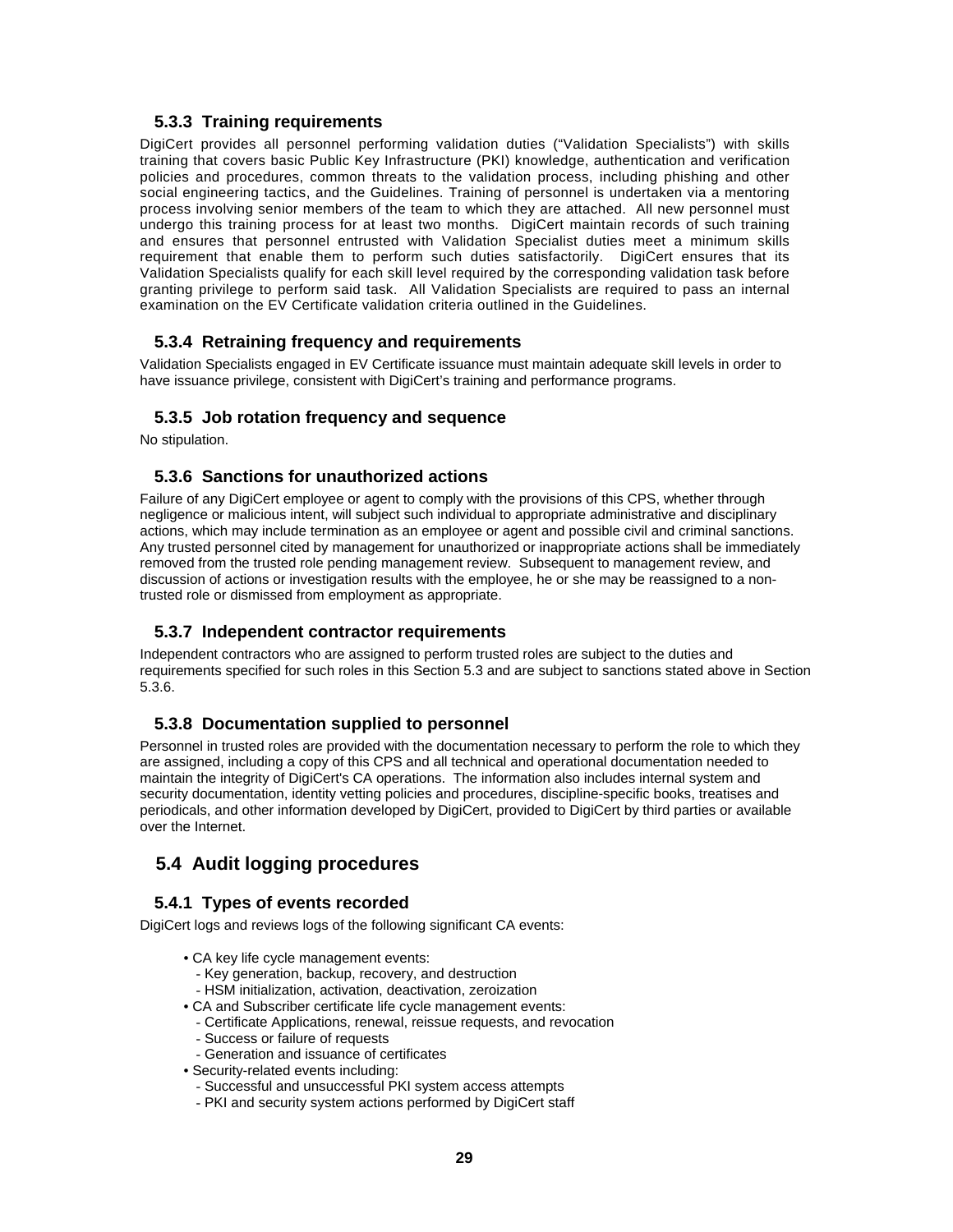- System crashes, hardware failures and other anomalies

Log entries (automatic and manual) include the following:

- Date and time of the entry
- Type of entry
- Source of entry (customer or staff identity, IP address or other)
- Kind of entry
- Description

#### **5.4.2 Frequency of processing log**

On at least a monthly basis, the CA Administrator reviews the logs generated by the CA and vetting system applications, operating system logs and network device logs. The CA Administrator uses automated tools to scan for anomalies or specific conditions. These reviews include system and file integrity checks and vulnerability assessments. A written summary of the monthly review and vulnerability assessment is prepared that contains findings and recommendations for consideration by DigiCert's Operations Manager. These written reviews are also made available to DigiCert's auditor.

#### **5.4.3 Retention period for audit log**

DigiCert maintains its written monthly summaries of audit log reviews for a period not less than 7 years, or as necessary to comply with applicable laws. Audit logs are also kept until the completion of the next full CA Web Trust audit.

#### **5.4.4 Protection of audit log**

DigiCert personnel are obligated by this CPS to keep the audit logging information generated by them on their equipment until it is copied by the System Administrator. Audit logs are retained on-site in the office safe for at least two (2) months and are otherwise protected until after the next CA Web Trust audit.

#### **5.4.5 Audit log backup procedures**

No stipulation.

#### **5.4.6 Audit collection system (internal vs. external)**

No stipulation.

#### **5.4.7 Notification to event-causing subject**

No stipulation.

#### **5.4.8 Vulnerability assessments**

See Section 5.4.2.

# **5.5 Records archival**

#### **5.5.1 Types of records archived**

#### **5.5.1.1 Certificate Issuance**

All certificate issuance records (copies of certificates are held, regardless of their status as expired or revoked) are retained as records in electronic and/or in paper-based archives for the period detailed below in **Section 5.5.2.** DigiCert may require Applicants to submit appropriate documentation in support of a certificate application. In such circumstances, DigiCert retains such records as stated in this CPS.

DigiCert records the following information related to certificate issuance as part of its certificate approval checklist process:

- the subscriber's PKCS#10 CSR:
- Documentation of organizational existence for organizational applicants as listed in **Section 3.2.2;**
- Documentation of individual identity for individual applicants as listed in Section 3.2.3;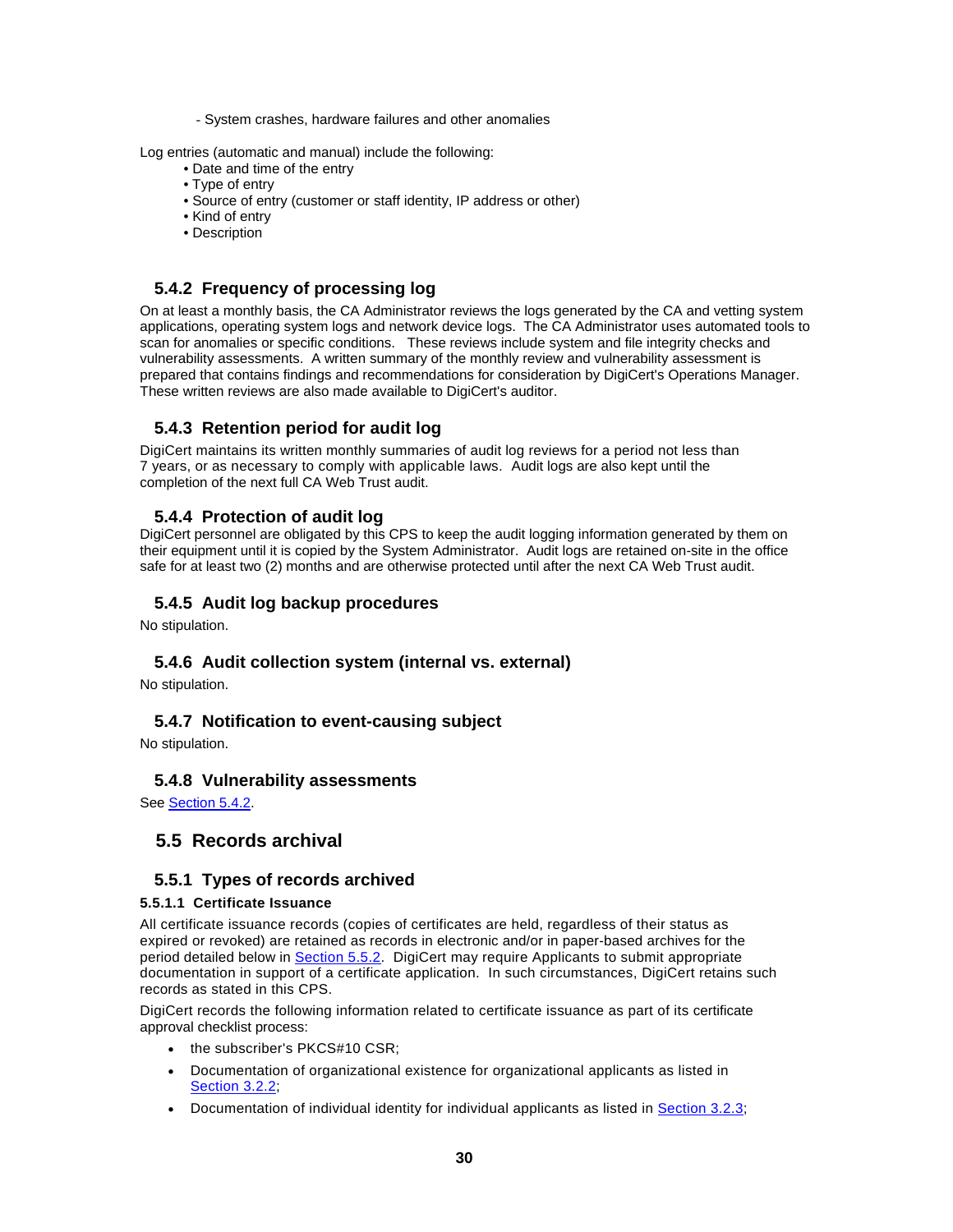- Verification of organizational existence and status received from third party databases and government entities (including screen shots of web sites reporting such information);
- Screen shot of WHOIS record for domain name to be listed in the certificate;
- Mailing address validation (if different than those identified through the resources listed above);
- Letter of authorization for web sites managed by third party agents of Applicants (if applicable);
- Submission of the certificate application, including acceptance of the Subscriber Agreement;
- Name, e-mail, and IP address of person acknowledging authority of the Applicant/Subscriber collected pursuant to Section 3.2.5;
- Screen shot of web site;
- Other relevant contact information for the Applicant/Subscriber; and
- Copy of Digital Certificates issued.

#### **5.5.1.2 Certificate Revocation**

Requests for certificate revocation are recorded and archived, including the name of the person requesting revocation, the reason for the request and the DigiCert personnel involved in authorizing revocation. This information and all resulting CRLs are retained as records in electronic archives for the period detailed in **Section 5.5.2** below.

#### **5.5.1.3 Other Information**

DigiCert also archives the following information concerning its CA operations:

- Versions of this CPS
- Contractual obligations
- Records of CA System equipment configuration and CA Private Key access and usage
- Security and compliance audit data (*see* Section 5.4); and
- Any other data or applications necessary to verify the contents of the archive.

#### **5.5.2 Retention period for archive**

DigiCert retain the records of EV Certificates and the associated documentation for a term of no less than 7 years. The retention term begins on the date of certificate expiration or revocation.

#### **5.5.3 Protection of archive**

Archive records are stored at a secure off-site location and are maintained in a manner that prevents unauthorized modification, substitution or destruction.

#### **5.5.4 Archive backup procedures**

No stipulation.

#### **5.5.5 Requirements for time-stamping of records**

System time for DigiCert computers are updated using the Network Time Protocol (NTP) to synchronize system clocks at least once every eight hours (Windows default). The following archived items on the certificate approval checklist are time-stamped with the date, the time and the name of the DigiCert employee checking the information and making the record:

- Organizational status screen shot;
- WHOIS screen shot; and
- Screen shot of web site.

The following records are time-stamped by the certificate administration system when an item is either automatically received or is checked in by the DigiCert employee:

- Receipt of certificate application and PKCS#10 CSR;
- Letter of authorization:
- Name, e-mail, and IP address of person acknowledging organizational authority; and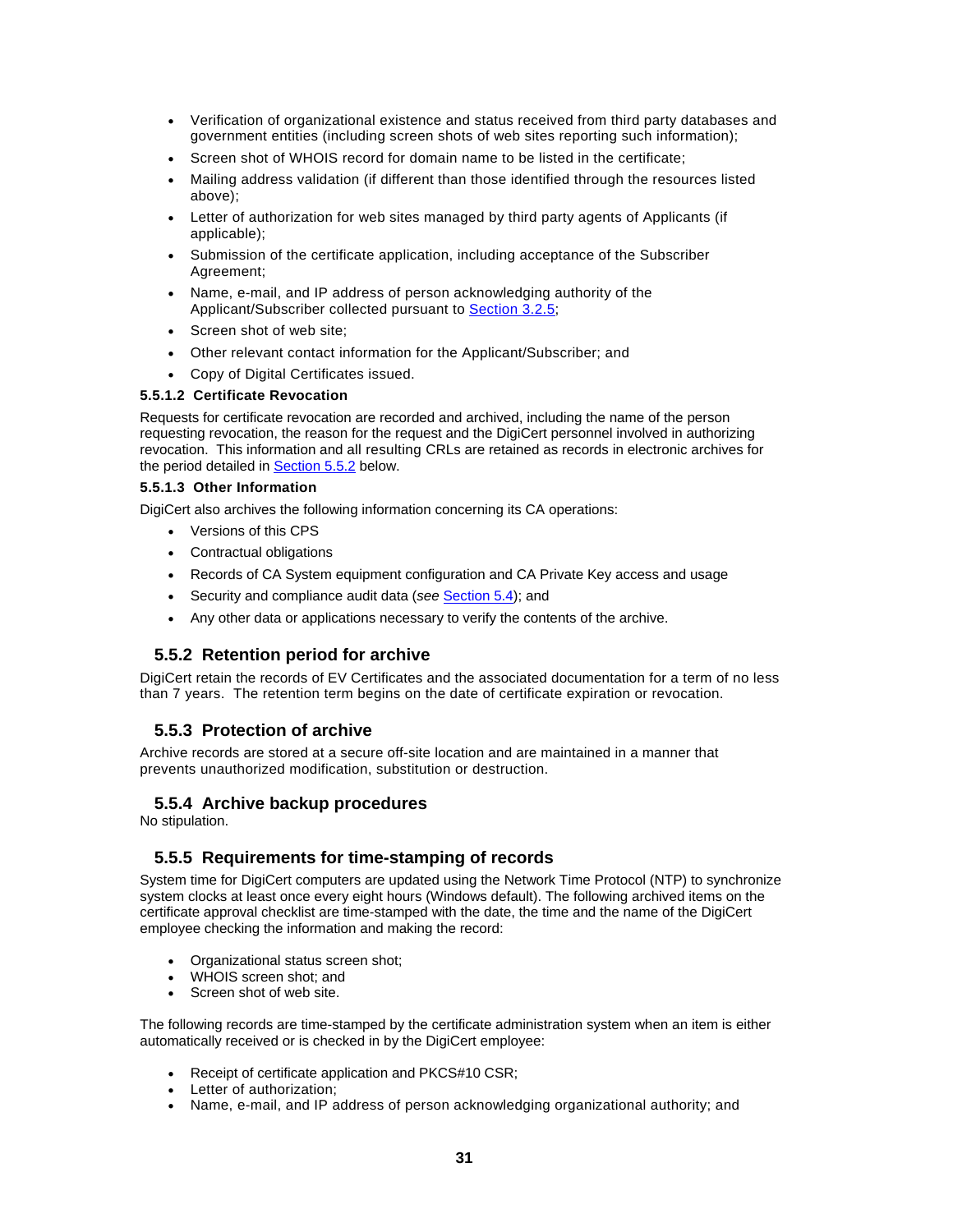Other application information, as applicable.

Certificate issuance is time-stamped as a function of the "Valid From" field in accordance with the X.509 Certificate Profile.

Certificate revocation is time-stamped as a function of the "Revocation Date" field in accordance with the X.509 Certificate Revocation List Profile.

#### **5.5.6 Archive collection system (internal or external)**

Archive information is collected internally by DigiCert.

#### **5.5.7 Procedures to obtain and verify archive information**

Upon proper request (see Sections 9.3 and 9.4) and payment of associated costs, DigiCert will create, package and send copies of archive information. Archived information is provided and verified by reference to the time stamps associated with such records as described in Section 5.5.5. Access to archive data is restricted to authorized personnel in accordance with DigiCert's internal security policies.

# **5.6 Key changeover**

Key changeover procedures enable the smooth transition from expiring CA Certificates to new CA Certificates. Towards the end of the CA Private Key' s lifetime, DigiCert ceases using its expiring CA Private Key to sign Certificates (well in advance of expiration) and uses the old Private Key only to sign CRLs. A new CA signing key pair is commissioned and all subsequently issued certificates and CRL's are signed with the new private signing key. Both the old and the new Key Pairs may be concurrently active. This key changeover process helps minimize any adverse effects from CA Certificate expiration. The corresponding new CA public key certificate is provided to subscribers and relying parties through the delivery methods detailed in Section 6.1.4.

# **5.7 Compromise and disaster recovery**

#### **5.7.1 Incident and compromise handling procedures**

To maintain the integrity of its services, DigiCert implements data backup and recovery procedures. DigiCert has developed a Disaster Recovery and Business Continuity Plan (DRBCP). DigiCert's CA system is redundantly configured at its primary facility and is mirrored with a tertiary system located at a separate, geographically diverse location for failover in the event of a disaster (Disaster Recovery / Mirror Site). The DRBCP and supporting procedures are reviewed and tested periodically (at least on an annual basis) and are revised and updated as needed.

At its primary facility, DigiCert maintains a fully redundant CA system. The backup CA at the primary facility is readily available in the event that the primary CA should cease operation. All critical computer equipment is housed in a co-location facility run by a commercial data-center, and all of the critical computer equipment is duplicated within the primary facility.

At the Disaster Recovery / Mirror Site, DigiCert maintains a tertiary CA system that is a mirror of the primary system for failover in the event that the primary and secondary CAs should cease operation. All critical computer equipment at the Disaster Recovery / Mirror Site is also housed in a co-location facility run by a commercial data-center.

Incoming power and connectivity feeds are redundant at both facilities. The redundant equipment is ready to take over the role of supporting the CA and provides a maximum system outage time (in case of critical systems failure) of one hour.

#### **5.7.2 Computing resources, software, and/or data are corrupted**

DigiCert performs system back-ups on a daily basis. Back-up copies are made of CA Private Keys and are stored off-site in a secure location. In the event of a disaster whereby the primary and disaster recovery CA operations become inoperative at DigiCert's primary facility and the Disaster Recovery / Mirror Site, DigiCert will re-initiate its operations on replacement hardware using backup copies of its software, data and CA private keys at a comparable, secured facility.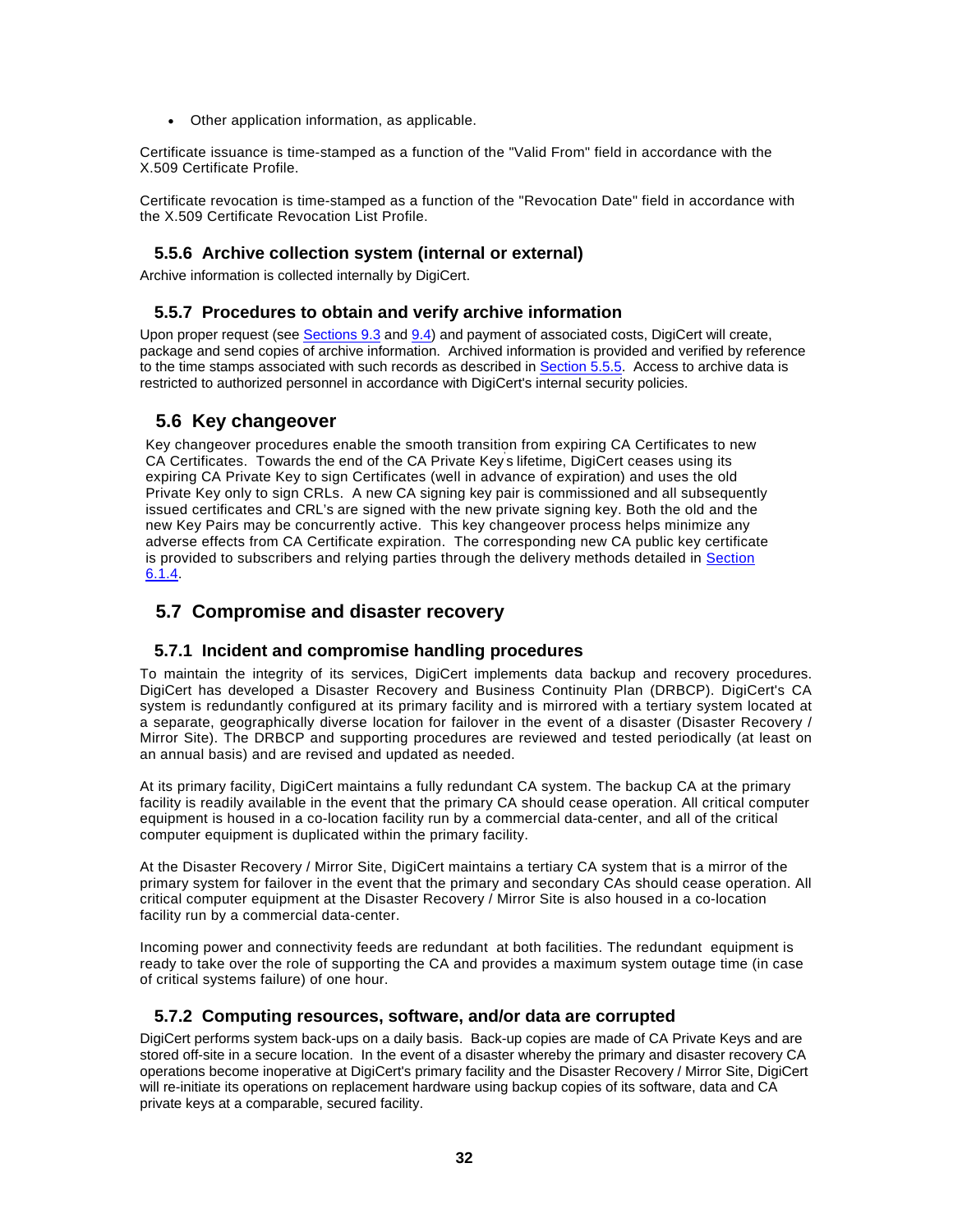#### **5.7.3 Entity private key compromise procedures**

In the event that a DigiCert CA private key has been or is suspected to have been compromised, DigiCert's Operations Manager will immediately convene an emergency Incident Response Team to assess the situation to determine the degree and scope of the incident and take appropriate action, including implementation of DigiCert's Incident Response Plan, outlined as follows:

- Collect all information related to the incident (and if the event is ongoing, ensure that all data are being captured and recorded);
- Begin investigating incident and determine degree and scope;
- Incident Response Team determines the course of action or strategy that should be taken, (and in the case of Key Compromise, determining the scope of certificates that must be revoked);
- Contact government agencies, law enforcement, and other interested parties and activate any other appropriate additional security measures;
- Monitor system, continue investigation, ensure that data is still being recorded as evidence, and make a forensic copy of data collected;
- Isolate, contain and stabilize the system, applying any short-term fixes needed to return the system to a normal operating state (contact browser software providers to discuss revocation/damage mitigation mechanisms if trust anchors may be affected);
- Prepare an incident report that analyzes the cause of the incident and documents the lessons learned, and circulate the report; and
- Incorporate lessons learned into the implementation of long term solutions and also into the Incident Response Plan for future use.

Following revocation of a CA Certificate and implementation of the Incident Response Plan, a new CA Key Pair should be generated and a new CA Certificate should be signed in accordance with procedures outlined in Part 6 of this CPS.

#### **5.7.4 Business continuity capabilities after a disaster**

*See* Sections 5.7.1 through 5.7.3 above.

# **5.8 CA or RA termination**

In case of termination of CA operations for any reason whatsoever, DigiCert will provide timely notice and transfer of responsibilities to succeeding entities, maintenance of records, and remedies. Before terminating its own CA activities, DigiCert will where possible take the following steps:

- Provide subscribers of valid certificates with ninety (90) days notice of its intention to cease acting as a CA.
- Revoke all certificates that are still un-revoked or un-expired at the end of the ninety (90)-day notice period without seeking Subscriber's consent.
- Give timely notice of revocation to each affected Subscriber.
- Make reasonable arrangements to preserve its records according to this CPS.
- Reserve its right to provide succession arrangements for the re-issuance of certificates by a successor CA that has all relevant permissions to do so and complies with all necessary rules, while its operation is at least as secure as DigiCert's.

The requirements of this article may be varied by contract, to the extent that such modifications affect only the contracting parties.

# **6. TECHNICAL SECURITY CONTROLS**

# **6.1 Key pair generation and installation**

#### **6.1.1 Key pair generation**

DigiCert's CA Key Pairs are generated in a Safenet Luna SA device as part of scripted and videotaped key generation ceremony. The Luna SA with Trusted Path Authentication is evaluated to FIPS 140-1 Level 3 and EAL 4+. Activation of the Luna SA requires the use of a set of iKey USB-based two-factor authentication tokens. Key generation is performed in the Data Center where the cabinet containing the CA system is located. The key generation ceremony is performed by DigiCert personnel in trusted roles who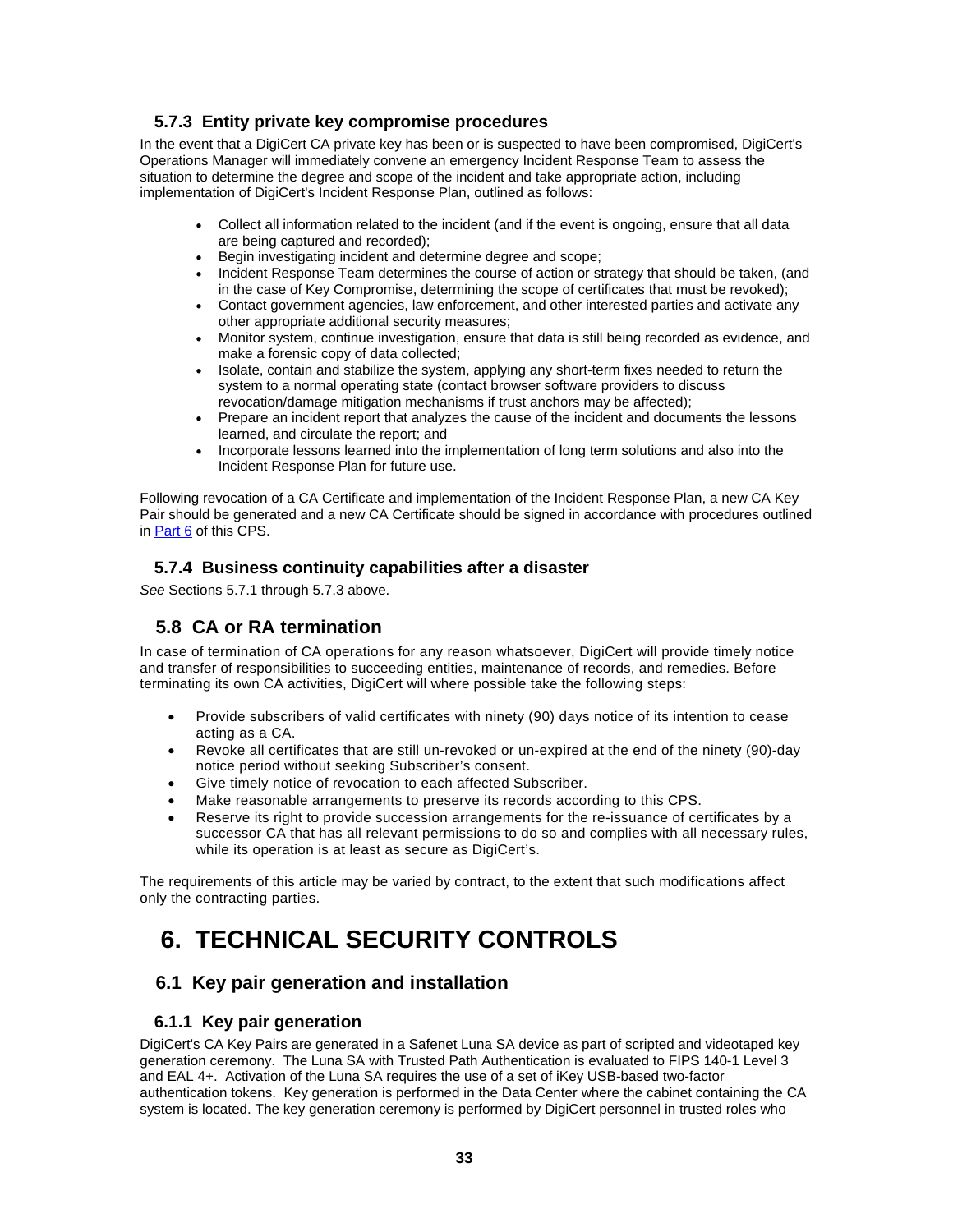use the USB authentication tokens at the appropriate times to perform key generation, certificate generation or other key management operations. Documentation supporting the integrity of the key generation ceremony and other sensitive key operations is stored in a locked safe in DigiCert's business offices and is made available to its auditors for review.

#### **6.1.2 Private key delivery to subscriber**

Subscribers are solely responsible for the generation of the private keys used in their certificate requests. DigiCert does not provide key generation, escrow, recovery or backup facilities.

#### **6.1.3 Public key delivery to certificate issuer**

Upon making a certificate application, the Subscriber is solely responsible for generating an RSA key pair and submitting it to DigiCert in the form of a PKCS#10 CSR. EV Certificate requests are generated using the key generation facilities available in the Subscriber's webserver software. Delivery of the public key occurs during the same initial enrollment session where the applicant provides all certificate application details.

# **6.1.4 CA public key delivery to relying parties**

DigiCert's CA Public Keys are either signed by roots of other CAs whose Public Keys are embedded in the most predominant web browsers and other trusted software used on the Internet or DigiCert's Public Keys are securely delivered to software providers to serve as trust anchors in commercial browsers and operating system root stores, or may be specified in a certificate validation or path discovery policy file. Relying Parties may also obtain DigiCert's self-signed CA Certificates containing its Public Key from DigiCert's web site or by e-mail.

#### **6.1.5 Key sizes**

DigiCert generates and uses a 2048-bit RSA Key with Secure Hash Algorithm version 1 (SHA-1) to sign the EV Certificates and the CRLs that it issues. Subscribers may submit 1024-bit or 2048-bit keys to DigiCert. (Note: subscriber certificates containing a 1024-bit RSA key MUST expire on or before 31 Dec 2010)

# **6.1.6 Public key parameters generation and quality checking**

The Luna SA has a mandatory parameter of 3, 17 or 65537 for the public exponent (e) value used to generate an RSA key pair. The Luna SA's K3 cryptomodule has been validated as conforming to FIPS 186- 2 and provides random number generation (http://csrc.nist.gov/cryptval/rng/rngval.html) and on-board creation of 1024-bit and 2048-bit key lengths for RSA public key generation (http://csrc.nist.gov/cryptval/dss/rsaval.html).

# **6.1.7 Key usage purposes (as per X.509 v3 key usage field)**

DigiCert's CA certificates include key usage extension fields to specify the purposes for which the CA Certificate may be used and also to technically limit the functionality of the certificate when used with X.509v3 compliant software. Reliance on key usage extension fields is dependent on correct software implementations of the X.509v3 standard and is outside of the control of DigiCert. Key usages are specified in the Certificate Profile set forth in Section 7.1 and in Appendix A.

# **6.2 Private Key Protection and Cryptographic Module Engineering Controls**

# **6.2.1 Cryptographic module standards and controls**

DigiCert's cryptographic modules are validated to the Federal Information Processing Standard (FIPS) 140-2 Level 3 and International Common Criteria (CC) Information Technology Security Evaluation Assurance Level (EAL) 14169 EAL 4+ Type 3 (EAL 4 Augmented by AVA\_VLA.4 and AVA\_MSU.3) in the European Union (EU). When following the CWA 14169 standard, a Subscriber's Private Key associated with the Public Key should be protected according to Annex III of the EU Directive 1999/93/EC.

#### **6.2.2 Private key (n out of m) multi-person control**

DigiCert's USB authentication tokens (secret keys for accessing/activating cryptomodule partitions) are kept under multi-person control which is manually logged for audit purposes in accordance with Section 5.4.1.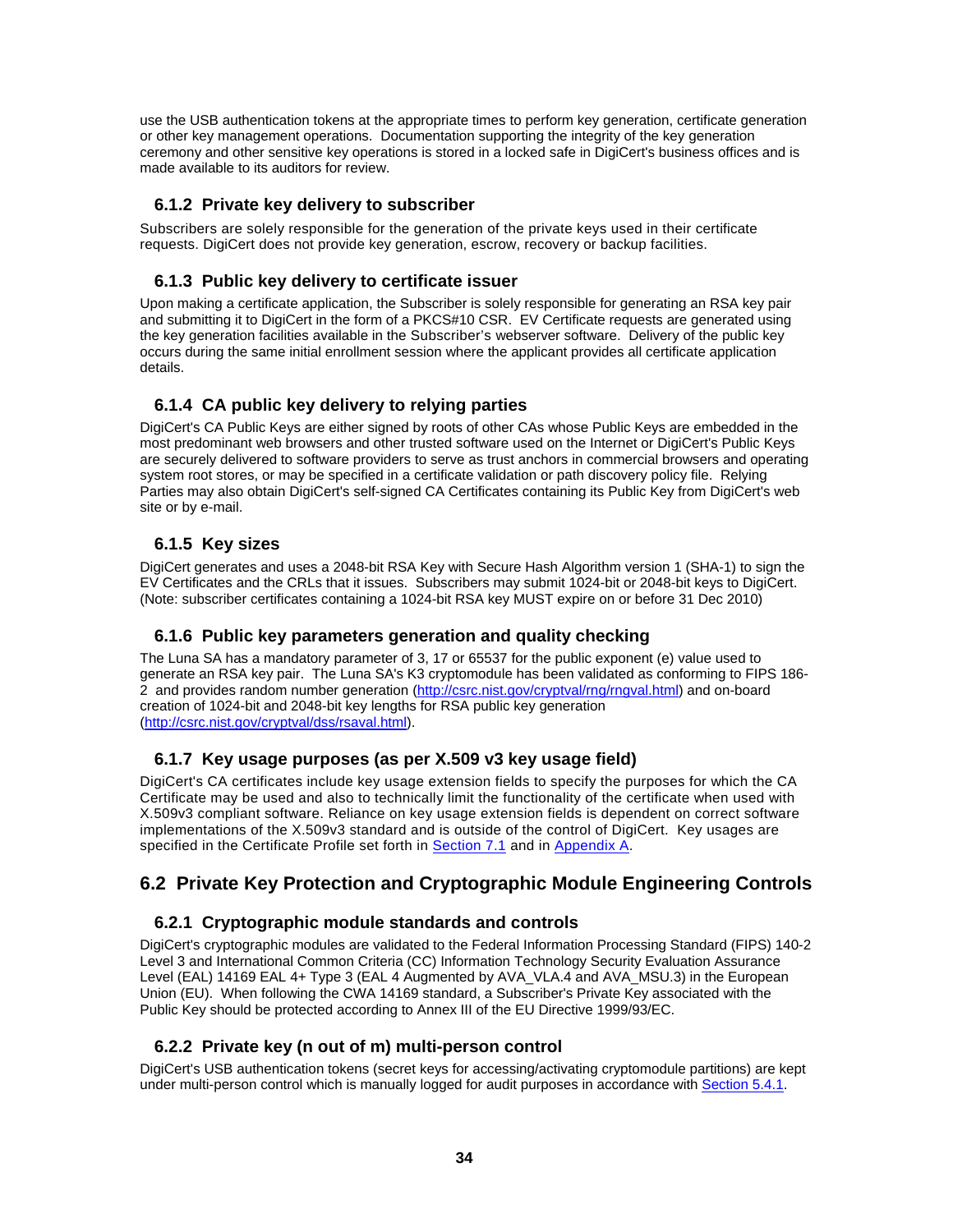The USB authentication tokens are kept in tamper-evident envelopes kept in separate safes. At least two people are needed to activate the CA private key. Additionally, pursuant to this CPS the additional presence of a witness or auditor is required to activate and use the CA private keys.

For purposes of disaster recovery, backups of CA private keys are stored on Luna PCMCIA cards, associated USB authentication tokens are made under two-person control (see Section 6.2.4), and these CA key materials are stored securely off-site. Re-activation of the backed-up CA private keys (unwrapping) requires the same USB authentication tokens and PCMCIA devices under multi-person control as when performing other sensitive CA private key operations. The separation-of-duties/multi-party control provided by the n-of-m authentication tokens prevents a single individual from gaining access to the CA private key.

## **6.2.3 Private key escrow**

DigiCert does not escrow private keys.

# **6.2.4 Private key backup**

DigiCert's CA Private Keys are generated and stored inside the Luna SA module, which has been evaluated to at least FIPS 140 Level 3 and EAL 4+. Where such keys must be transferred to other media for backup and disaster recovery purposes, they are transferred and stored in an encrypted form protected by the USB authentication tokens (which have been imprinted with secret keys specific to the Luna SA containing the keys) using the Luna manufacturer's specified PCMCIA token cloning processes. All CA private keys are backed up in accordance with controls described in Section 6.1.1. Backup tokens containing CA private keys are stored securely off-site for backup and disaster recovery purposes.

# **6.2.5 Private key archival**

DigiCert does not archive private keys.

#### **6.2.6 Private key transfer into or from a cryptographic module**

See Section 6.2.4.

#### **6.2.7 Private key storage on cryptographic module**

See Section 6.2.4.

#### **6.2.8 Method of activating private key**

As discussed in Section 6.2.2 above, DigiCert's CA private keys are activated by a set of (n of m) USB authentication tokens.

Subscribers are solely responsible for protection of their private keys. DigiCert maintains no involvement in the generation, protection or distribution of such keys. DigiCert suggests that its subscribers use a strong password or equivalent authentication method to prevent unauthorized access and usage of the subscriber private key. *See also* Section 6.4.

#### **6.2.9 Method of deactivating private key**

The private key stored on the Luna SA is deactivated via logout procedures on the Luna SA when it is not in use. Root private keys are further deactivated by removing them entirely from the storage partition on the Luna SA device. The Luna SA is never left in an unlocked, unattended state or otherwise left active to unauthorized access. When unattended and active, the Luna SAs are kept locked inside steel cabinets inside the Data Center.

Subscribers should also deactivate their private keys via logout and removal procedures when they are not in use.

# **6.2.10 Method of destroying private key**

Initially, the CA private key can be destroyed by deleting it from all known storage partitions. However, the Luna SA device and associated PCMCIA backup tokens are also zeroized by performing ten (10) consecutive failed login attempts. This reinitializes the device and overwrites all of the data on it with binary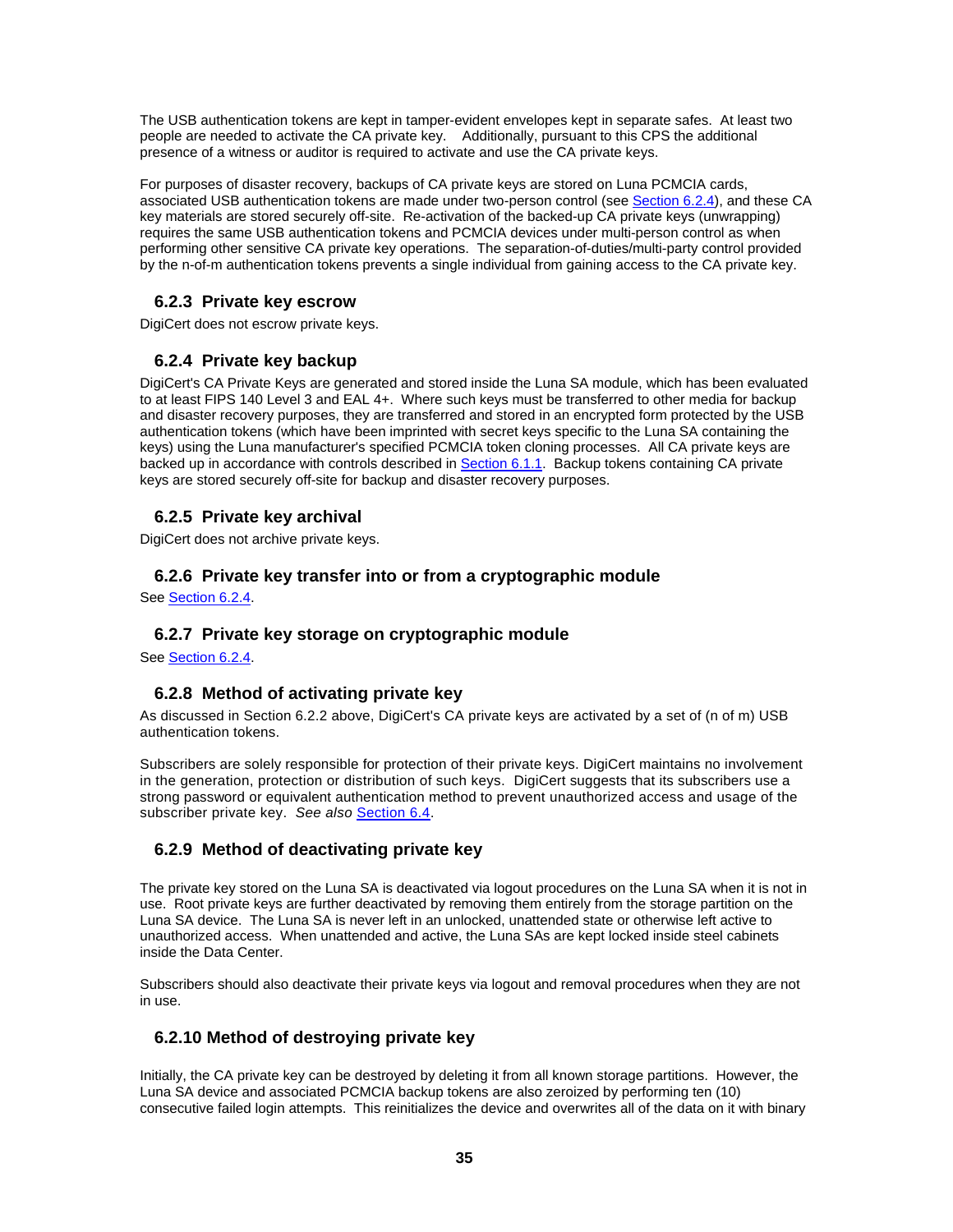zeros. In cases when this zeroization or re-initialization procedure fails, DigiCert will crush, shred and/or incinerate the device in a manner that destroys the ability to extract any private key.

#### **6.2.11 Cryptographic Module Rating**

See Section 6.2.1.

#### **6.3 Other aspects of key pair management**

#### **6.3.1 Public key archival**

DigiCert retains copies of all Public Keys for archival in accordance with Section 5.5.

#### **6.3.2 Certificate operational periods and key pair usage periods**

All certificates and corresponding keys shall have maximum validity periods (not exceeding):

| Root CA    | 25 years |
|------------|----------|
| Sub CA     | 15 years |
| Subscriber | 1 year   |

Pursuant to Section 5.6, DigiCert voluntarily retires its CA Private Keys from signing subordinate certificates before the periods listed above to accommodate the key changeover process (i.e., the retiring CA Private Key is still used to sign CRLs to provide validation services for certificates issued with that retiring CA Private Key.)

# **6.4 Activation data**

#### **6.4.1 Activation data generation and installation**

DigiCert uses a set of iKey USB-based two-factor authentication tokens to activate the Luna SA cryptographic module containing its CA private keys. This method has been evaluated as meeting the requirements of FIPS 140-2 Level 3. The Luna SA is held under two-person control as explained in Section 6.2.2 and elsewhere in this CPS.

All DigiCert personnel and Subscribers are instructed to use Strong Passwords and to protect PINs and passwords. DigiCert employees are required by policy to create non-dictionary passwords with at least eight characters and one number/special character and mixed case letters. DigiCert requires that passwords to workstations be changed on a regular basis.

#### **6.4.2 Activation data protection**

Activation data for Luna SAs are protected by keeping the USB authentication tokens under separate, rolebased physical control with backups in separate safe deposit boxes under the same separate, role-based control. Access to additional administrative passwords and keys to access the Luna SA are similarly protected. All DigiCert personnel are instructed not to write down their password or ever share it with or disclose it to another individual.

#### **6.4.3 Other aspects of activation data**

No stipulation.

#### **6.5 Computer security controls**

In accordance with the Guidelines and the AICPA/CICA CA Web Trust Principles, DigiCert has developed, implemented, and maintains an Information Security Policy ("Security Plan") and a program of regular/periodic Risk Assessments that are reasonably designed to:

(1) Protect the confidentiality, integrity, and availability of: (i) all EV Certificate Requests and data related thereto (whether obtained from the Applicant or otherwise) in its possession or control or to which DigiCert has access ("EV Data"), and (ii) the keys, software, processes, and procedures by which DigiCert verifies EV Data, issues EV Certificates, maintains a Repository, and revokes EV Certificates ("EV Processes");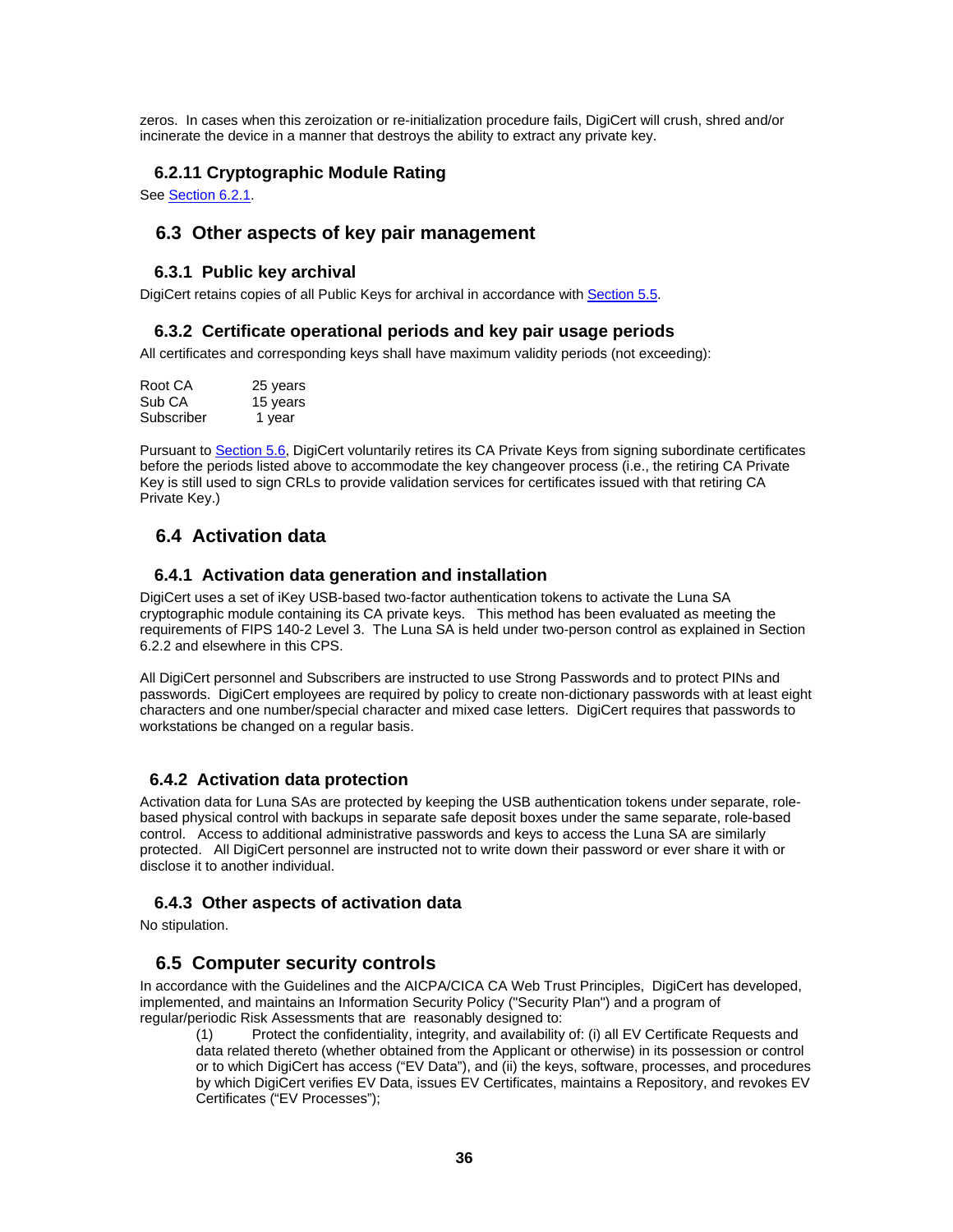(2) Protect against any anticipated threats or hazards to the confidentiality, integrity, and availability of the EV Data and EV Processes;

(3) Protect against unauthorized or unlawful access, use, disclosure, alteration, or destruction of any EV Data or EV Processes;

(4) Protect against accidental loss or destruction of, or damage to, any EV Data or EV Processes; and

(5) Comply with all other security requirements applicable to DigiCert by law.

#### **6.5.1 Specific computer security technical requirements**

DigiCert's CA computer systems are equipped with Intel 64-bit processors/Intel chip sets. DigiCert's CA servers and support-and-vetting workstations run on Windows 2003, Windows XP Professional, and Linux operating systems. DigiCert's computer systems are configured and hardened using industry best practices. All operating systems require individual identification and authentication for authenticated logins and provide discretionary access control, access control restrictions to services based on authenticated identity, security audit capability and a protected audit record for shared resources, self-protection, and process isolation. All systems are scanned for malicious code and also protected by anti-spyware/anti-virus software.

#### **6.5.2 Computer security rating**

No stipulation.

# **6.6 Life cycle technical controls**

#### **6.6.1 System development controls**

DigiCert has mechanisms in place to control and monitor the acquisition and development of its CA systems. Change control processes consist of change control data entries that are processed, logged and tracked for any non-security-related changes to CA systems, equipment and software. Change requests require the approval of at least one Senior Administrator (e.g. the Operations Manager, CA Administrator or System Administrator/ System Engineer) who may not be the same person who submitted the request. In this manner, DigiCert can verify whether a change to the system has been properly evaluated for risk mitigation and authorized by management. Vendors are selected based on their reputation in the market, ability to deliver quality product, and likelihood of remaining viable in the future. Management is involved in the vendor selection and purchase decision process. Non-PKI hardware and software is purchased generically without identifying the purpose for which the component will be used. All hardware and software are shipped under standard conditions with controls in place to ensure delivery of the component directly to a trusted employee who ensures that the equipment is installed without opportunity for tampering. Some of the PKI software components used by DigiCert to provide CA services are developed in-house or by consultants using standard software development methodologies, other software is purchased commercial off-the-shelf (COTS). Quality assurance is maintained throughout the process through testing and documentation or by purchasing from trusted vendors, discussed above. Updates of equipment or software are purchased or developed in the same manner as the original equipment or software and are installed and tested by trusted and trained personnel.

#### **6.6.2 Security management controls**

DigiCert has mechanisms in place to control and monitor the security-related configurations of its CA systems. Change control processes consist of change control data entries that are processed, logged and tracked for any security-related changes to CA systems, firewalls, routers, software and other access controls. In this manner, DigiCert can verify whether a change to the system has been properly evaluated for risk mitigation and authorized by management.

#### **6.6.3 Life cycle security controls**

No stipulation.

#### **6.7 Network security controls**

DigiCert's CA system is connected to one internal network and is protected by firewalls, a Demilitarized Zone (DMZ) and Network Address Translation for all internal IP addresses (e.g., 192.168.x.x). DigiCert's customer support and vetting workstations are also protected by firewall(s) and only use internal IP addresses. Root Keys are kept offline and brought online only when necessary to sign certificate-issuing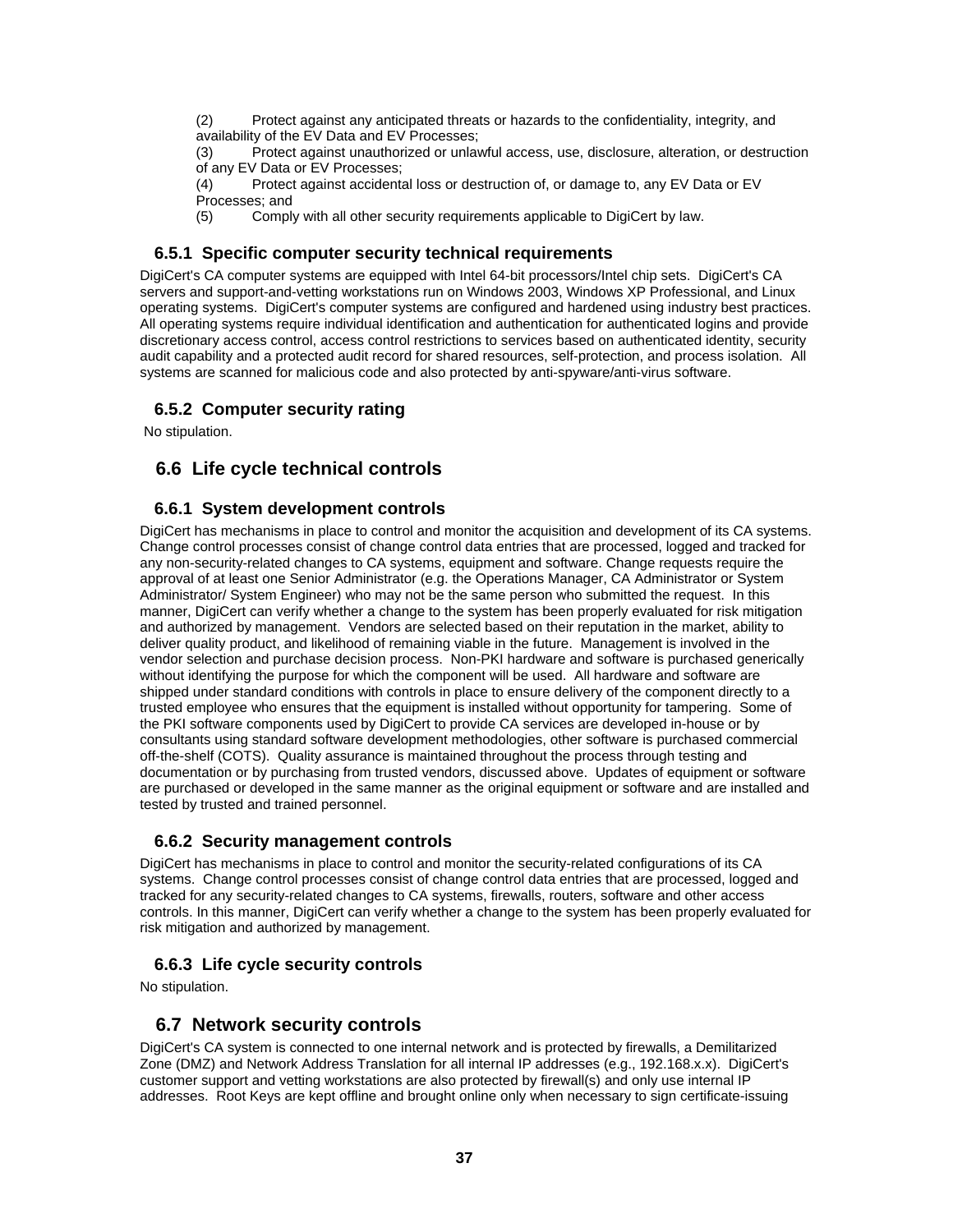subordinate CAs or periodic CRLs. Firewalls and boundary control devices are configured to allow access only by the addresses, ports, protocols and commands required for the trustworthy provision of PKI services by such systems. It is DigiCert's security policy to block all ports and protocols and open only necessary ports to enable CA functions. All CA equipment is configured with a minimum number of services and all unused network ports and services are disabled. All firewall configurations and changes thereto are documented, authorized, tested and implemented in accordance with change management policies and procedures. DigiCert's network configuration is available for review on-site by its auditors and consultants under an appropriate non-disclosure agreement

# **6.8 Time-stamping**

See Section 5.5.5.

# **7. CERTIFICATE, CRL, AND OCSP PROFILES**

Information for interpreting the following Certificate and CRL Profiles may be found in IETF's RFC 2459 (http://www.ietf.org/rfc/rfc2459.txt). DigiCert uses the ITU X.509, version 3 standard to construct digital certificates for use within the DigiCert PKI. X.509v3 allows a CA to add certain certificate extensions to the basic certificate structure. DigiCert use a number of certificate extensions for the purposes intended by X.509v3 as per Amendment 1 to ISO/IEC 9594-8, 1995.

# **7.1 Certificate profile**

#### **7.1.1 Version number(s)**

All certificates are X.509 version 3 certificates.

#### **7.1.2 Certificate extensions**

*See* Appendix A.

#### **7.1.3 Algorithm object identifiers**

*See* Appendix A.

#### **7.1.4 Name forms**

*See* Appendix A and Section 3.1.

#### **7.1.5 Name constraints**

No stipulation.

#### **7.1.6 Certificate policy object identifier**

An object identifier (OID) is a number unique within a specific domain that allows for the unambiguous identification of a policy, including a Certificate Policy and/or Certification Practice Statement, such as this CPS. The CP OIDs that incorporate this CPS into a given certificate by reference (which identify that this CPS applies to a given digital certificate containing the OID) are listed in Section 1.2 and in the Certificate Profile attached as Appendix A.

# **7.1.7 Usage of Policy Constraints extension**

Not applicable.

#### **7.1.8 Policy qualifiers syntax and semantics**

DigiCert certificates include a brief statement in the Policy Qualifier field of the Certificate Policy extension to put all potential Relying Parties on notice of the limitations of liability and other terms and conditions on the use of the certificate, including those contained in this CPS, which are incorporated by reference into the certificate. *See* Appendix A.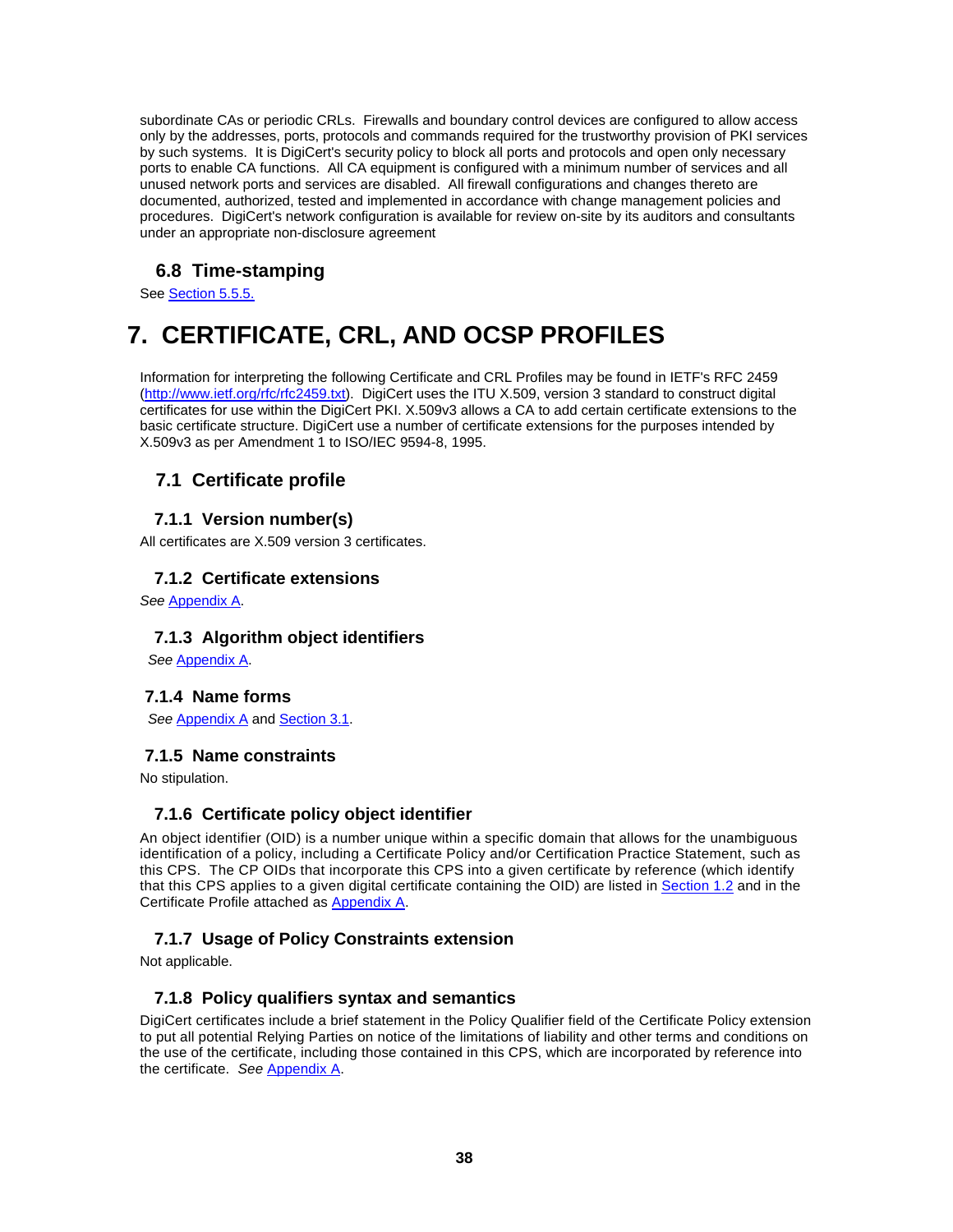# **7.1.9 Processing semantics for the critical Certificate Policies extension**

No stipulation.

# **7.2 CRL profile**

#### **7.2.1 Version number(s)**

DigiCert issues version two (2) CRLs (i.e. populated with integer "1"). CRLs conform to RFC 5280 and contain the basic fields listed below:

Version Issuer Signature Algorithm (sha-1WithRSAEncryption {1 2 840 113549 1 1 5}) Issuer Distinguished Name (DigiCert) thisUpdate (UTC format) nextUpdate (UTC format – thisUpdate plus 24 hours) Revoked certificates list Serial Number Revocation Date (see CRL entry extension for Reason Code below) Issuer's Signature

#### **7.2.2 CRL and CRL entry extensions**

CRL Number (monotonically increasing integer - never repeated) Authority Key Identifier (same as Authority Key Identifier in certificates issued by CA) **CRL Entry Extensions**  Invalidity Date (UTC - optional)

# Reason Code (optional)

# **7.3 OCSP profile**

Reserved for future use.

# **8. COMPLIANCE AUDIT AND OTHER ASSESSMENTS**

The practices specified in this CPS have been designed to meet or exceed the requirements of generally accepted and developing industry standards including the AICPA/CICA WebTrust Extended Validation Program for Certification Authorities ("WebTrust EV Program for CAs"), ISO 21188, and other industry standards related to the operation of CA's.

# **8.1 Frequency or circumstances of assessment**

An annual audit is performed by an independent external auditor to assess DigiCert's compliance with WebTrust EV Program for CAs criteria.

# **8.2 Identity/qualifications of assessor**

(1) Qualifications and experience. Auditing must be the individual's or group's primary business function. The individual or at least one member of the audit group must be qualified as a Certified Information Systems Auditor (CISA), an AICPA Certified Information Technology Professional (CPA.CITP), a Certified Internal Auditor (CIA), or have another recognized information security auditing credential. (2) Expertise: The individual or group must be trained and skilled in the auditing of secure information systems and be familiar with public key infrastructures, certification systems, and the like, as well as Internet

security issues (such as management of a security perimeter), operations of secure data centers, personnel controls, and operational risk management.

(3) Rules and standards: The individual or group must conform to applicable standards, rules, and best practices promulgated by the American Institute of Certified Public Accountants (AICPA), the Canadian Institute of Chartered Accountants (CICA), the Institute of Chartered Accountants of England & Wales (ICAEW), the International Accounting Standards adopted by the European Commission (IAS), Information Systems Audit and Control Association (ISACA), the Institute of Internal Auditors (IIA), or another qualified auditing standards body.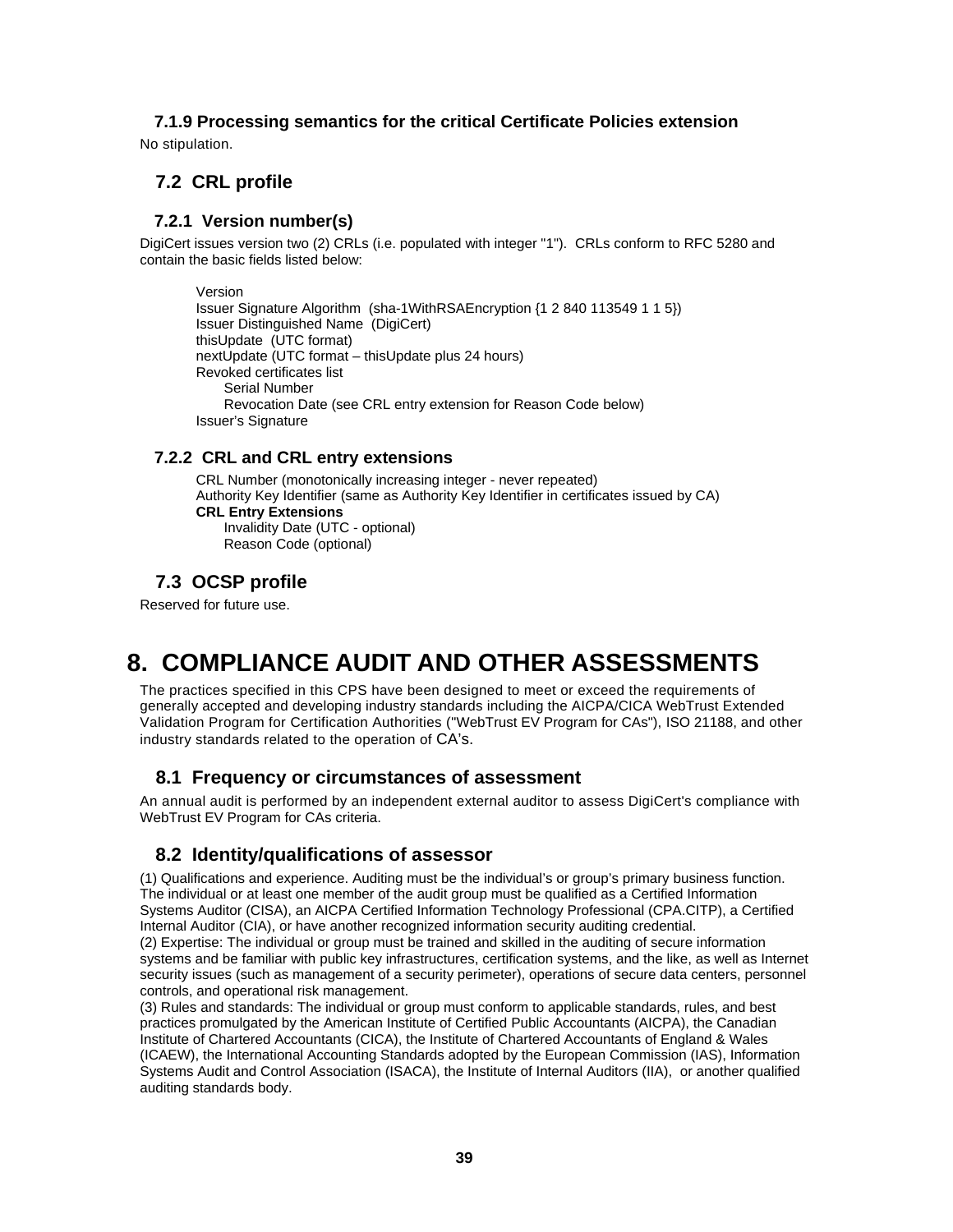(4) Reputation: The firm must have a reputation for conducting its auditing business competently and correctly.

(5) Disinterest: The firm must have no financial interest, business relationship, or course of dealing that could foreseeably create a significant bias for or against DigiCert.

#### **8.3 Assessor's relationship to assessed entity**

In addition to the foregoing prohibition on conflicts of interest, the assessor shall have a contractual relationship with DigiCert for the performance of the audit, but otherwise, shall be independent. The assessor shall maintain a high standard of ethics designed to ensure impartiality and the exercise of independent professional judgment, subject to disciplinary action by its licensing body.

# **8.4 Topics covered by assessment**

Topics covered by the annual WebTrust EV Program for CAs audit include but are not limited to DigiCert's CA business practices disclosure (i.e., this CPS), the service integrity of DigiCert's CA operations, the environmental controls that DigiCert implements to ensure a trustworthy system and DigiCert's compliance with the EV Guidelines.

# **8.5 Actions taken as a result of deficiency**

If an audit reports any material noncompliance with applicable law, this CPS, or any other contractual obligations related to the CA services described herein, DigiCert shall develop a plan to cure such noncompliance, subject to the approval of the DigiCert Policy Authority and any third party to whom DigiCert is legally obligated to satisfy. In the event DigiCert fails to take appropriate action in response to the report, then the DigiCert Policy Authority may instruct DigiCert's Operations Manager to revoke the certificates affected by such non-compliance.

# **8.6 Communication of results**

The results of any inspection or audit are reported to DigiCert management, acting as the DigiCert Policy Authority, and any appropriate entities, as may be required by law, regulation or agreement. At its option, DigiCert will provide interested parties with the letter containing the attestation of management and its auditor's letter concerning the effectiveness of controls. Otherwise, all audit information will be considered confidential business information in accordance with Section 9.3.

# **8.7 Self-Audits**

During the period in which it issues EV Certificates, DigiCert will control its service quality by performing ongoing self audits against a randomly selected sample of at least three percent (3%) of the EV Certificates it has issued in the period beginning immediately after the last sample was taken.

# **9. OTHER BUSINESS AND LEGAL MATTERS**

This part describes the legal representations, warranties and limitations associated with each of DigiCert's digital certificates.

#### **9.1 Fees**

#### **9.1.1 Certificate issuance or renewal fees**

DigiCert charges Subscriber fees for certificate issuance and renewal. Such fees are detailed on its web site (http://www.digicert.com). DigiCert retains its right to effect changes to such fees. DigiCert customers will be suitably advised of price amendments as detailed in relevant customer agreements.

#### **9.1.2 Certificate access fees**

DigiCert reserves the right to establish and charge a reasonable fee for access to its database of certificates.

#### **9.1.3 Revocation or status information access fees**

DigiCert does not charge fees for the revocation of a certificate or for a Relying Party to check the validity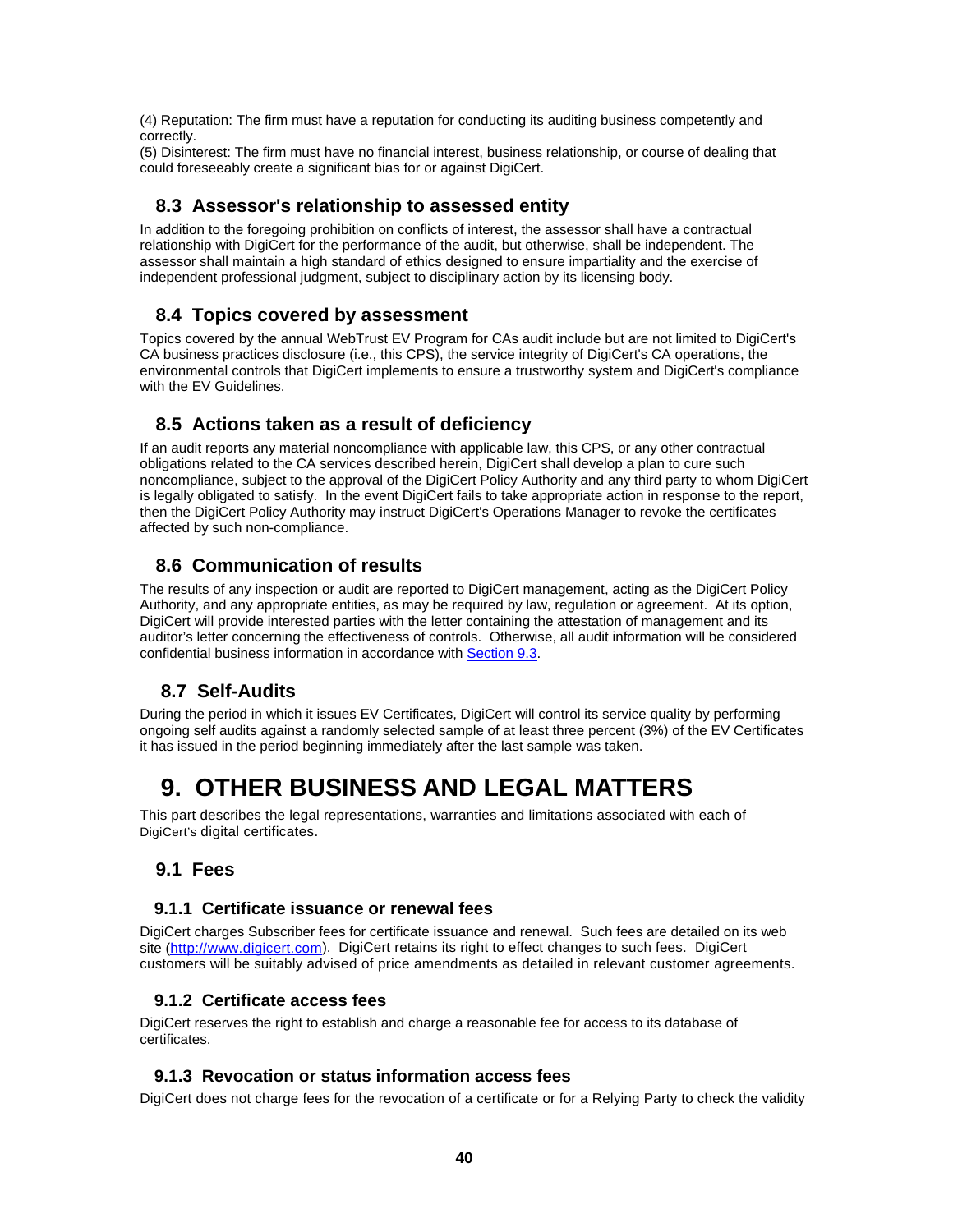status of a DigiCert issued certificate through the use of Certificate Revocation Lists. DigiCert reserves the right to establish and charge a reasonable fee for providing certificate status information services via OCSP.

#### **9.1.4 Fees for other services**

No stipulation.

## **9.1.5 Refund policy**

DigiCert charges the credit card submitted with Applicant's request for an EV Certificate. Applicants agree that the applicable certificate issuance fee includes a non-refundable application processing fee of \$99. If Applicant's request is canceled or rejected, DigiCert will refund the certificate issuance fee minus the application processing fee. DigiCert will apply the \$99 application processing fee to the Applicant's account for the purchase of a different type of certificate from DigiCert. After issuance, DigiCert offers a 30-day refund policy. During a 30-day period (beginning when a certificate is first issued) the Subscriber may request a refund for the refundable portion of their certificate. Under such circumstances, the original certificate may be revoked and a refund provided to the applicant. DigiCert is not obliged to provide a refund for a certificate after the 30-day reissue policy period has expired.

# **9.2 Financial responsibility**

#### **9.2.1 Insurance coverage**

DigiCert carries at least \$2 million in Commercial General Liability insurance coverage and Professional Liability/Errors & Omissions insurance, with policy limits of at least \$5 million in coverage, including coverage for (i) claims for damages arising out of an act, error, or omission, unintentional breach of contract, or neglect in issuing or maintaining EV Certificates, and (ii) claims for damages arising out of infringement of the proprietary rights of any third party (excluding copyright, and trademark infringement), and invasion of privacy and advertising injury. Insurance is carried through companies rated no less than A- as to Policy Holder's Rating in the current edition of Best's Insurance Guide (or with an association of companies each of the members of which are so rated.

#### **9.2.2 Other assets**

No stipulation.

#### **9.2.3 Insurance or warranty coverage for end-entities**

Subscribers should refer to the Subscriber Agreement that they have with DigiCert. Relying Parties should refer to the Relying Party Agreement. Both are located at: http://www.digicert.com/ssl-cps-repository.htm.

# **9.3 Confidentiality of business information**

#### **9.3.1 Scope of confidential information**

DigiCert keeps the following types of information confidential and maintains reasonable controls to prevent the exposure of such records to non-trusted personnel.

- All private keys
- Any activation data used to access private keys or gain access to the CA system
- Any business continuity, incident response, contingency, and disaster recovery plans
- Any other security practices, measures, mechanisms, plans, or procedures used to protect the confidentiality, integrity or availability of information
- Any information held by DigiCert as private information in accordance with Section 9.4
- Any transactional, audit log and archive record identified in Section 5.4 or 5.5, including certificate application records and documentation submitted in support of certificate applications whether successful or rejected.
- Transaction records, financial audit records and external or internal audit trail records and any audit reports (with the exception of an auditor's letter confirming the effectiveness of the controls set forth in this CPS)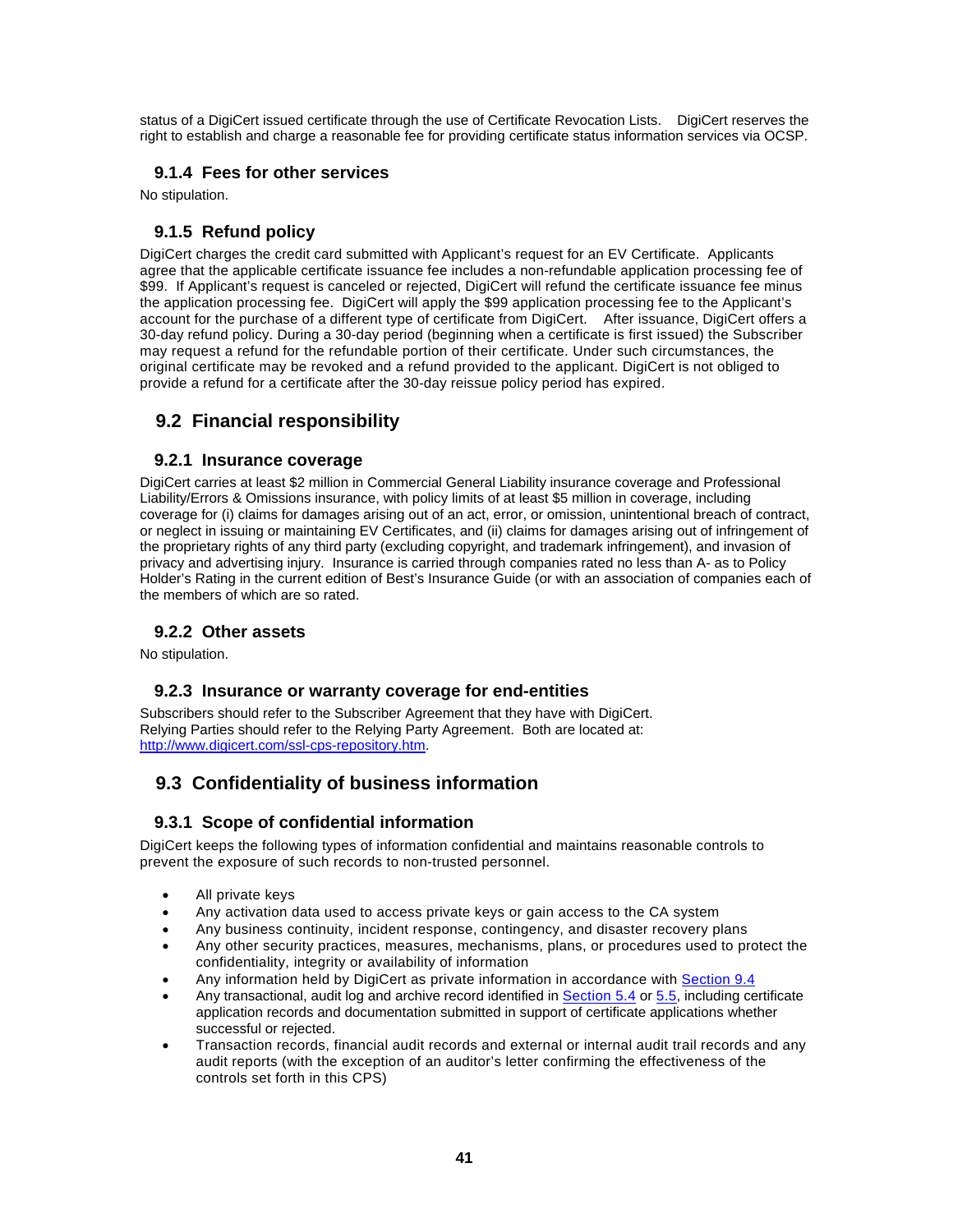#### **9.3.2 Information not within the scope of confidential information**

Subscriber application data identified herein as being published in a digital certificate is considered public and not within the scope of confidential information. Subscribers acknowledge that revocation data of all certificates issued by the DigiCert CA is public information and is periodically published every 24 hours at the DigiCert repository.

#### **9.3.3 Responsibility to protect confidential information**

DigiCert observes applicable rules on the protection of personal data deemed by law or the DigiCert privacy policy (see Section 9.4 of this CPS) to be confidential.

#### **9.4 Privacy of personal information**

#### **9.4.1 Privacy plan**

DigiCert has implemented a privacy policy, which is in compliance with this CPS. The DigiCert privacy policy is published at http://www.digicert.com/digicert-privacy-policy.htm

#### **9.4.2 Information treated as private**

Personal information about an individual that is not publicly available in the contents of a certificate or CRL is considered private.

#### **9.4.3 Information not deemed private**

Certificates, CRLs, and personal or corporate information appearing in them are not considered private.

#### **9.4.4 Responsibility to protect private information**

Each party shall protect the confidentiality of private information that is in its possession, custody or control with the same degree of care that it exercises with respect to its own information of like import, but in no event less than reasonable care, and shall use appropriate safeguards and otherwise exercise reasonable precautions to prevent the unauthorized disclosure of private information.

#### **9.4.5 Notice and consent to use private information**

A party may use private information with the subject's express written consent or as required by applicable law or court order.

#### **9.4.6 Disclosure pursuant to judicial or administrative process**

DigiCert shall not release any confidential information, unless as otherwise required by law, without an authenticated, reasonably specific request by an authorized party specifying:

- The party to whom DigiCert owes a duty to keep information confidential.
- The party requesting such information.
- A court order, if any.

#### **9.4.7 Other information disclosure circumstances**

All personnel in trusted positions handle all information in strict confidence, including those requirements of US and European law concerning the protection of personal data.

# **9.5 Intellectual property rights**

DigiCert, its strategic partners, and other business associates, each own all their respective intellectual property rights associated with their databases, web sites, DigiCert digital certificates and any other publication originating from DigiCert including this CPS.

The trademarks "DigiCert" and "DigiCertSSL" are registered trademarks of DigiCert, Inc. DigiCert may have other trade and service marks that have not been registered, but that nonetheless are and shall remain the property of DigiCert.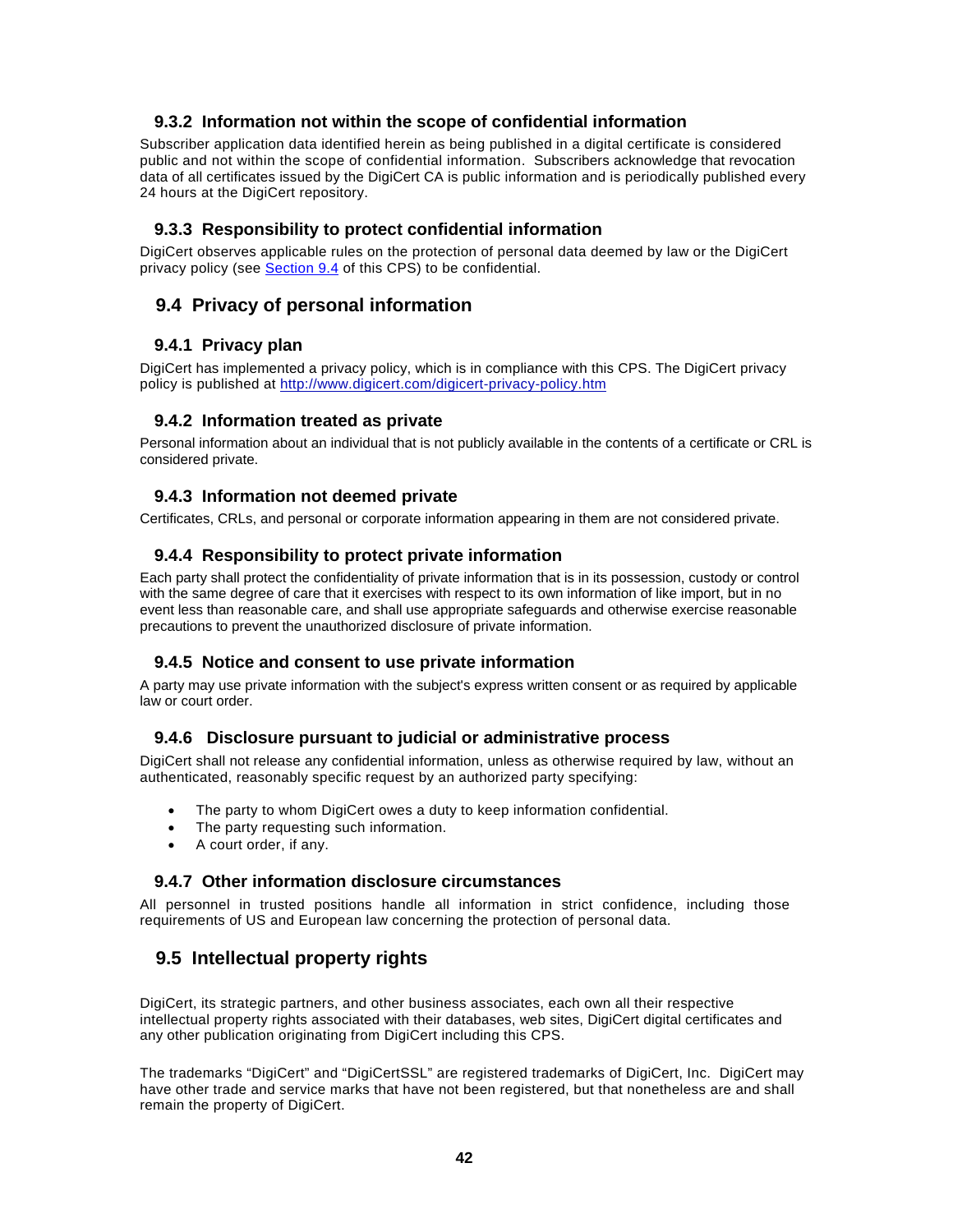Certificates are the exclusive property of DigiCert. DigiCert gives permission to reproduce and distribute certificates on a non-exclusive, royalty-free basis, provided that they are reproduced and distributed in full. DigiCert reserves the right to revoke the certificate at any time and at its sole discretion.

Private and public keys are the property of the Subscribers who rightfully issue and hold them.

All secret shares (distributed elements) of the DigiCert private keys remain the respective property of DigiCert.

# **9.6 DigiCert Representations and Warranties**

DigiCert makes the following EV Certificate Warranties solely to Certificate Subscribers, Certificate Subjects, Application Software Vendors with whom DigiCert has entered into a contract for inclusion of its Root Certificate in software distributed by such Application Software Vendors, and all Relying Parties that actually rely on such EV Certificate during the period when it is Valid, that it followed the requirements of the Guidelines and this CPS in issuing the EV Certificate and in verifying the accuracy of the information contained in the EV Certificate ("EV Certificate Warranties"). Subject to the limitations below, the EV Certificate Warranties specifically include, but are not limited to, warranties that:

**(A) Legal Existence:** DigiCert has confirmed in accordance with the Guidelines that, as of the date the EV Certificate was issued, the Subject named in the EV Certificate legally exists as a valid organization or entity in the Jurisdiction of Incorporation or Registration;

**(B) Identity:** DigiCert has confirmed that, as of the date the EV Certificate was issued, the legal name of the Subject named in the EV Certificate matches the name on the official government records of the Government Agency in the Subject's Jurisdiction of Incorporation or Registration, and if an assumed name is also included, that the assumed name is properly registered by the Subject in the jurisdiction of its Place of Business;

**(C) Right to Use Domain Name:** DigiCert has taken all steps reasonably necessary to verify that, as of the date the EV Certificate was issued, the Subject named in the EV Certificate has the exclusive right to use the domain name listed in the EV Certificate;

**(D) Authorization for EV Certificate:** DigiCert has taken all steps reasonably necessary to verify that the Subject named in the EV Certificate has authorized the issuance of the EV Certificate;

**(E) Accuracy of Information:** DigiCert has taken all steps reasonably necessary to verify that all of the other information in the EV Certificate is accurate, as of the date the EV Certificate was issued;

**(F) Subscriber Agreement:** The Subject named in the EV Certificate has entered into a legally valid and enforceable Subscriber Agreement with DigiCert that satisfies the requirements of the Guidelines;

**(G) Status:** DigiCert will follow the requirements of the Guidelines and maintain a 24 x 7 onlineaccessible Repository with current information regarding the status of the EV Certificate as Valid or revoked; and

**(H) Revocation:** DigiCert will follow the requirements of the Guidelines and revoke the EV Certificate upon the occurrence of any revocation event as specified in the Guidelines.

DigiCert makes reasonable efforts to independently confirm the information provided by the Applicant for an EV Certificate, including confirmation that Verified Legal Opinions and Verified Accountant Letters are authentic and provided by attorneys or accountants licensed in the Applicant's jurisdiction. The foregoing warranties and representations are limited, however, to DigiCert's compliance with the Guidelines (e.g., where DigiCert has relied on erroneous information provided in an attorney's opinion or accountant's letter that is checked in accordance with the Guidelines).

Except as it may have otherwise been stated in relation to Qualified Certificates issued pursuant to the requirements of the European Directive 99/93, DigiCert:

- Does not warrant the accuracy, authenticity, completeness or fitness of any unverified information contained in certificates or otherwise compiled, published, or disseminated by or on behalf of DigiCert except as it may be stated in the relevant product description contained in this CPS.
- Shall incur no liability for representations of information contained in a certificate except as it may be stated in the relevant product description in this CPS.
- Does not warrant the quality, functions or performance of any software or hardware device.
- Shall have no liability if it cannot execute the revocation of a certificate for reasons outside its own control.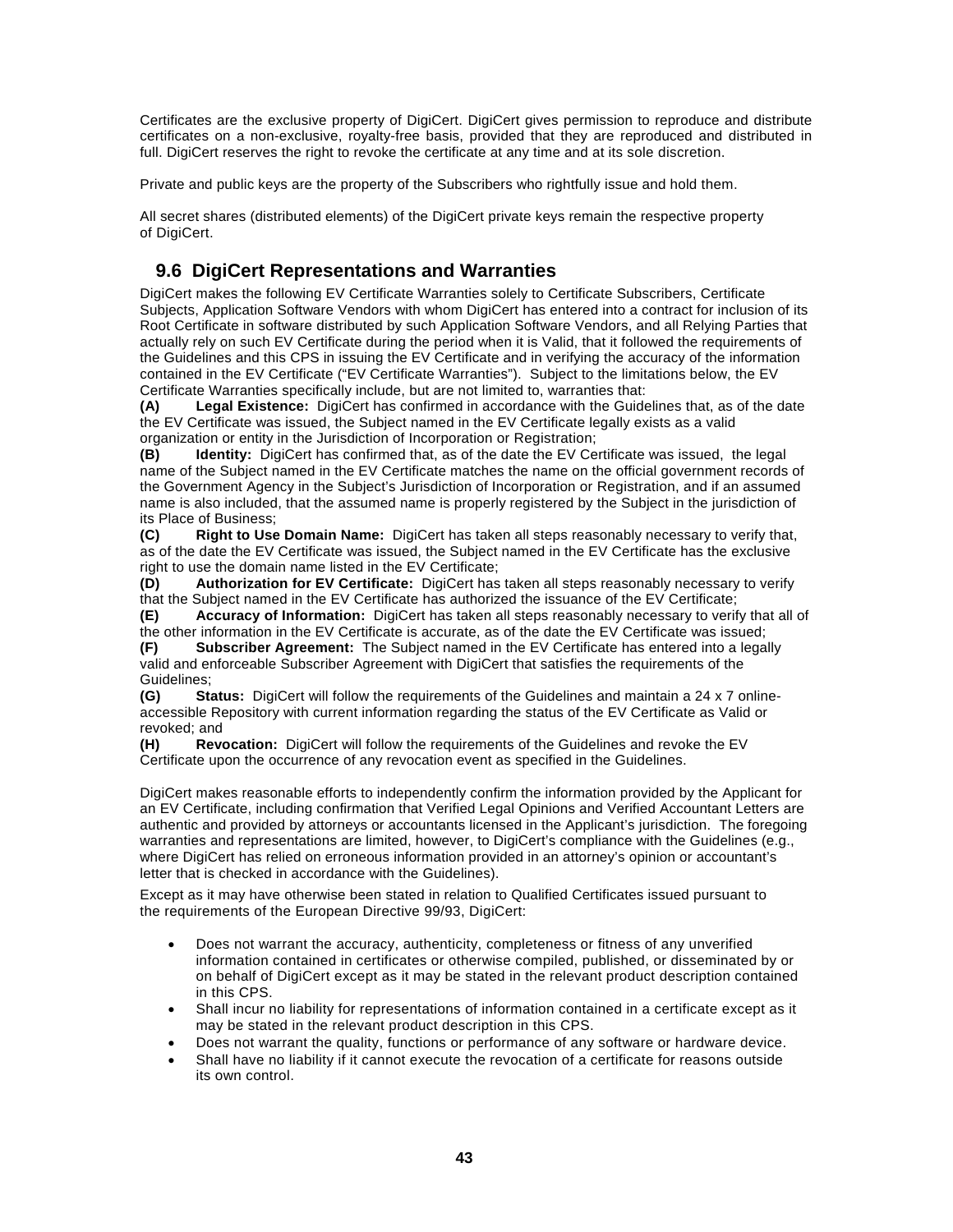#### **9.6.2 RA representations and warranties**

Not applicable

#### **9.6.3 Subscriber representations and warranties**

The EV Authority Letter / Master Agreement is signed by the Confirming Person (who is a CEO, President, Corporate Secretary, Treasurer, Vice-Pres., COO, CIO, CFO, CSO, Managing Member, Director, Department Head or other person with signing authority within Subscriber's organization). The Confirming Person confirms that the Contract Signer has authority to "represent and bind Applicant/Organization in its certificate procurement process with respect to signing Subscriber Agreements on behalf of Applicant/Organization, confirming that Applicant/Organization has the exclusive right to use the domain name, and binding Applicant/Organization to all such Subscriber Agreements and related documents." Subsequent separate, online Subscriber Agreements are then used for each or multiple future EV Certificate Requests and resulting EV Certificates.

As part of the standard Subscriber Agreement agreed to by all Subscribers, the following commitments and warranties are made for the express benefit of DigiCert and all Relying Parties and Application Software Vendors:

**(A) Accuracy of Information:** An obligation and warranty to provide accurate and complete information at all times to DigiCert, both in the EV Certificate Request and as otherwise requested by DigiCert in connection with the issuance of the EV Certificate(s) to be supplied by DigiCert;

**(B) Protection of Private Key:** An obligation and warranty by the subscriber or a subcontractor (e.g. hosting provider) to take all reasonable measures necessary to maintain sole control of, keep confidential, and properly protect at all times the Private Key that corresponds to the Public Key to be included in the requested EV Certificate(s) (and any associated access information or device – e.g., password or token);

**(C) Acceptance of EV Certificate:** An obligation and warranty that it will not install and use the EV Certificate(s) until it has reviewed and verified the accuracy of the data in each EV Certificate;

**(D) Use of EV Certificate:** An obligation and warranty to install the EV Certificate only on the server accessible at the domain name listed on the EV Certificate, and to use the EV Certificate solely in compliance with all applicable laws, solely for authorized company business, and solely in accordance with the Subscriber Agreement;

**(E) Reporting and Revocation Upon Compromise:** An obligation and warranty to promptly cease using an EV Certificate and its associated Private Key, and promptly request that DigiCert revoke the EV Certificate, in the event that: (a) any information in the EV Certificate is or becomes incorrect or inaccurate, or (b) there is any actual or suspected misuse or compromise of the Subscriber's Private Key associated with the Public Key listed in the EV Certificate; and

**(F) Termination of Use of EV Certificate:** An obligation and warranty to promptly cease all use of the Private Key corresponding to the Public Key listed in an EV Certificate upon expiration or revocation of that EV Certificate.

Without limiting other Subscriber obligations stated in this CPS, Subscribers are solely liable for any misrepresentations they make in certificates to third parties that reasonably rely on the representations contained therein.

Upon accepting a certificate the Subscriber represents, warrants and covenants to DigiCert, to Application Software Vendors, and to Relying Parties that at the time of acceptance and until further notice:

- Transactions effectuated using the private key corresponding to the public key included in the certificate are the acts of the Subscriber and that the certificate has been accepted and is properly operational at that time and until further notice to DigiCert.
- The Subscriber retains control of the Subscriber's private key, uses a trustworthy system, and takes reasonable precautions to prevent its loss, disclosure, modification, or unauthorized use and that no unauthorized person has ever had access to the Subscriber's private key.
- All representations made by the Subscriber to DigiCert regarding the information contained in the certificate are accurate and true to the best of the Subscriber' s knowledge or to the extent that the Subscriber receives notice of such information, the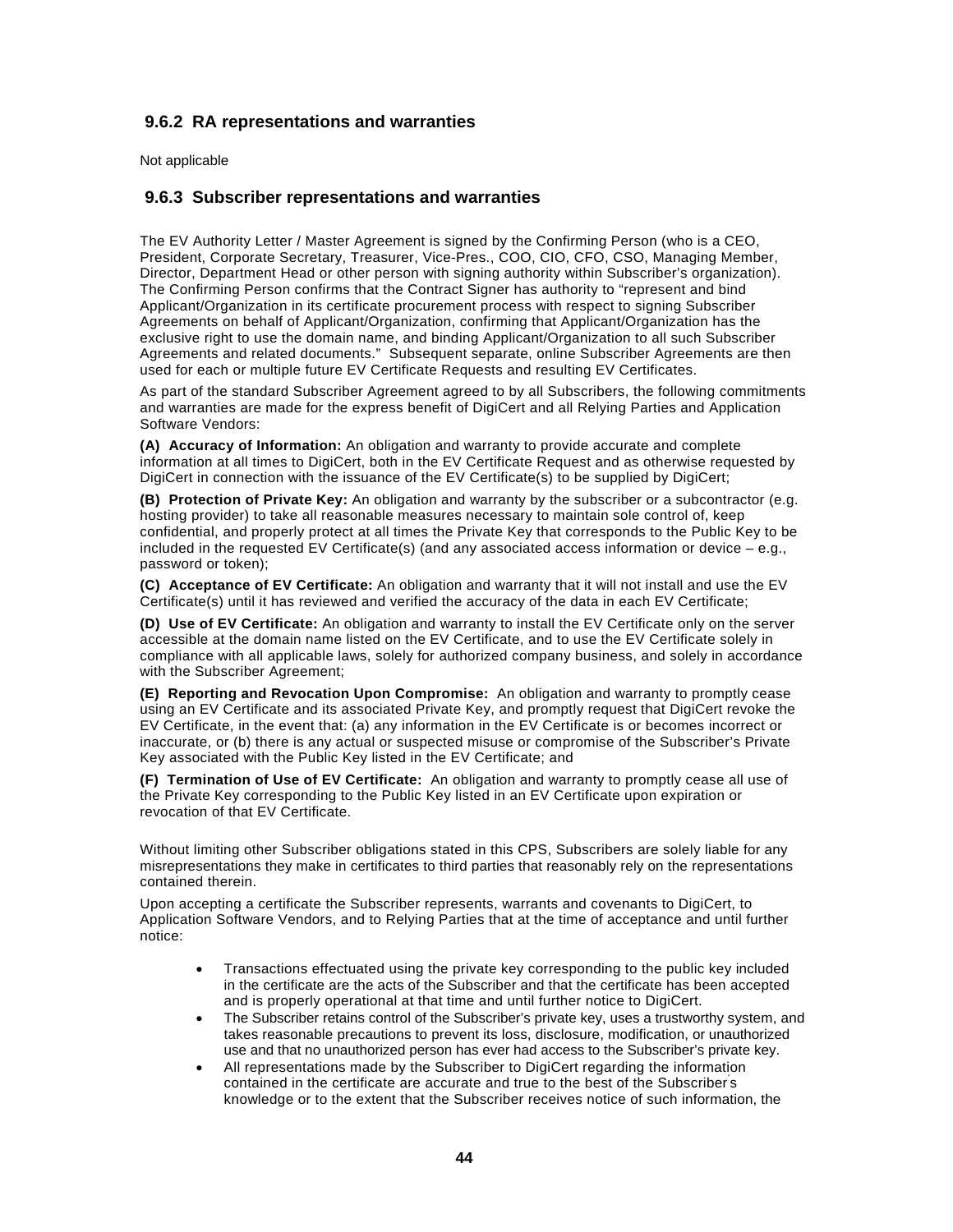Subscriber shall act promptly to notify DigiCert of any material inaccuracies contained in the certificate.

- The certificate is used exclusively for authorized and legal purposes, consistent with this CPS, and that the Subscriber will use the certificate only in conjunction with the entity named in the organization field of the certificate
- The Subscriber agrees with the terms and conditions of this CPS and other agreements and policy statements of DigiCert.
- The Subscriber abides by the laws applicable in his/her country or territory including those related to intellectual property protection, fair trade practices and computer fraud and abuse,
- The Subscriber complies with all export laws and regulations for dual usage goods as may be applicable.

#### **9.6.4 Relying party representations and warranties**

A Relying Party accepts that in order to reasonably rely on a DigiCert certificate, the Relying Party must:

- Make reasonable efforts to acquire sufficient knowledge on using digital certificates and PKI.
- Study the limitations to the usage of digital certificates and be aware through the Relying Party Agreement of the limitations of liability of DigiCert for reliance on a DigiCert-issued certificate.
- Read and agree with the terms of the DigiCert Relying Party Agreement.
- Verify the DigiCert certificates by referring to the relevant CRL and also the CRL's of any intermediate CA or root CA as available through DigiCert's repository.
- Trust a DigiCert certificate only if it is valid and has not been revoked or has expired.
- Take any other reasonable steps to minimize the risk of relying on a digital signature created by an invalid, revoked, expired or rejected certificate; and finally,
- Rely on a DigiCert certificate, only as may be reasonable under the circumstances, given:

 any legal requirements for the identification of a party, the protection of the confidentiality or privacy of information, or the legal enforceability of the transaction in accordance with any laws that may apply;

 all facts listed in the Certificate, or of which the Relying Party has or should have notice, including this CPS;

the economic value of the transaction or communication, if applicable;

 the potential losses or damage which might be caused by an erroneous identification or a loss of confidentiality or privacy of information in the application, transaction or communication;

 the applicability of the laws of a particular jurisdiction, including the jurisdiction specified in an agreement with the Subscriber or in this CPS;

- the Relying Party's previous course of dealing with the Subscriber, if any;
- usage of trade, including experience with computer-based methods of trade; and

 any other indicia of reliability or unreliability, or other facts of which the Relying Party knows or has notice, pertaining to the Subscriber and/or the application, communication or transaction.

#### **9.6.5 Representations and Warranties of Other Participants**

Not applicable.

# **9.7 Disclaimers of warranties**

DigiCert disclaims all warranties and obligations of any type, including any warranty of fitness for a particular purpose, and any warranty of the accuracy of unverified information provided, save as contained herein and as cannot be excluded at law. In no event and under no circumstances (except for fraud or willful misconduct) shall DigiCert be liable for any or all of the following and the results thereof:

- Any indirect, incidental or consequential damages.
- Any costs, expenses, or loss of profits.
- Any death or personal injury.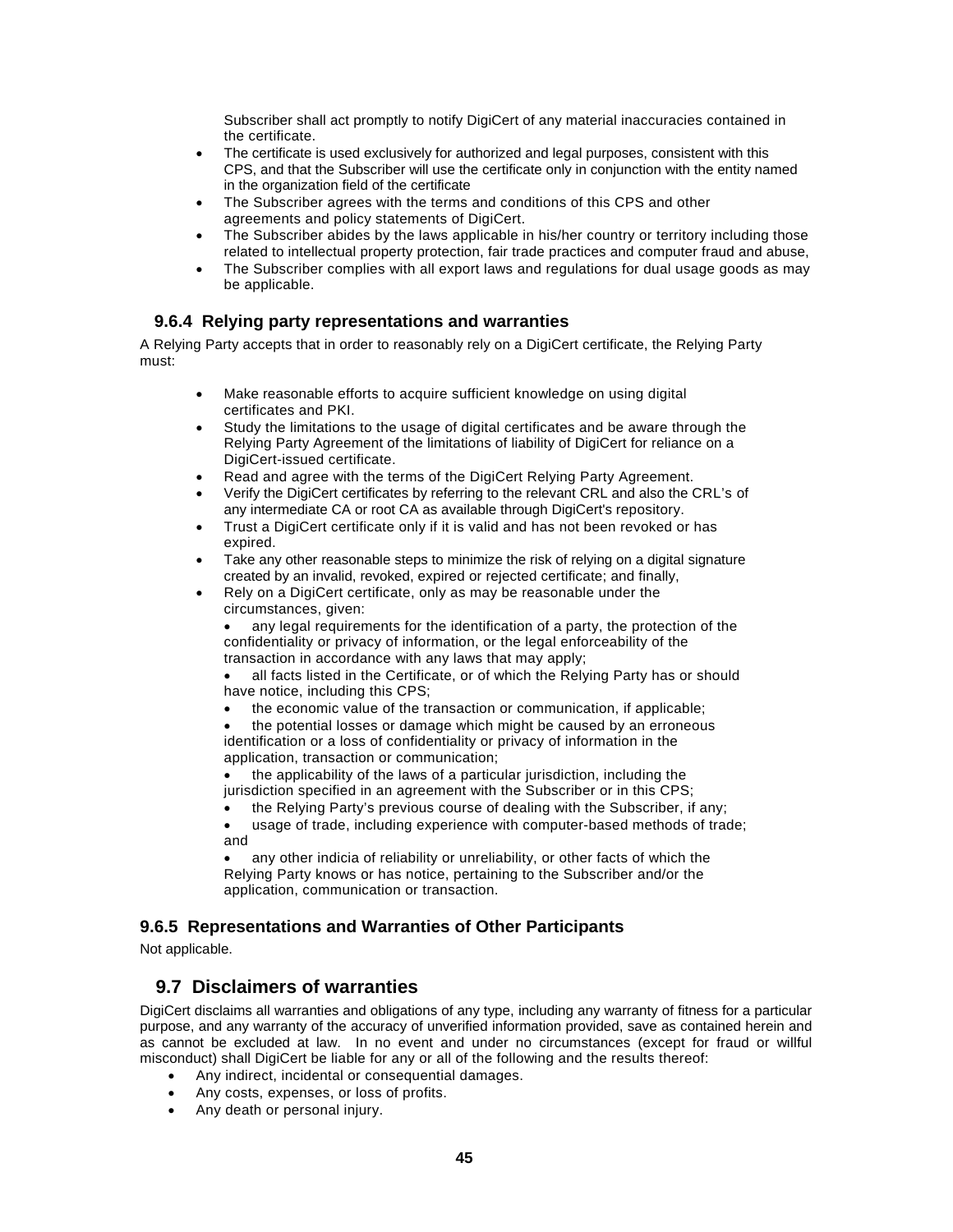- Any loss of data.
- Any other indirect, consequential or punitive damages arising from or in connection with the use, delivery, license, performance or non-performance of certificates or digital signatures.
- Any other transactions or services offered within the framework of this CPS.
- Any other damages except for those due to reliance, on the information featured on a certificate, or on the verified information in a certificate.
- Any liability incurred in this case or any other case if the fault in this verified information is due to fraud or willful misconduct of the applicant.
- Any liability that arises from the usage of a certificate that has not been issued or used in conformance with this CPS.
- Any liability that arises from the usage of a certificate that is not valid.
- Any liability that arises from usage of a certificate that exceeds the limitations in usage and value and transactions stated upon it or in this CPS.
- Any liability that arises from security, usability, integrity of products, including hardware and software a Subscriber uses.
- Any liability that arises from compromise of a Subscriber's private key.

# **9.8 Limitations of liability**

DigiCert certificates may only be used in connection with data transfer and transactions having a US dollar (US\$) value of less than \$1 million. In cases where DigiCert has issued and managed the EV Certificate in compliance with the Guidelines and this CPS, DigiCert shall not be liable to the EV Certificate Subscriber, Relying Parties or any other third parties for any losses suffered as a result of use or reliance on such EV Certificate. In cases where DigiCert has not issued or managed the EV Certificate in compliance with the Guidelines and this CPS, DigiCert's liability to the Subscriber for legally recognized and provable claims for losses or damages suffered as a result of the use or reliance on such EV Certificate shall not exceed \$2,000. DigiCert's liability to Relying Parties or any other third parties for legally recognized and provable claims for losses or damages suffered as a result of the use or reliance on such EV Certificate shall not exceed \$2,000.

All Applicants, Subscribers, Relying Parties, and other persons, entities, and organizations acknowledge that but for DigiCert's disclaimers of representations, warranties, and conditions in Section 9.7 and the limitations of liability in this Section 9.8, DigiCert would not issue EV SSL Certificates to Subscribers, that neither would DigiCert provide services in respect to EV SSL Certificates, and that these provisions are necessary to provide for a reasonable allocation of risk.

# **9.9 Indemnities**

By accepting or using a certificate, each Subscriber and Relying Party agrees to indemnify and hold DigiCert, as well as any of its respective parent companies, subsidiaries, directors, officers, employees, agents, and contractors harmless from any acts or omissions resulting in liability, any loss or damage, and any suits and expenses of any kind, including reasonable attorneys' fees, that DigiCert, and/or the above mentioned parties may incur, that are caused by the use or publication of a certificate, and that arises from that party's: (i) misrepresentation or omission of material fact in order to obtain or use a Certificate, whether or not such misrepresentation or omission was intentional; (ii) violation of the Subscriber Agreement, Relying Party Agreement, this CPS, or any applicable law; (iii) compromise or unauthorized use of a Certificate or Private Key caused by the negligence of that party and not by DigiCert (unless prior to such unauthorized use DigiCert has received an authenticated request to revoke the Certificate); or (iv) misuse of the Certificate or Private Key.

Notwithstanding any limitations on its liability to Subscribers and Relying Parties, DigiCert understands and acknowledges that the Application Software Vendors who have a root certificate distribution agreement in place with DigiCert do not assume any obligation or potential liability of DigiCert under the Guidelines or that otherwise might exist because of the issuance or maintenance of EV Certificates or reliance thereon by Relying Parties or others. DigiCert shall defend, indemnify, and hold harmless each Application Software Vendor for any and all claims, damages, and losses suffered by such Application Software Vendor related to an EV Certificate issued by DigiCert, regardless of the cause of action or legal theory involved. This shall not apply, however, to any claim, damages, or loss suffered by such Application Software Vendor related to an EV Certificate issued by DigiCert where such claim, damage, or loss was directly caused by such Application Software Vendor's software displaying as not trustworthy an EV Certificate that is still valid, or displaying as trustworthy: (1) an EV Certificate that has expired, or (2) an EV Certificate that has been revoked (but only in cases where the revocation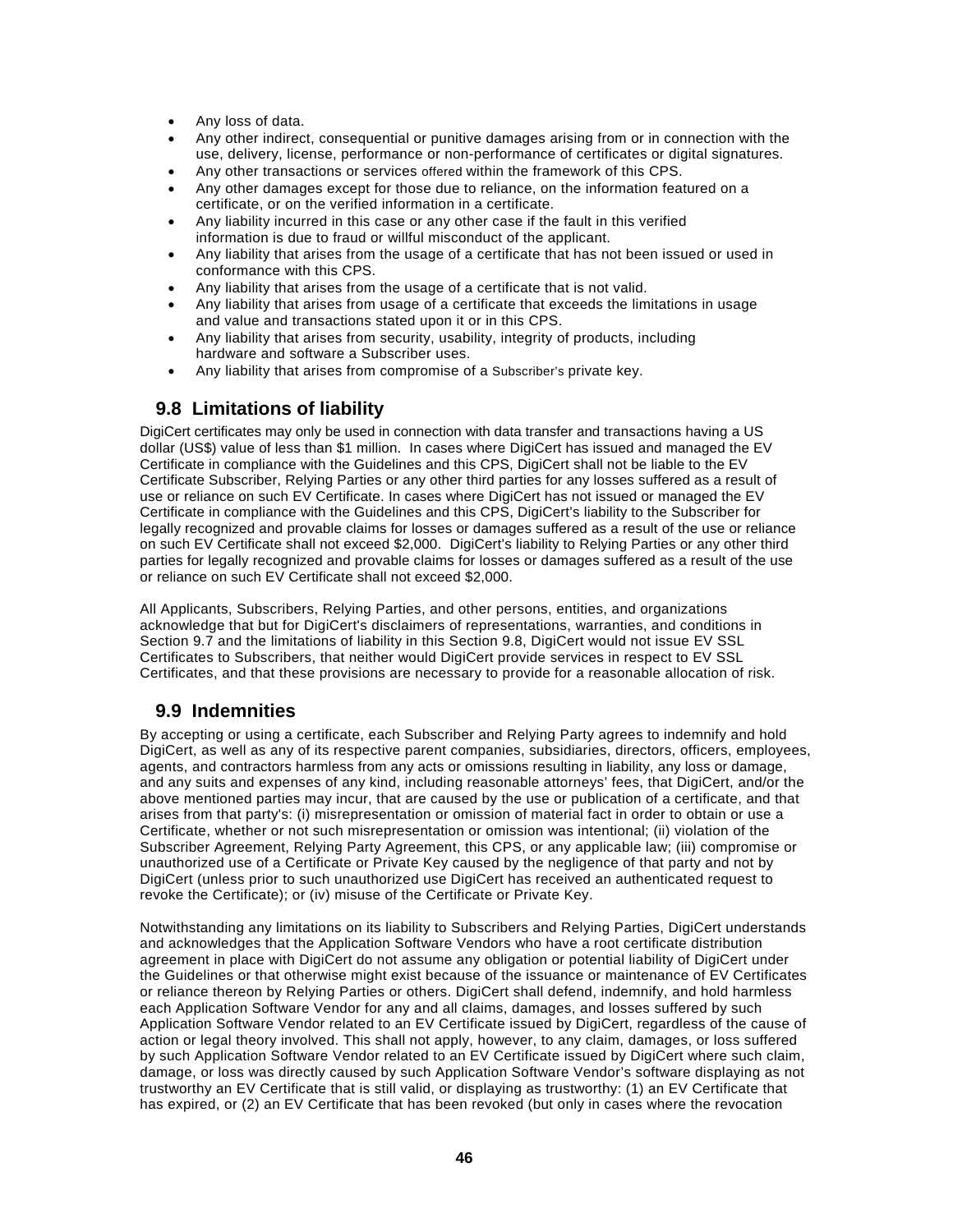status is currently available from DigiCert online, and the browser software either failed to check such status or ignored an indication of revoked status).

# **9.10 Term and termination**

## **9.10.1 Term**

This CPS and any amendments hereto shall become effective upon publication in the Repository and shall remain in effect perpetually until terminated in accordance with this Section 9.10.

#### **9.10.2 Termination**

This CPS as amended from time to time shall remain in force until it is replaced by a new version or is otherwise terminated in accordance with this Section 9.10.

#### **9.10.3 Effect of termination and survival**

The conditions and effect resulting from termination of this document will be communicated via the DigiCert Repository (http://www.digicert.com/ssl-cps-repository.htm) upon termination. That communication will outline the provisions that may survive termination of this CPS and remain in force. The responsibilities for protecting business confidential and private personal information shall survive termination, and the terms and conditions for all existing Certificates shall remain valid for the remainder of the Validity Periods of such Certificates.

# **9.11 Individual notices and communications with participants**

DigiCert accepts notices related to this CPS by means of digitally signed messages or in paper form addressed to the locations specified in Section 2.2 of this CPS. Upon receipt of a valid, digitally signed acknowledgment of receipt from DigiCert, the sender of the notice shall deem their communication effective. The sender must receive such acknowledgment within five (5) days, or else written notice must then be sent in paper form through a courier service that confirms delivery or via certified or registered mail, postage prepaid, return receipt requested, addressed to the street address specified in Section 2.2.

# **9.12 Amendments**

#### **9.12.1 Procedure for amendment**

Revisions not denoted "significant" shall be those deemed by the DigiCert Policy Authority to have minimal or no impact on Subscribers and Relying Parties using certificates and CRL's issued by DigiCert. Such revisions may be made without notice to users of this CPS and without changing the version number of this CPS. Controls are in place to reasonably ensure that the DigiCert CPS is not amended and published without the prior authorization of the DigiCert Policy Authority.

# **9.12.2 Notification mechanism and period**

DigiCert will notify all interested persons of proposed changes, the final date for receipt of comments, and the proposed effective date of proposed changes on its Web site. There is no fixed notice and comment period. Editorial and typographical corrections, changes to contact details and other minor changes that do not materially impact the parties may be changed without notice and are not subject to the notification requirements herein.

#### **9.12.3 Circumstances under which OID must be changed**

If a change in DigiCert's Certificate Policy or Certification Practices is determined by the DigiCert Policy Authority to warrant a change in the currently specified OID for a particular type of certificate, then the revised version of this CPS will also contain a revised OID for that type of certificate.

# **9.13 Dispute resolution provisions**

Before resorting to any dispute resolution mechanism including adjudication or any type of Alternative Dispute Resolution (including without exception mini-trial, arbitration, mediation, umpire, binding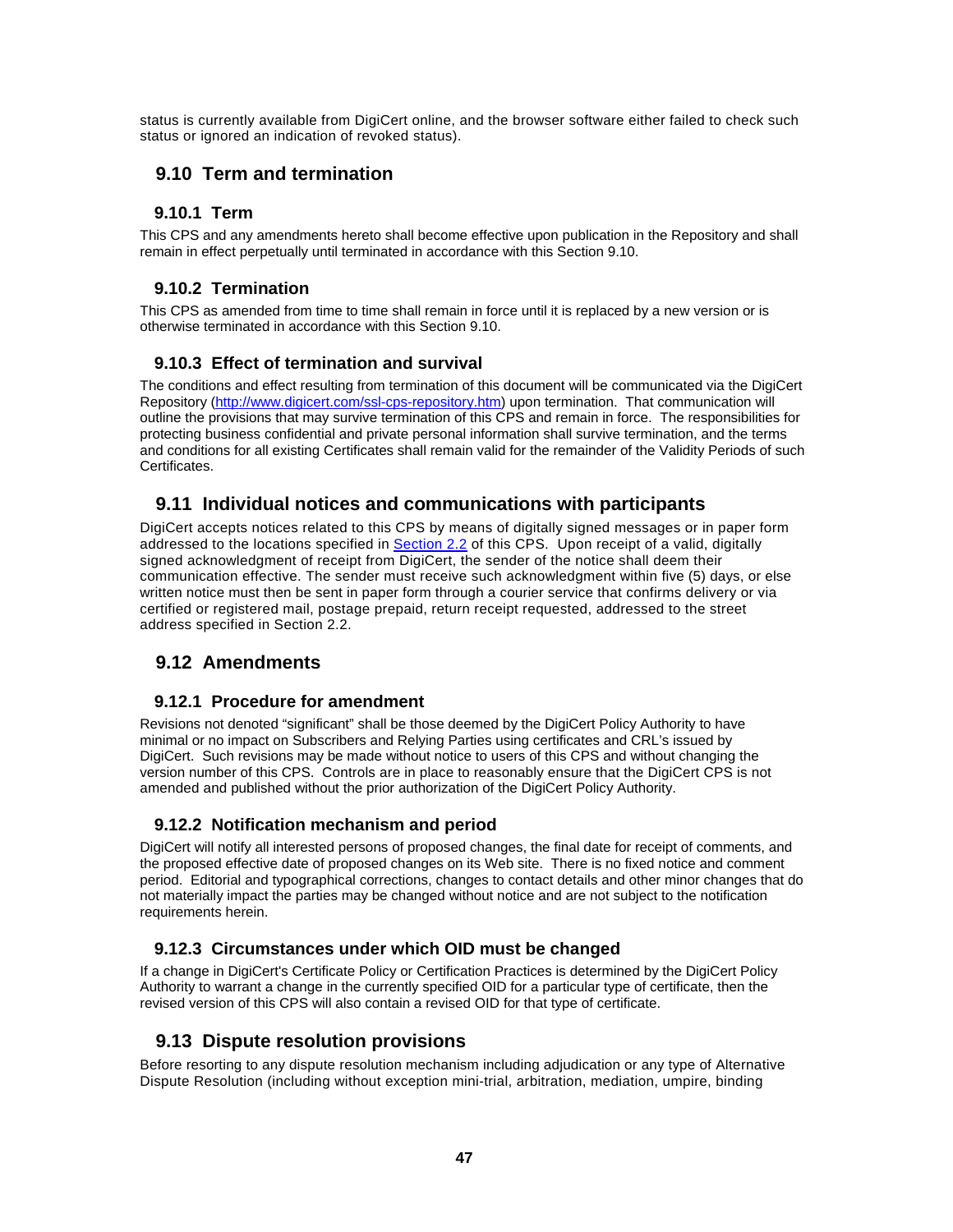expert's advice, co-operation monitoring and normal expert's advice) the parties agree to notify DigiCert of the dispute with a view to seek dispute resolution.

# **9.14 Governing law**

This CPS is governed by, and construed in accordance with the law of the State of Utah. This choice of law is made to ensure uniform interpretation of this CPS, regardless of the place of residence or place of use of DigiCert digital certificates or other products and services. Utah law applies in all of DigiCert's commercial or contractual relationships in which this CPS may apply or quoted implicitly or explicitly in relation to DigiCert products and services where DigiCert acts as a provider, supplier, beneficiary receiver or otherwise.

Each party, including DigiCert, Subscribers and Relying Parties, irrevocably agree that a tribunal (court or arbitration body) located in Utah shall have exclusive jurisdiction to hear and decide any suit, action or proceedings, and to settle any disputes, which may arise out of or in connection with this CPS or the provision of DigiCert PKI services.

# **9.15 Compliance with applicable law**

This CPS shall be subject to applicable national, state, local and foreign laws, rules, regulations, ordinances, decrees and orders including but not limited to restrictions on exporting or importing software, hardware or technical information.

# **9.16 Miscellaneous provisions**

#### **9.16.1 Entire agreement**

This CPS shall be interpreted consistently within the boundaries of business customs, commercial reasonableness under the circumstances, and intended usage of the product or service described herein. In interpreting this CPS the parties shall also take into account the international scope and application of the services and products of DigiCert as well as the principle of good faith as it is applied in commercial transactions.

The headings, subheadings, and other captions in this CPS are intended for convenience and reference only and shall not be used in interpreting, construing, or enforcing any of the provisions of this CPS.

Appendices and definitions to this CPS are for all purposes an integral and binding part of the CPS. If/when this CPS conflicts with other rules, guidelines, or contracts, this CPS, dated 14 July 2006, shall prevail and bind the Subscriber and other parties. If there is any conflict between the sections of this CPS and any other document that relate to DigiCert, then the sections benefiting DigiCert and preserving DigiCert's best interests, at DigiCert's sole determination, shall prevail and bind the applicable parties.

# **9.16.2 Assignment**

Parties to this CPS may not assign any of their rights or obligations under this CPS or applicable agreements without the written consent of DigiCert.

# **9.16.3 Severability**

If any provision of this CPS or the application thereof, is for any reason and to any extent found to be invalid or unenforceable, the remainder of this CPS (and the application of the invalid or unenforceable provision to other persons or circumstances) shall remain in full force and effect and shall be interpreted in such manner as to implement the original intention of the parties to the fullest extent possible.

Each and every provision of this CPS that provides for a limitation of liability, disclaimer of or limitation upon any warranties or other obligations, or exclusion of damages is intended to be severable and independent of any other provision and is to be enforced as such.

# **9.16.4 Enforcement (attorneys' fees and waiver of rights)**

DigiCert reserves the right to seek indemnification and attorneys' fees from any party related to that party's conduct described in Section 9.9. Except where an express time frame is set forth in this CPS, no delay or omission by any party to exercise any right, remedy or power it has under this CPS shall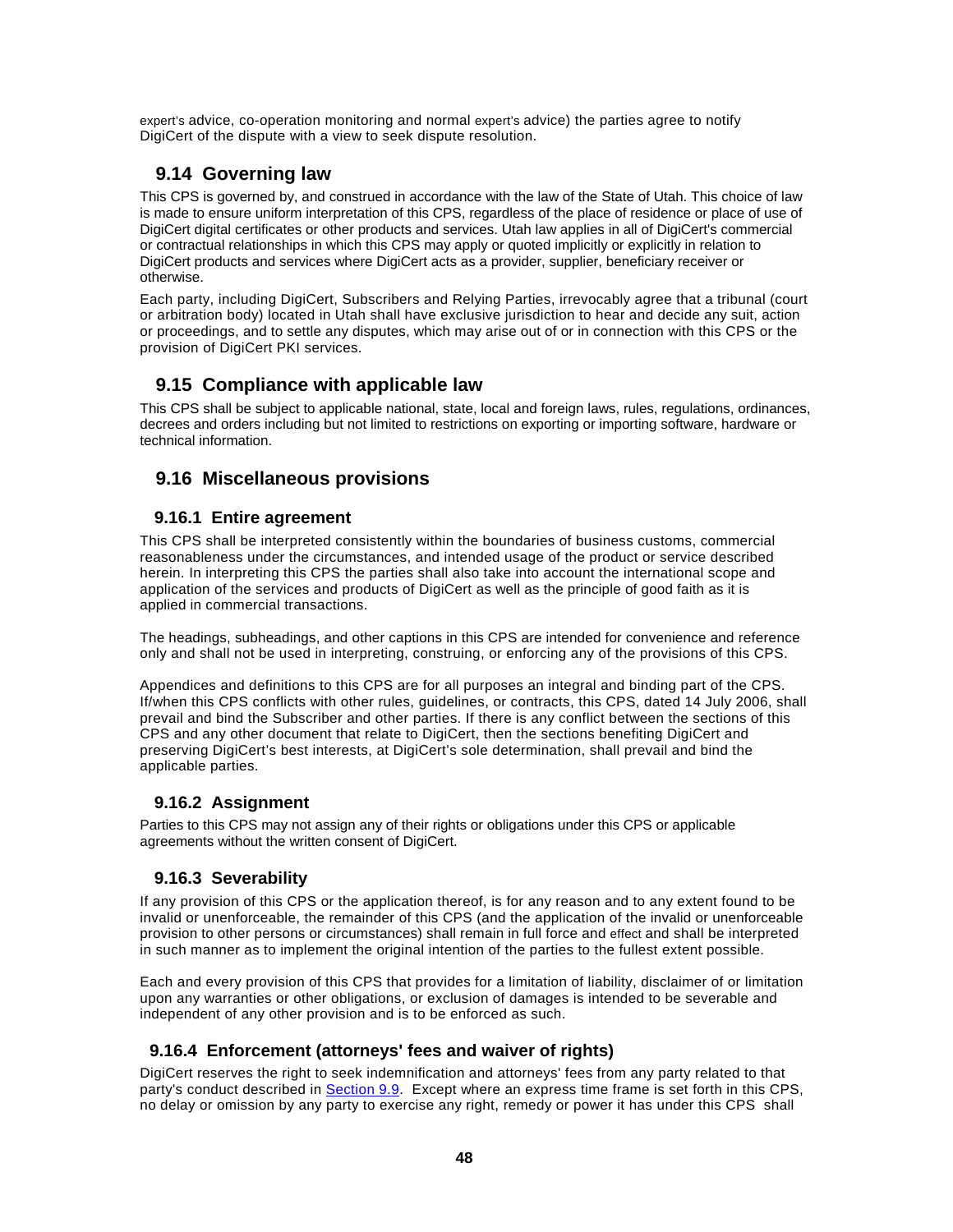impair or be construed as a waiver of such right, remedy or power. A waiver by any party of any breach or covenant in this CPS shall not be construed to be a waiver of any other or succeeding breach or covenant. Bilateral agreements between DigiCert and the parties to this CPS may contain additional provisions governing enforcement.

#### **9.16.5 Force Majeure**

DIGICERT INCURS NO LIABILITY IF IT IS PREVENTED, FORBIDDEN OR DELAYED FROM PERFORMING, OR OMITS TO PERFORM, ANY ACT OR REQUIREMENT BY REASON OF: ANY PROVISION OF ANY APPLICABLE LAW, REGULATION OR ORDER; CIVIL, GOVERNMENTAL OR MILITARY AUTHORITY; THE FAILURE OF ANY ELECTRICAL, COMMUNICATION OR OTHER SYSTEM OPERATED BY ANY OTHER PARTY OVER WHICH IT HAS NO CONTROL; FIRE, FLOOD, OR OTHER EMERGENCY CONDITION; STRIKE; ACTS OF TERRORISM OR WAR; ACT OF GOD; OR OTHER SIMILAR CAUSES BEYOND ITS REASONABLE CONTROL AND WITHOUT ITS FAULT OR NEGLIGENCE.

# **9.17 Other provisions**

This CPS shall be binding upon the successors, executors, heirs, representatives, administrators, and assigns, whether express, implied, or apparent, of the parties that this CPS applies to. The rights and obligations detailed in this CPS are assignable by the parties, by operation of law (including as a result of merger or a transfer of a controlling interest in voting securities) or otherwise, provided such assignment is undertaken consistent with this CPS articles on termination or cessation of operations, and provided that such assignment does not effect a novation of any other debts or obligations the assigning party owes to other parties at the time of such assignment.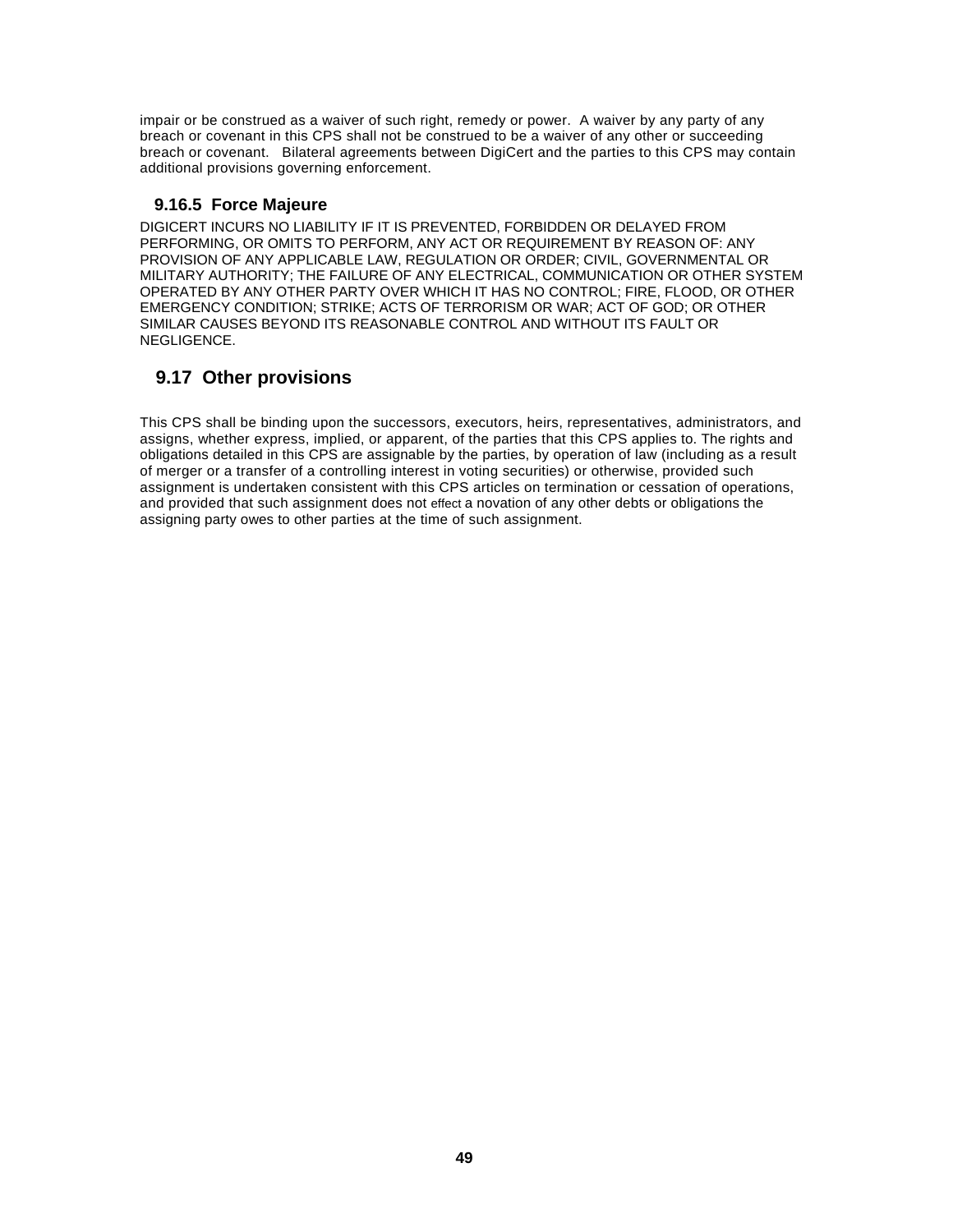# **Appendix A**

# **Certificate Profiles**

# **1a. DigiCert's High Assurance EV Root CA**

| <b>Field</b>                     | Value                                                                                              |  |
|----------------------------------|----------------------------------------------------------------------------------------------------|--|
| Version                          | V3(2)                                                                                              |  |
| Serial Number                    | Unique number                                                                                      |  |
| Issuer Signature Algorithm       | sha-1WithRSAEncryption {1 2 840 113549 1 1 5}                                                      |  |
| <b>Issuer Distinguished Name</b> | Unique X.500 CA DN.                                                                                |  |
|                                  | CN = DigiCert High Assurance EV Root CA                                                            |  |
|                                  | $OU = www.digicert.com$                                                                            |  |
|                                  | $O = DigitCert \, Inc$                                                                             |  |
|                                  | $C = US$                                                                                           |  |
| <b>Validity Period</b>           | 25 years expressed in UTC format                                                                   |  |
| Subject Distinguished Name       | CN = DigiCert High Assurance EV Root CA                                                            |  |
|                                  | $OU = www.digicert.com$                                                                            |  |
|                                  | $O =$ DigiCert Inc                                                                                 |  |
|                                  | $C = US$                                                                                           |  |
| Subject Public Key Information   | 2048 bit RSA key modulus, rsaEncryption {1 2 840 113549 1 1 1}                                     |  |
| <b>Issuer's Signature</b>        | sha-1WithRSAEncryption {1 2 840 113549 1 1 5}                                                      |  |
| <b>Extension</b>                 | Value                                                                                              |  |
| Authority Key Identifier         | c=no; b1 3e c3 69 03 f8 bf 47 01 d4 98 26 1a 08 02 ef 63 64 2b c3                                  |  |
| Subject Key Identifier           | c=no: b1 3e c3 69 03 f8 bf 47 01 d4 98 26 1a 08 02 ef 63 64 2b c3                                  |  |
| Key Usage                        | Digital Signature, Certificate Signing, Off-line CRL Signing,<br>$c = v e s$ ;<br>CRL Signing (86) |  |
| <b>Extended Key Usage</b>        | Not present                                                                                        |  |
| <b>Certificate Policies</b>      | Not present                                                                                        |  |
| <b>Basic Constraints</b>         | c=yes; cA=True; path length constraint is absent                                                   |  |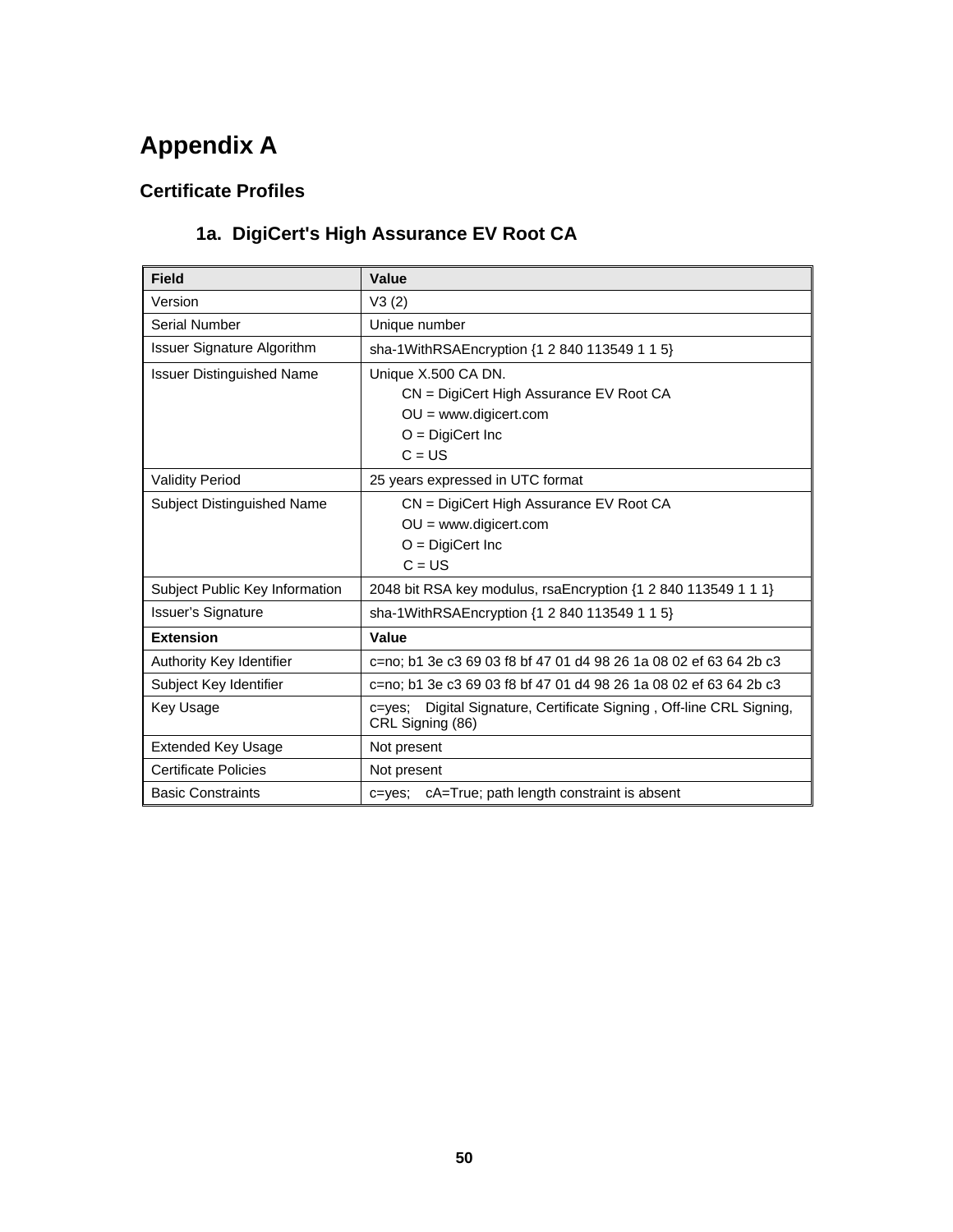# **1b. DigiCert's High Assurance EV Root CA Cross-Certified by Entrust**

| <b>Field</b>                                              | Value                                                                                                                                                                                     |
|-----------------------------------------------------------|-------------------------------------------------------------------------------------------------------------------------------------------------------------------------------------------|
| Version                                                   | V3(2)                                                                                                                                                                                     |
| Serial Number                                             | Unique number                                                                                                                                                                             |
| <b>Issuer Signature Algorithm</b>                         | sha-1WithRSAEncryption {1 2 840 113549 1 1 5}                                                                                                                                             |
| <b>Issuer Distinguished Name</b>                          | CN = Entrust.net Secure Server Certification Authority<br>$OU = (c)$ 1999 Entrust.net Limited<br>OU = www.entrust.net/CPS incorp. by ref. (limits liab.)<br>$O =$ Entrust.net<br>$C = US$ |
| <b>Validity Period</b>                                    | September 30, 2006 to July 26, 2014                                                                                                                                                       |
| Subject Distinguished Name                                | CN = DigiCert High Assurance EV Root CA<br>$OU = www.digicert.com$<br>$O = DigitCert \, Inc$<br>$C = US$                                                                                  |
| Subject Public Key Information                            | 2048 bit RSA key modulus, rsaEncryption {1 2 840 113549 1 1 1}                                                                                                                            |
| <b>Issuer's Signature</b>                                 | sha-1WithRSAEncryption {1 2 840 113549 1 1 5}                                                                                                                                             |
| <b>Extension</b>                                          | Value                                                                                                                                                                                     |
| Authority Key Identifier                                  | c=no; f0 17 62 13 55 3d b3 ff 0a 00 6b fb 50 84 97 f3 ed 62 d0 1a                                                                                                                         |
| Subject Key Identifier                                    | c=no; b1 3e c3 69 03 f8 bf 47 01 d4 98 26 1a 08 02 ef 63 64 2b c3                                                                                                                         |
| Key Usage                                                 | Certificate Signing, Off-line CRL Signing, CRL Signing (06)<br>c=yes;                                                                                                                     |
| <b>Extended Key Usage</b>                                 | Server Authentication (1.3.6.1.5.5.7.3.1)<br>Client Authentication (1.3.6.1.5.5.7.3.2)<br>Secure Email (1.3.6.1.5.5.7.3.4)                                                                |
| <b>Entrust Secure Networks</b><br>(1.2.840.113533.7.65.0) | V.7.1                                                                                                                                                                                     |
| <b>Authority Information Access</b>                       | [1] Authority Info Access<br>Access Method=On-line Certificate Status Protocol<br>(1.3.6.1.5.5.7.48.1)<br>Alternative Name:<br>URL=http://ocsp.entrust.net                                |
| <b>CRL Distribution Points</b>                            | [1] CRL Distribution Point<br><b>Distribution Point Name:</b><br>Full Name:<br>URL=http://crl.entrust.net/server1.crl                                                                     |
| <b>Certificate Policies</b>                               | Not present                                                                                                                                                                               |
| <b>Basic Constraints</b>                                  | Subject Type=CA<br>c=yes;<br>Path Length Constraint=1                                                                                                                                     |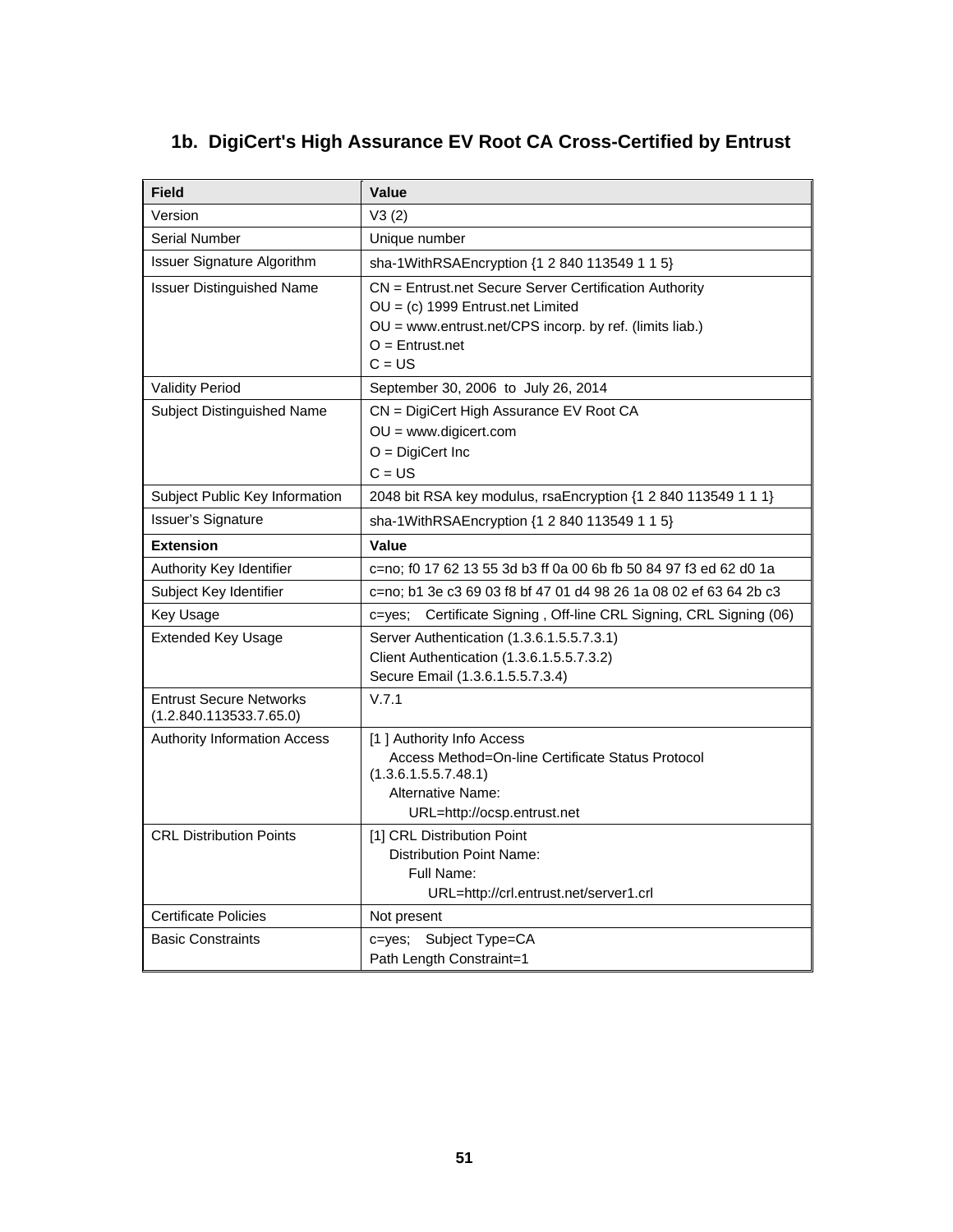| <b>Field</b>                      | <b>Value</b>                                                                                                                                                                                                                                                                                                                                                                                                                                              |
|-----------------------------------|-----------------------------------------------------------------------------------------------------------------------------------------------------------------------------------------------------------------------------------------------------------------------------------------------------------------------------------------------------------------------------------------------------------------------------------------------------------|
| Version                           | V3(2)                                                                                                                                                                                                                                                                                                                                                                                                                                                     |
| <b>Serial Number</b>              | Unique number                                                                                                                                                                                                                                                                                                                                                                                                                                             |
| <b>Issuer Signature Algorithm</b> | sha-1WithRSAEncryption {1 2 840 113549 1 1 5}                                                                                                                                                                                                                                                                                                                                                                                                             |
| <b>Issuer Distinguished Name</b>  | Unique X.500 CA DN.<br>CN = DigiCert High Assurance EV Root CA<br>$OU = www.digicert.com$<br>$O = DigitCert \, Inc$<br>$C = US$                                                                                                                                                                                                                                                                                                                           |
| <b>Validity Period</b>            | 15 years expressed in UTC format                                                                                                                                                                                                                                                                                                                                                                                                                          |
| Subject Distinguished Name        | CN = DigiCert High Assurance EV CA-1<br>$OU = www.digicert.com$<br>$O = DigitCert \, Inc$<br>$C = US$                                                                                                                                                                                                                                                                                                                                                     |
| Subject Public Key Information    | 2048 bit RSA key modulus, rsaEncryption {1 2 840 113549 1 1 1}                                                                                                                                                                                                                                                                                                                                                                                            |
| <b>Issuer's Signature</b>         | sha-1WithRSAEncryption {1 2 840 113549 1 1 5}                                                                                                                                                                                                                                                                                                                                                                                                             |
| <b>Extension</b>                  | <b>Value</b>                                                                                                                                                                                                                                                                                                                                                                                                                                              |
| Authority Key Identifier          | c=no: b1 3e c3 69 03 f8 bf 47 01 d4 98 26 1a 08 02 ef 63 64 2b c3                                                                                                                                                                                                                                                                                                                                                                                         |
| Subject Key Identifier            | c=no; 4c 58 cb 25 f0 41 4f 52 f4 28 c8 81 43 9b a6 a8 a0 e6 92 e5                                                                                                                                                                                                                                                                                                                                                                                         |
| <b>Key Usage</b>                  | Digital Signature, Certificate Signing, Off-line CRL Signing, CRL<br>$c = v e s$ ;<br>Signing (86)                                                                                                                                                                                                                                                                                                                                                        |
| <b>Extended Key Usage</b>         | c=no; Server Authentication (1.3.6.1.5.5.7.3.1)<br>Client Authentication (1.3.6.1.5.5.7.3.2)<br>Code Signing (1.3.6.1.5.5.7.3.3)<br>Secure Email (1.3.6.1.5.5.7.3.4)<br>Time Stamping (1.3.6.1.5.5.7.3.8)                                                                                                                                                                                                                                                 |
| <b>Certificate Policies</b>       | c=no; Certificate Policies; {2.16.840.1.114412.2.1}<br>[1,1] Policy Qualifier Info:<br>Policy Qualifier Id=CPS<br>Qualifier: http://www.digicert.com/ssl-cps-repository.htm<br>[1,2] Policy Qualifier Info:<br>Policy Qualifier Id=User Notice<br>Qualifier: Notice Text= Any use of this Certificate constitutes<br>acceptance of the DigiCert EV CPS and the Relying Party Agreement<br>which limit liability and are incorporated herein by reference. |
| <b>Basic Constraints</b>          | cA=True; path length constraint is absent<br>c=yes;                                                                                                                                                                                                                                                                                                                                                                                                       |
| Authority Information Access      | c=no; Access Method= - Id-ad-ocsp (On-line Certificate Status Protocol -<br>1.3.6.1.5.5.7.48.1); URL =https://ocsp.digicert.com                                                                                                                                                                                                                                                                                                                           |
| <b>CRL Distribution Points</b>    | $c = no$ ; CRL HTTP URL<br>=http://crl3.digicert.com/DigiCertHighAssuranceEVRootCA.crl<br>CRL HTTP URL<br>=http://crl4.digicert.com/DigiCertHighAssuranceEVRootCA.crl                                                                                                                                                                                                                                                                                     |

# **2. DigiCert's High Assurance EV CA-1 Certificate**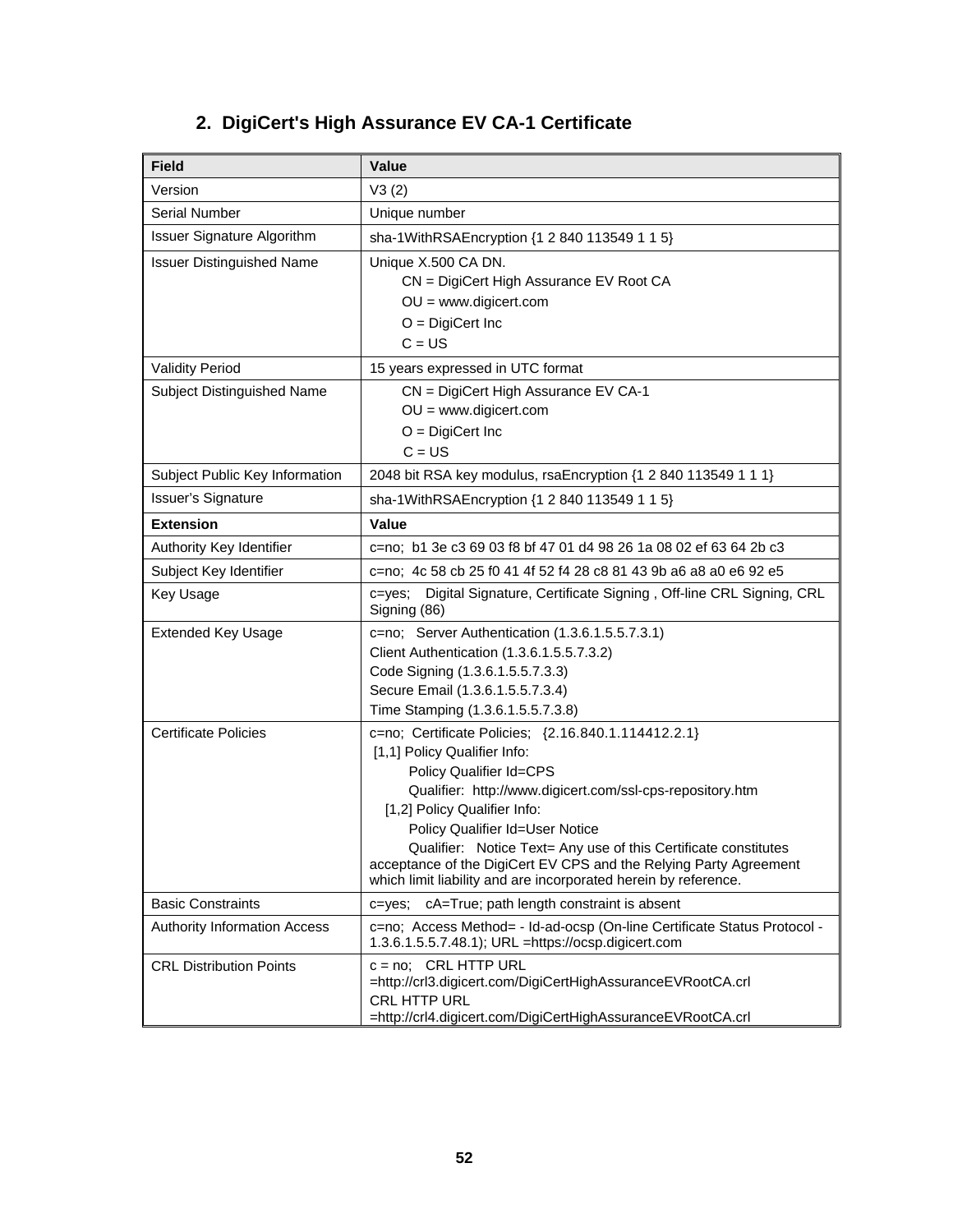# **3. DigiCert End Entity EV Certificates**

| <b>Field</b>                         | <b>Value</b>                                                                                                                        | <b>Comments</b>                                                                                                                                                                                                                                                                                                                                                                                                                                                                                                                                                                                                                                                                                                                                                                                                                                                                                                                                                                                                                                                                  |
|--------------------------------------|-------------------------------------------------------------------------------------------------------------------------------------|----------------------------------------------------------------------------------------------------------------------------------------------------------------------------------------------------------------------------------------------------------------------------------------------------------------------------------------------------------------------------------------------------------------------------------------------------------------------------------------------------------------------------------------------------------------------------------------------------------------------------------------------------------------------------------------------------------------------------------------------------------------------------------------------------------------------------------------------------------------------------------------------------------------------------------------------------------------------------------------------------------------------------------------------------------------------------------|
| Version                              | V3(2)                                                                                                                               |                                                                                                                                                                                                                                                                                                                                                                                                                                                                                                                                                                                                                                                                                                                                                                                                                                                                                                                                                                                                                                                                                  |
| Serial Number                        | Unique number                                                                                                                       |                                                                                                                                                                                                                                                                                                                                                                                                                                                                                                                                                                                                                                                                                                                                                                                                                                                                                                                                                                                                                                                                                  |
| <b>Issuer Signature</b><br>Algorithm | sha-1WithRSAEncryption<br>(1.2.840.113549.1.1.5)                                                                                    |                                                                                                                                                                                                                                                                                                                                                                                                                                                                                                                                                                                                                                                                                                                                                                                                                                                                                                                                                                                                                                                                                  |
| <b>Issuer Distinguished</b><br>Name  | Unique X.500 CA DN.<br>CN = DigiCert High Assurance<br>$EV CA-[X]$<br>$OU = www.digicert.com$<br>$O = DigitCert \, Inc$<br>$C = US$ | Where [X] is an integer that<br>identifies the EV CA that issued the<br>certificate.                                                                                                                                                                                                                                                                                                                                                                                                                                                                                                                                                                                                                                                                                                                                                                                                                                                                                                                                                                                             |
| <b>Validity Period</b>               | Up to 27 months expressed in UTC<br>format                                                                                          |                                                                                                                                                                                                                                                                                                                                                                                                                                                                                                                                                                                                                                                                                                                                                                                                                                                                                                                                                                                                                                                                                  |
| <b>Subject Distinguished Name</b>    |                                                                                                                                     |                                                                                                                                                                                                                                                                                                                                                                                                                                                                                                                                                                                                                                                                                                                                                                                                                                                                                                                                                                                                                                                                                  |
| <b>Organization Name</b>             | subject:organizationName<br>(2.5.4.10)                                                                                              | This field MUST contain the<br>Subject's full legal organization<br>name as listed in the official<br>records of the Government Agency<br>in the Subject's Jurisdiction of<br>Incorporation or Registration. In<br>addition, an assumed name or<br>d/b/a name used by the Subject<br>MAY be included at the beginning<br>of this field, provided that it is<br>followed by the full legal<br>organization name in parenthesis.<br>If the combination of the full legal<br>organization name and the<br>assumed or d/b/a name exceeds<br>64 characters as defined by RFC<br>5280, only the full legal<br>organization name will be used. If<br>the full legal name exceeds 64<br>characters, DigiCert abbreviates<br>parts of the organization name,<br>and/or omits non-material words in<br>the organization name in such a<br>way that the name in the certificate<br>does not exceed the 64-character<br>limit, and a Relying Party would not<br>be misled into thinking they are<br>dealing with a different<br>Organization. Otherwise, no EV<br>Certificate may be issued. |
| Common Name                          | subject:commonName<br>(2.5.4.3)<br>$cn = Common name$                                                                               | SubjectAlternativeName:dNSName<br>is found below in this table.<br>This field MUST contain one or<br>more host domain name(s) owned<br>or controlled by the Subject and to<br>be associated with Subject's<br>publicly accessible server. Such                                                                                                                                                                                                                                                                                                                                                                                                                                                                                                                                                                                                                                                                                                                                                                                                                                   |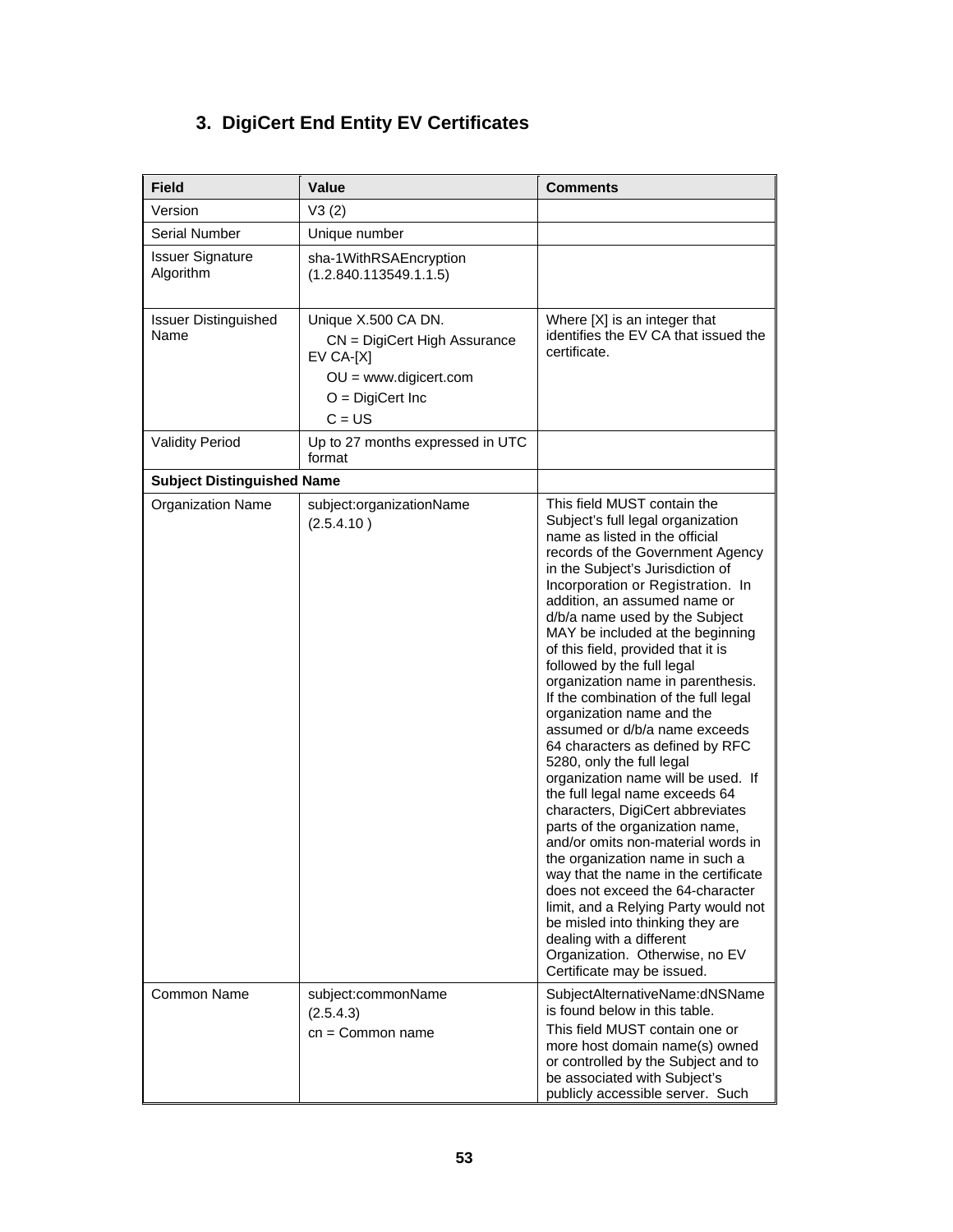|                                                       |                                                                                          | server may be owned and operated<br>by the Subject or another entity<br>(e.g., a hosting service). Wildcard<br>certificates are not allowed for EV<br>certificates.                                                                                                                                                                                                                                                                                                                                                                                                                     |
|-------------------------------------------------------|------------------------------------------------------------------------------------------|-----------------------------------------------------------------------------------------------------------------------------------------------------------------------------------------------------------------------------------------------------------------------------------------------------------------------------------------------------------------------------------------------------------------------------------------------------------------------------------------------------------------------------------------------------------------------------------------|
| City or Town of<br>Incorporation or<br>Registration   | subject:jurisdictionOfIncorporationL<br>ocalityName<br>(1.3.6.1.4.1.311.60.2.1.1)        | ASN.1 - X520LocalityName as<br>specified in RFC 5280<br>Full name of Jurisdiction of<br>Incorporation or Registration at the<br>city or town level, including both<br>country and state or province<br>information as follows.                                                                                                                                                                                                                                                                                                                                                          |
| State/Province of<br>Incorporation or<br>Registration | subject:jurisdictionOfIncorporationS<br>tateOrProvinceName<br>(1.3.6.1.4.1.311.60.2.1.2) | ASN.1 -<br>X520StateOrProvinceName as<br>specified in RFC 5280<br>Full name of Jurisdiction of<br>Incorporation or Registration at the<br>state or province level, including<br>country information as follows, but<br>not city or town information above.                                                                                                                                                                                                                                                                                                                              |
| Country of<br>Incorporation or<br>Registration        | subject:jurisdictionOfIncorporationC<br>ountryName<br>(1.3.6.1.4.1.311.60.2.1.3)         | ASN.1 - X520countryName as<br>specified in RFC 5280<br>Jurisdiction of Incorporation or<br>Registration \ at the country level<br>would include country information<br>but would not include state or<br>province or city or town information.<br>Country information MUST be<br>specified using the applicable ISO<br>country code.<br>Optionally, qcStatements extension<br>for EU countries per RFC 3739.                                                                                                                                                                            |
| <b>Registration Number</b>                            | Subject:serialNumber<br>(2.5.4.5)                                                        | This field MUST contain one of the<br>following: (a) the unique<br>Registration Number assigned to<br>the Subject by the Government<br>Agency in its Jurisdiction of<br>Incorporation or Registration; (b)<br>the date of formation in the<br>following format<br>DOC:YYYYMMDD; (c) the<br>legislative act that created the<br>Entity (Government Entity) or<br>"Government Entity" where the<br>previous is unavailable; or (d) the<br>treaty that created the<br>International Organization Entity<br>or "International Organization<br>Entity" where the previous is<br>unavailable. |
| Number & street<br>(optional)                         | subject:streetAddress<br>(2.5.4.9)                                                       |                                                                                                                                                                                                                                                                                                                                                                                                                                                                                                                                                                                         |
| City or town                                          | subject:localityName<br>(2.5.4.7)                                                        |                                                                                                                                                                                                                                                                                                                                                                                                                                                                                                                                                                                         |
| State or province (if<br>any)                         | subject:stateOrProvinceName<br>(2.5.4.8)                                                 |                                                                                                                                                                                                                                                                                                                                                                                                                                                                                                                                                                                         |
| Country                                               | subject:countryName                                                                      |                                                                                                                                                                                                                                                                                                                                                                                                                                                                                                                                                                                         |